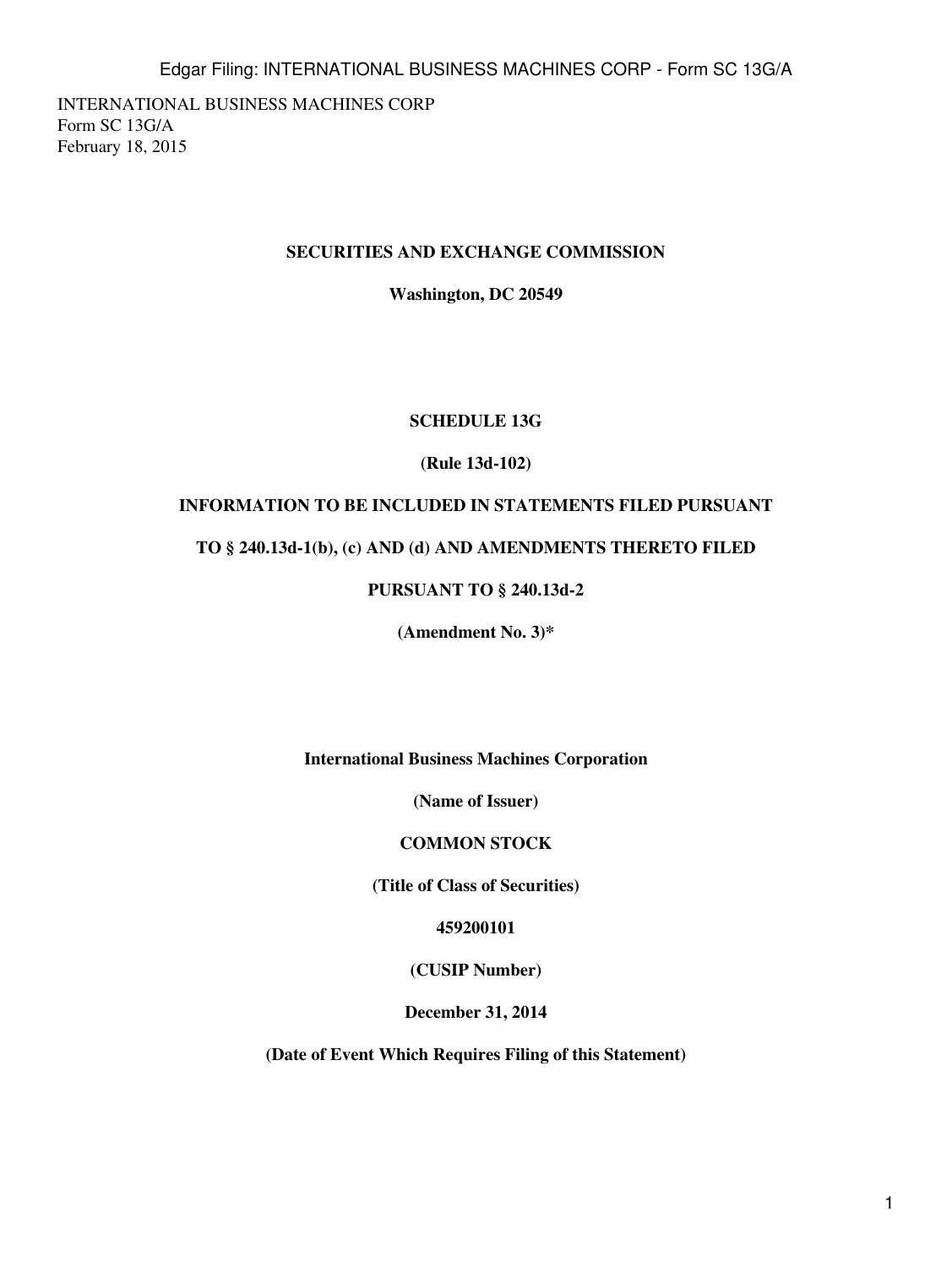Check the appropriate box to designate the rule pursuant to which this Schedule is filed:

x Rule 13d-1 (b)

¨ Rule 13d-1 (c)

¨ Rule 13d-1 (d)

\* The remainder of this cover page shall be filled out for a reporting person s initial filing on this form with respect to the subject class of securities, and for any subsequent amendment containing information which would alter disclosures provided in a prior cover page.

The information required on the remainder of this cover page shall not be deemed to be filed for the purpose of Section 18 of the Securities Exchange Act of 1934 (the Act) or otherwise subject to the liabilities of that section of the Act but shall be subject to all other provisions of the Act (however, see the Notes.)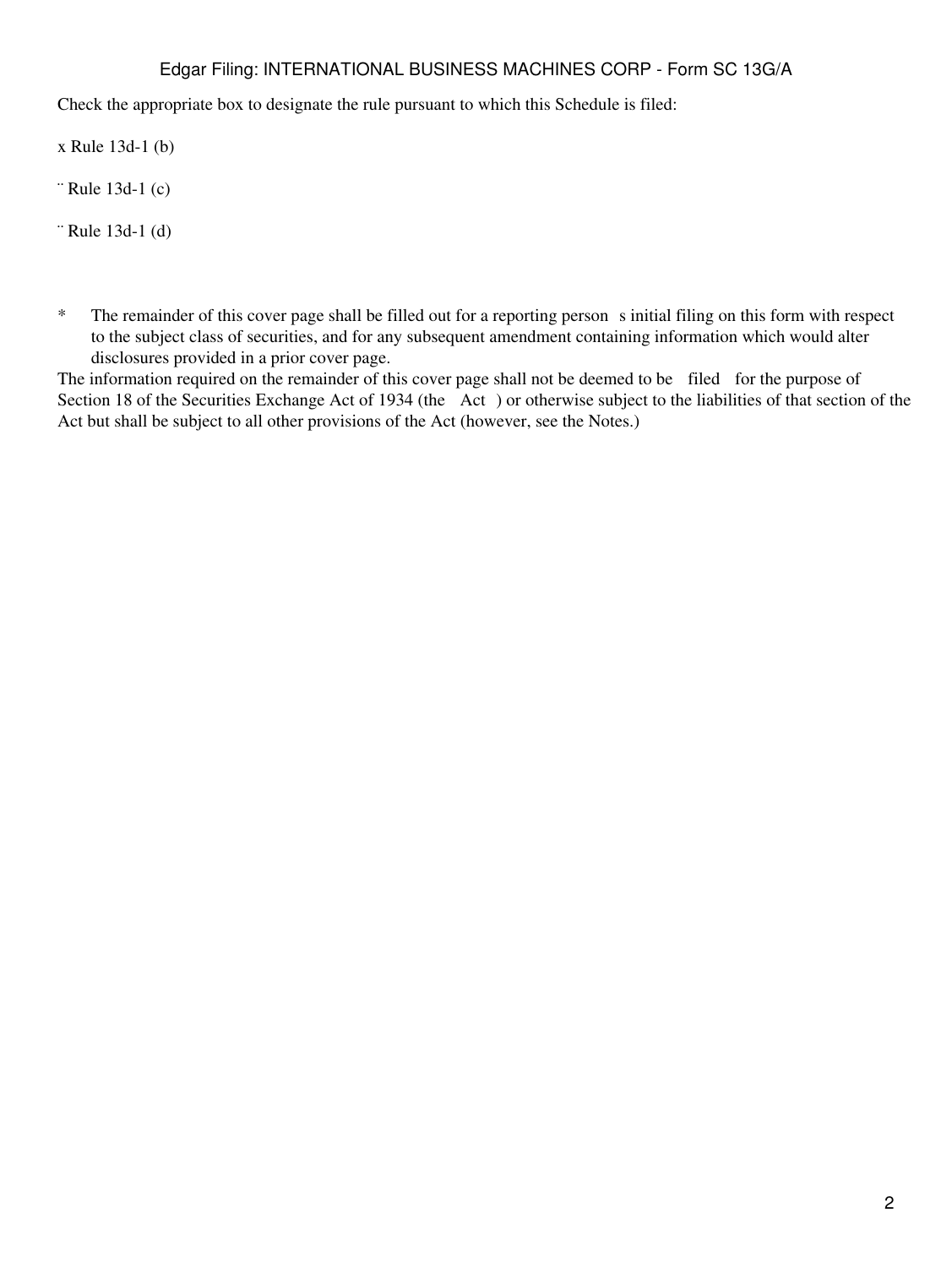#### CUSIP No. 459200101 Page 2 of 38 Pages

## 1 NAME OF REPORTING PERSONS

Warren E. Buffett

## 2 CHECK THE APPROPRIATE BOX IF A MEMBER OF A GROUP\*

(a)  $x$  (b)  $\dddot{ }$ 

3 SEC USE ONLY

#### 4 CITIZENSHIP OR PLACE OF ORGANIZATION

## United States Citizen 5 SOLE VOTING POWER

#### NUMBER OF

SHARES 9,000 6 SHARED VOTING POWER

## BENEFICIALLY

OWNED BY EACH 76,971,817 7 SOLE DISPOSITIVE POWER

#### REPORTING

PERSON 9,000 8 SHARED DISPOSITIVE POWER

WITH

## 76,971,817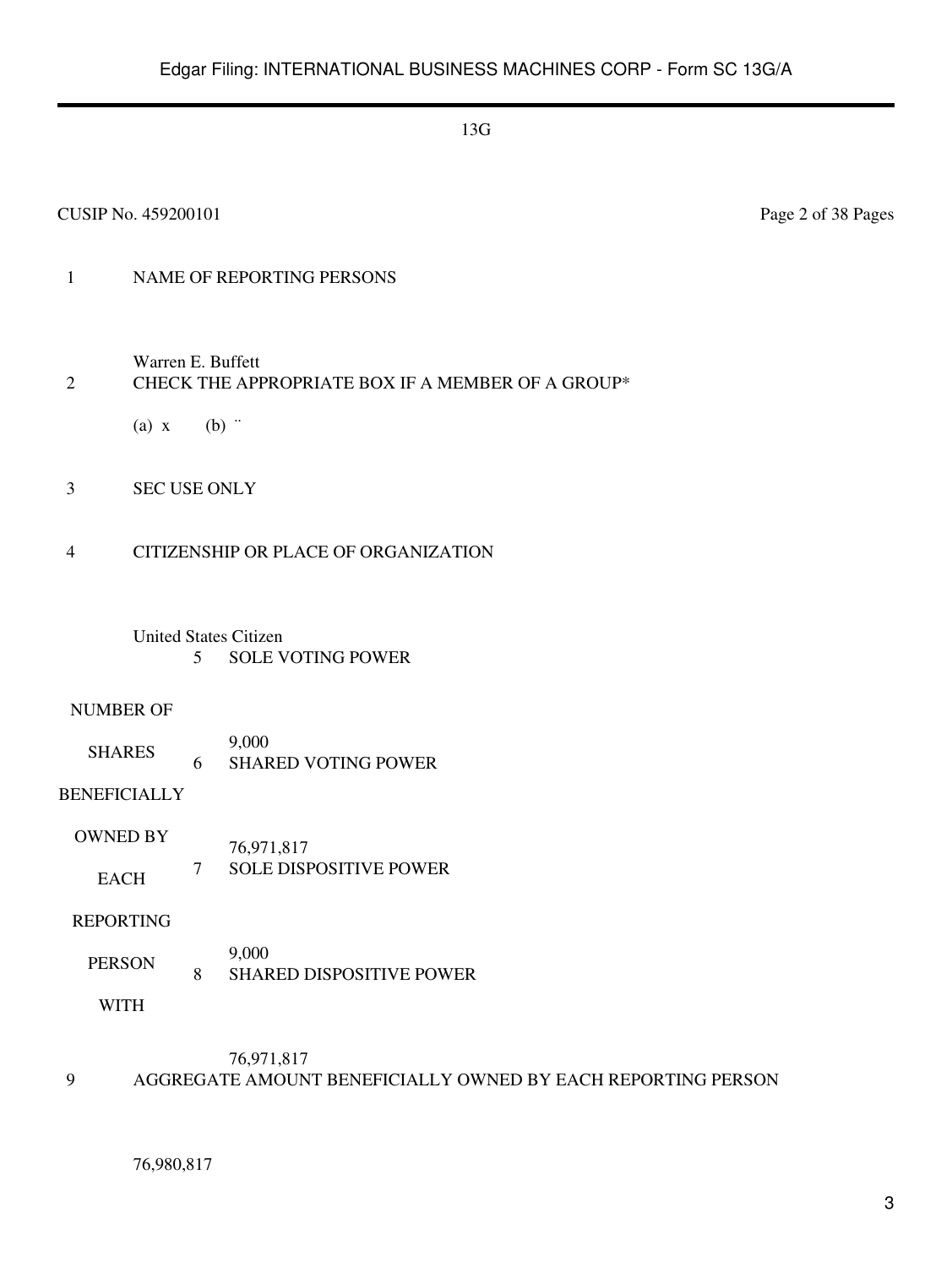10 CHECK BOX IF THE AGGREGATE AMOUNT IN ROW (9) EXCLUDES CERTAIN SHARES\*

Not Applicable.

## 11 PERCENT OF CLASS REPRESENTED BY AMOUNT IN ROW 9

7.8%

12 TYPE OF REPORTING PERSON\*

IN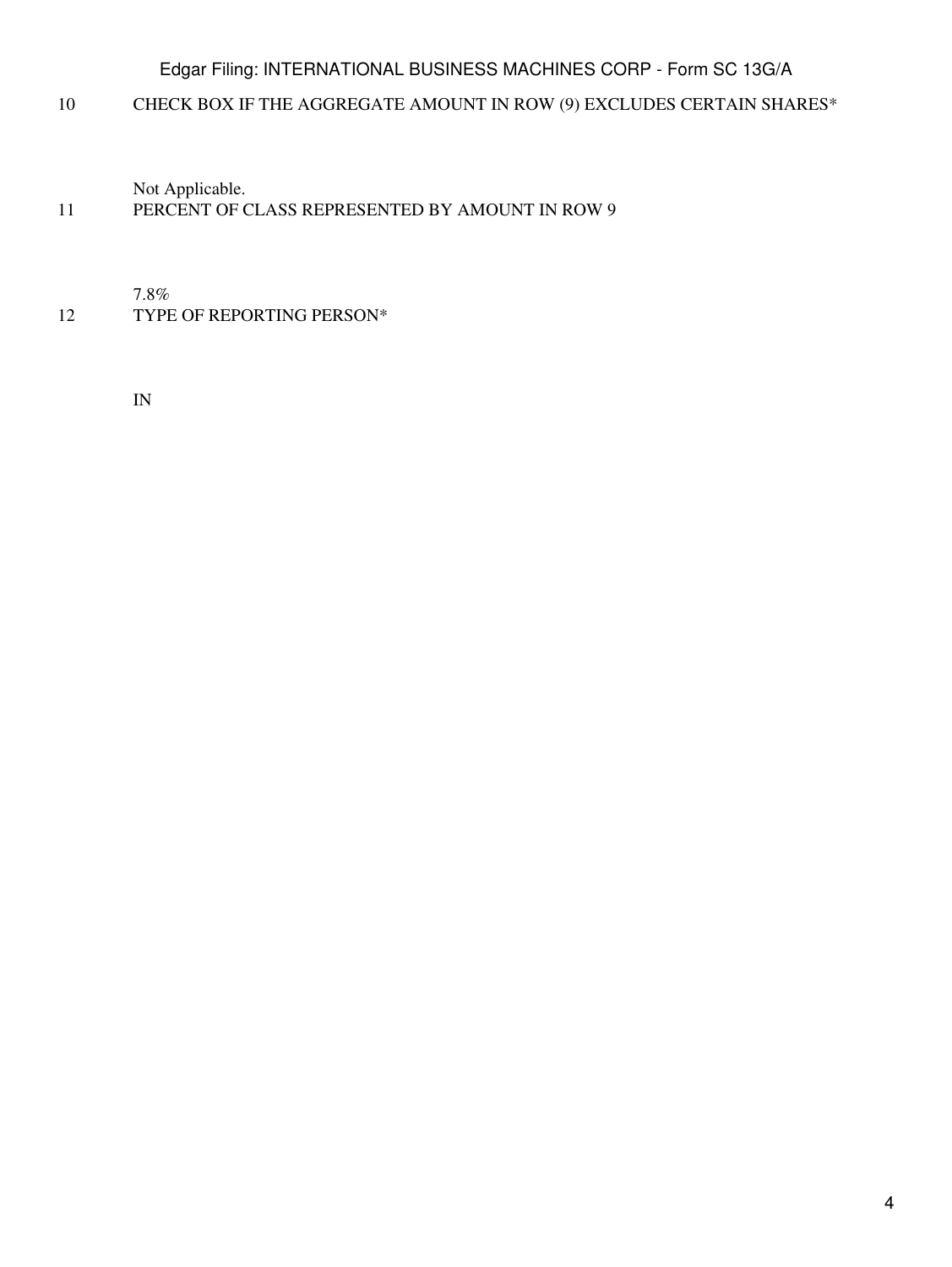#### CUSIP No. 459200101 Page 3 of 38 Pages

## 1 NAME OF REPORTING PERSONS

Berkshire Hathaway Inc.

#### 2 CHECK THE APPROPRIATE BOX IF A MEMBER OF A GROUP\*

(a)  $x$  (b)  $\dddot{ }$ 

3 SEC USE ONLY

#### 4 CITIZENSHIP OR PLACE OF ORGANIZATION

#### State of Delaware 5 SOLE VOTING POWER

#### NUMBER OF

SHARES NONE 6 SHARED VOTING POWER

## BENEFICIALLY

OWNED BY EACH 76,971,817 7 SOLE DISPOSITIVE POWER

#### REPORTING

PERSON NONE 8 SHARED DISPOSITIVE POWER

WITH

## 76,971,817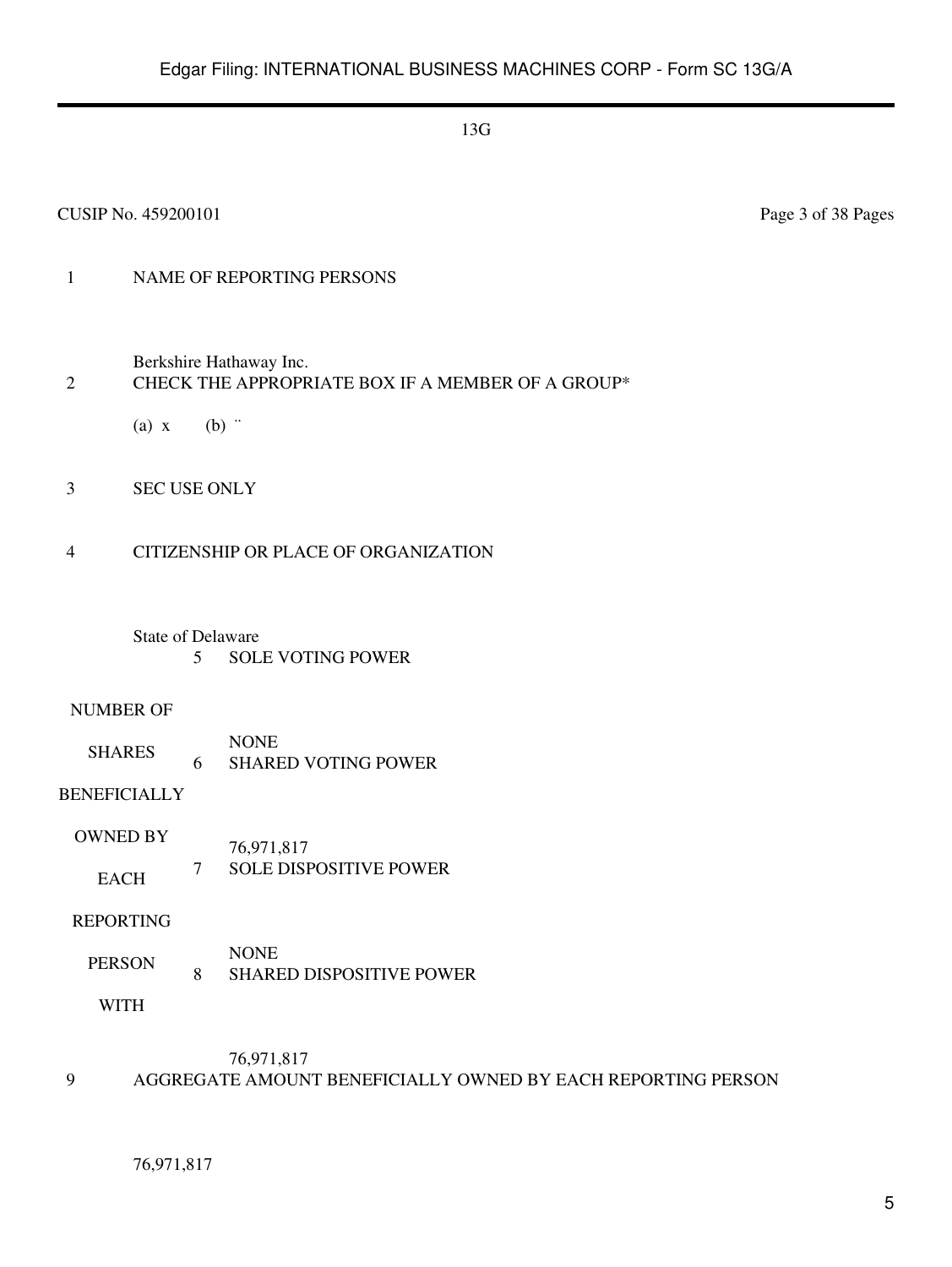10 CHECK BOX IF THE AGGREGATE AMOUNT IN ROW (9) EXCLUDES CERTAIN SHARES\*

Not applicable.

## 11 PERCENT OF CLASS REPRESENTED BY AMOUNT IN ROW 9

7.8%

12 TYPE OF REPORTING PERSON\*

HC, CO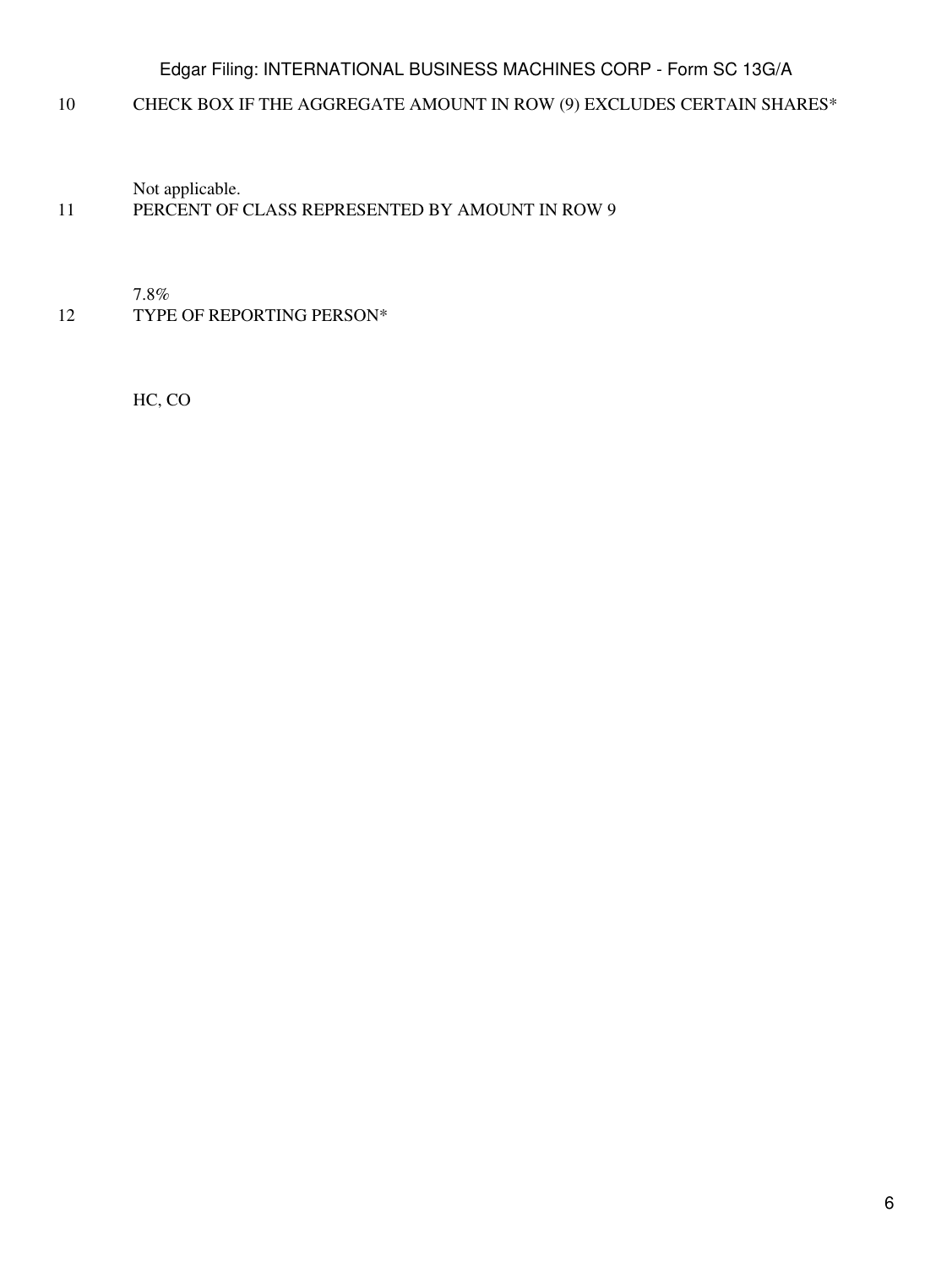#### CUSIP No. 459200101 Page 4 of 38 Pages

## 1 NAME OF REPORTING PERSONS

National Indemnity Company

#### 2 CHECK THE APPROPRIATE BOX IF A MEMBER OF A GROUP\*

(a)  $x$  (b)  $\dddot{ }$ 

3 SEC USE ONLY

#### 4 CITIZENSHIP OR PLACE OF ORGANIZATION

State of Nebraska 5 SOLE VOTING POWER

#### NUMBER OF

SHARES NONE 6 SHARED VOTING POWER

BENEFICIALLY

OWNED BY EACH 74,057,849 7 SOLE DISPOSITIVE POWER

#### REPORTING

PERSON NONE 8 SHARED DISPOSITIVE POWER

WITH

#### 74,057,849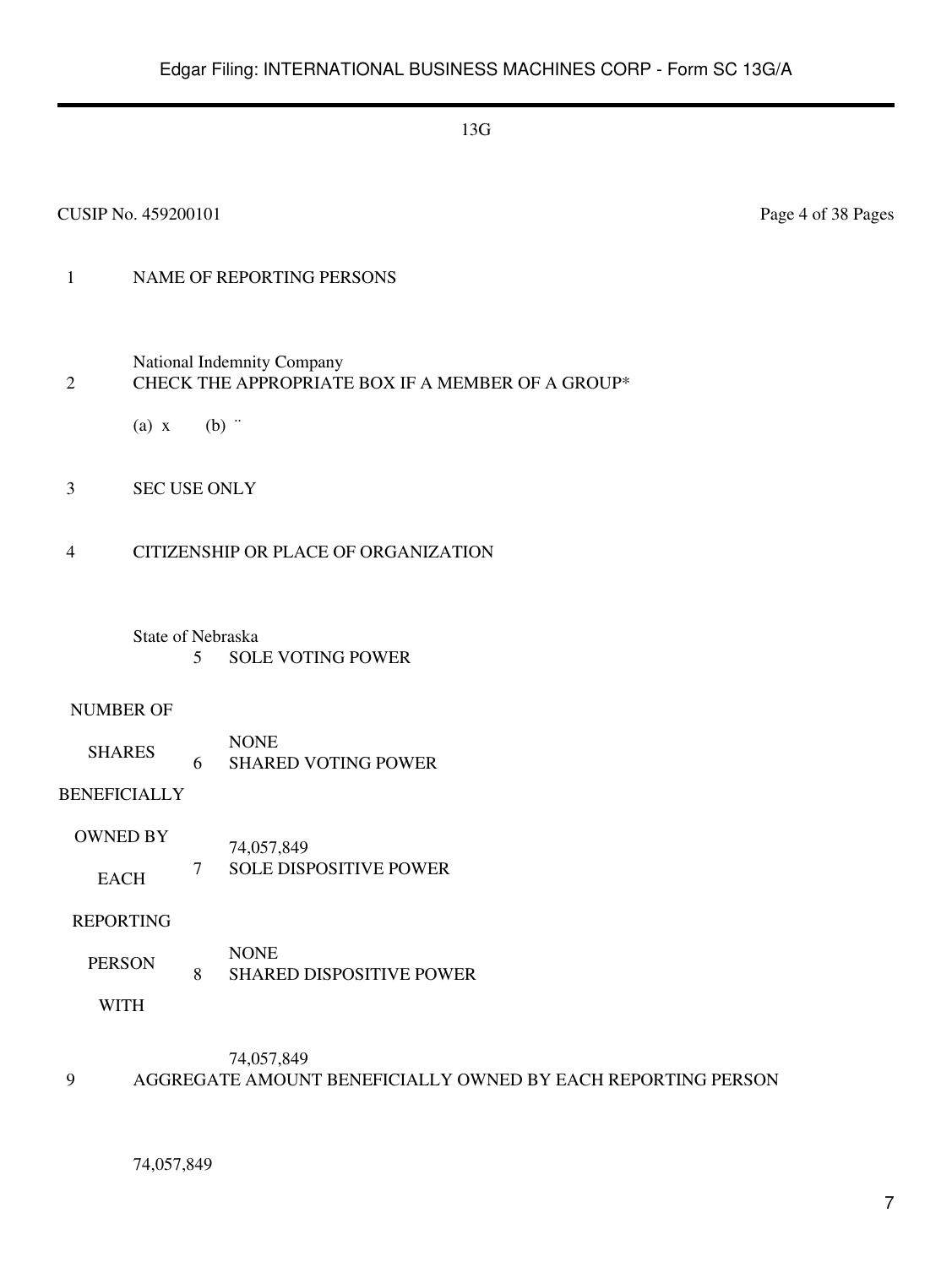10 CHECK BOX IF THE AGGREGATE AMOUNT IN ROW (9) EXCLUDES CERTAIN SHARES\*

Not applicable.

## 11 PERCENT OF CLASS REPRESENTED BY AMOUNT IN ROW 9

7.5%

12 TYPE OF REPORTING PERSON\*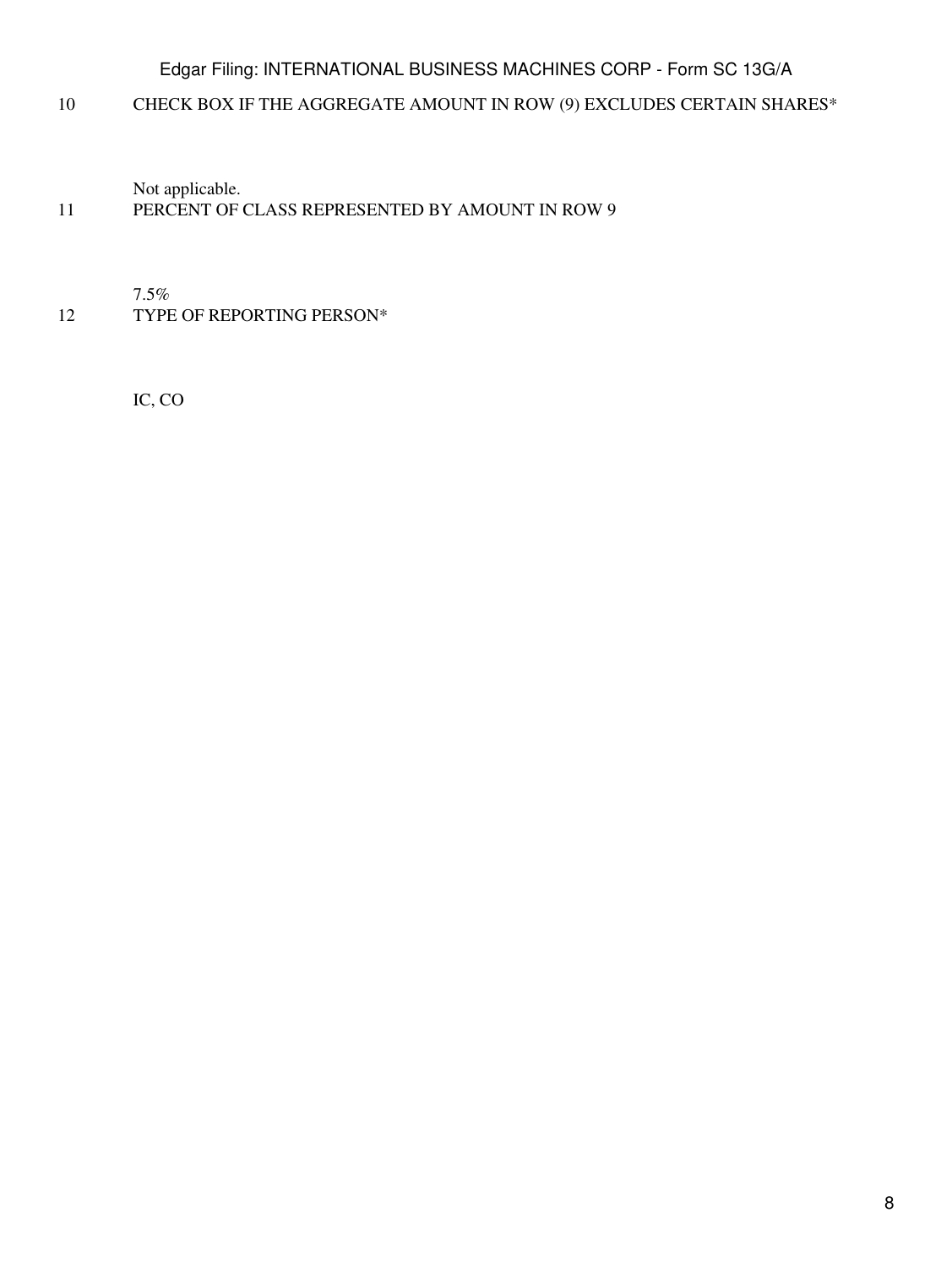## 1 NAME OF REPORTING PERSONS

- Berkshire Hathaway Assurance Corporation 2 CHECK THE APPROPRIATE BOX IF A MEMBER OF A GROUP\*
	- (a)  $x$  (b)  $\dddot{ }$
- 3 SEC USE ONLY
- 4 CITIZENSHIP OR PLACE OF ORGANIZATION
	- State of Nebraska 5 SOLE VOTING POWER

#### NUMBER OF

SHARES NONE 6 SHARED VOTING POWER

## BENEFICIALLY

OWNED BY EACH 822,000 7 SOLE DISPOSITIVE POWER

#### REPORTING

PERSON NONE 8 SHARED DISPOSITIVE POWER

WITH

822,000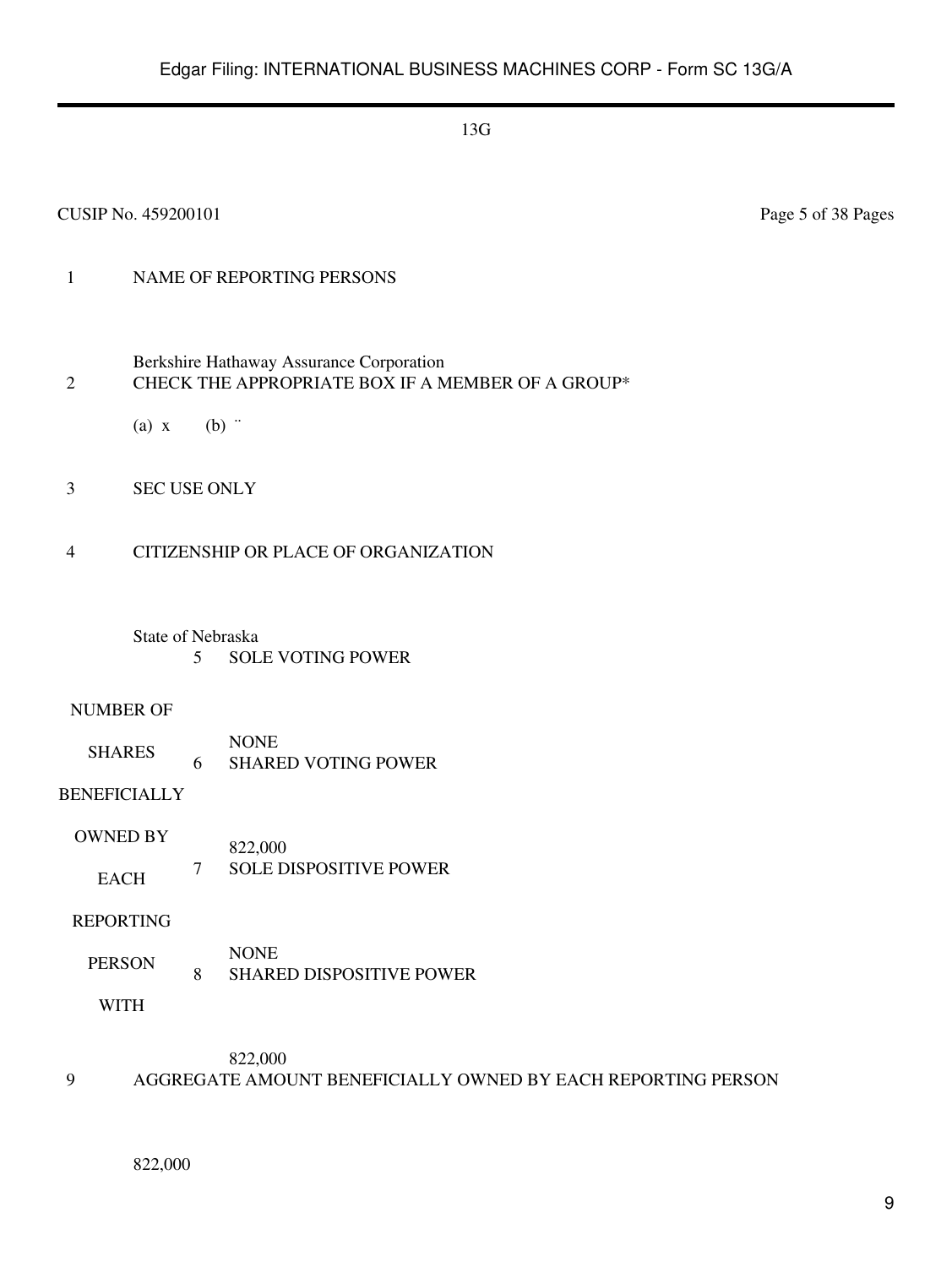10 CHECK BOX IF THE AGGREGATE AMOUNT IN ROW (9) EXCLUDES CERTAIN SHARES\*

Not applicable.

## 11 PERCENT OF CLASS REPRESENTED BY AMOUNT IN ROW 9

0.1%

12 TYPE OF REPORTING PERSON\*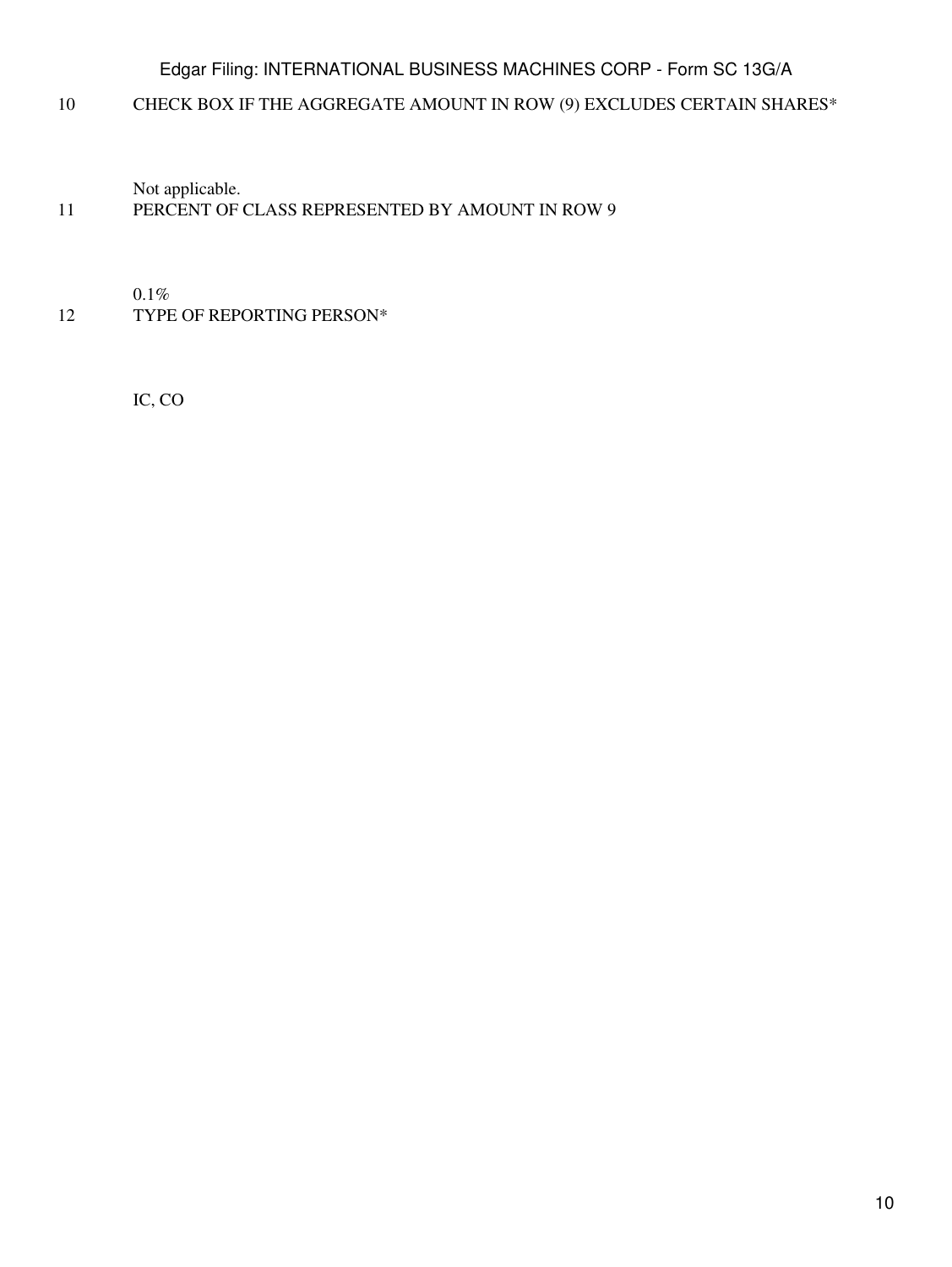#### CUSIP No. 459200101 Page 6 of 38 Pages

## 1 NAME OF REPORTING PERSONS

Columbia Insurance Company

#### 2 CHECK THE APPROPRIATE BOX IF A MEMBER OF A GROUP\*

(a)  $x$  (b)  $\dddot{ }$ 

3 SEC USE ONLY

#### 4 CITIZENSHIP OR PLACE OF ORGANIZATION

#### State of Nebraska 5 SOLE VOTING POWER

#### NUMBER OF

SHARES NONE 6 SHARED VOTING POWER

## BENEFICIALLY

OWNED BY EACH 1,511,588 7 SOLE DISPOSITIVE POWER

#### REPORTING

PERSON NONE 8 SHARED DISPOSITIVE POWER

WITH

## 1,511,588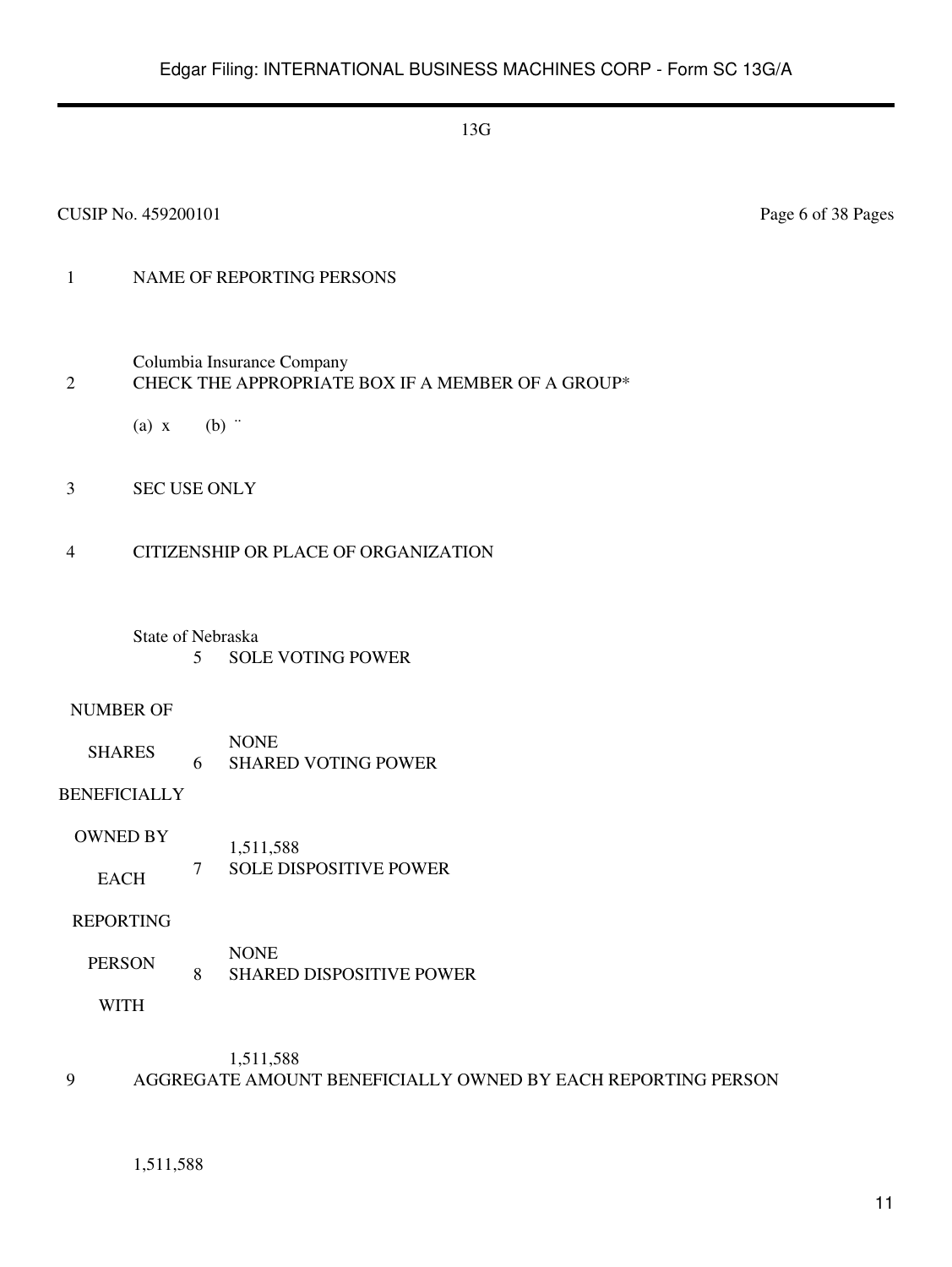10 CHECK BOX IF THE AGGREGATE AMOUNT IN ROW (9) EXCLUDES CERTAIN SHARES\*

Not applicable.

## 11 PERCENT OF CLASS REPRESENTED BY AMOUNT IN ROW 9

0.2%

12 TYPE OF REPORTING PERSON\*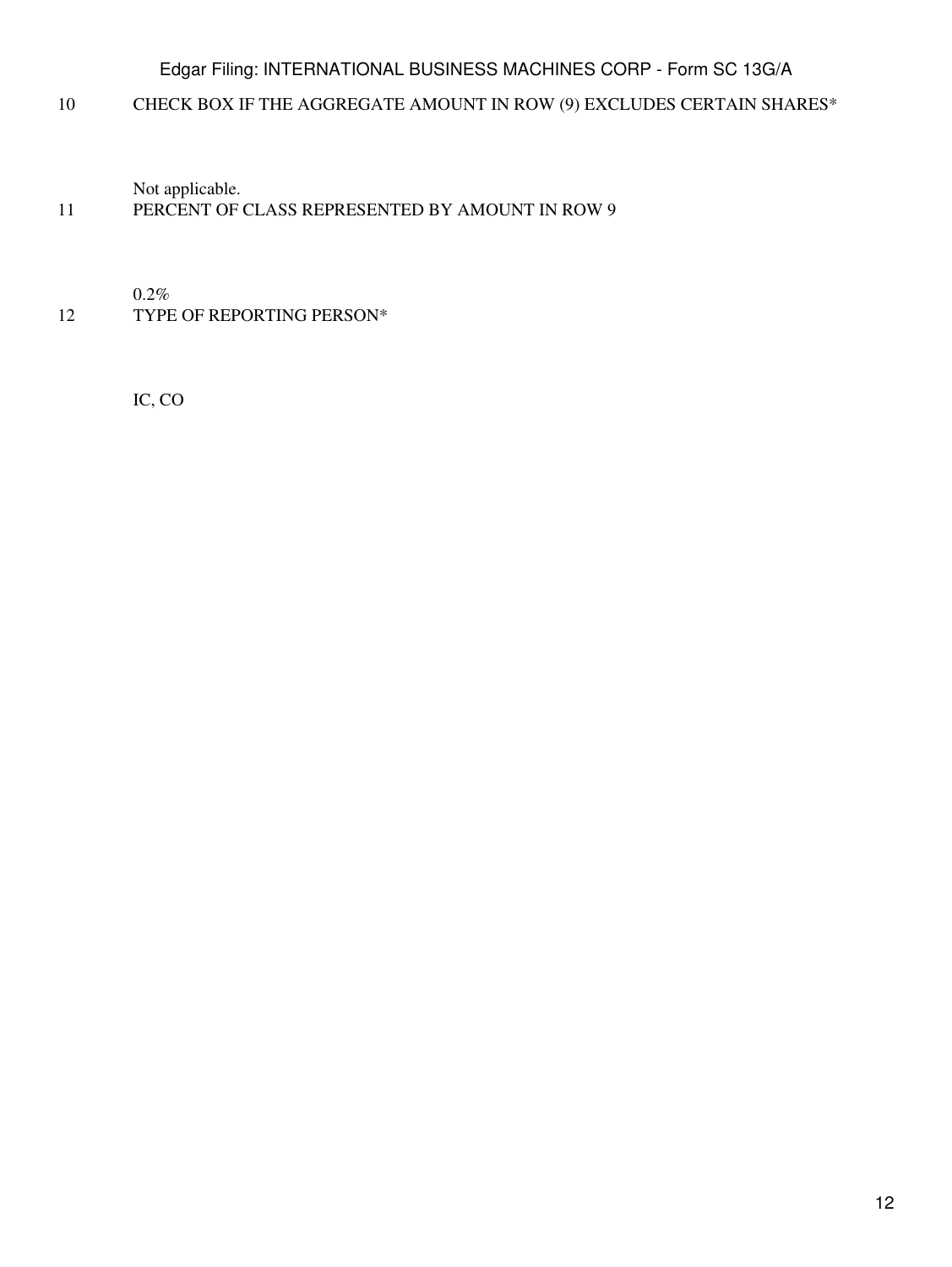#### CUSIP No. 459200101 Page 7 of 38 Pages

## 1 NAME OF REPORTING PERSONS

- Central States of Omaha Companies, Inc. 2 CHECK THE APPROPRIATE BOX IF A MEMBER OF A GROUP\*
	- (a)  $x$  (b)  $\dddot{ }$
- 3 SEC USE ONLY
- 4 CITIZENSHIP OR PLACE OF ORGANIZATION
	- State of Nebraska 5 SOLE VOTING POWER

#### NUMBER OF

SHARES NONE 6 SHARED VOTING POWER

## BENEFICIALLY

OWNED BY EACH 84,480 7 SOLE DISPOSITIVE POWER

#### REPORTING

PERSON NONE 8 SHARED DISPOSITIVE POWER

WITH

84,480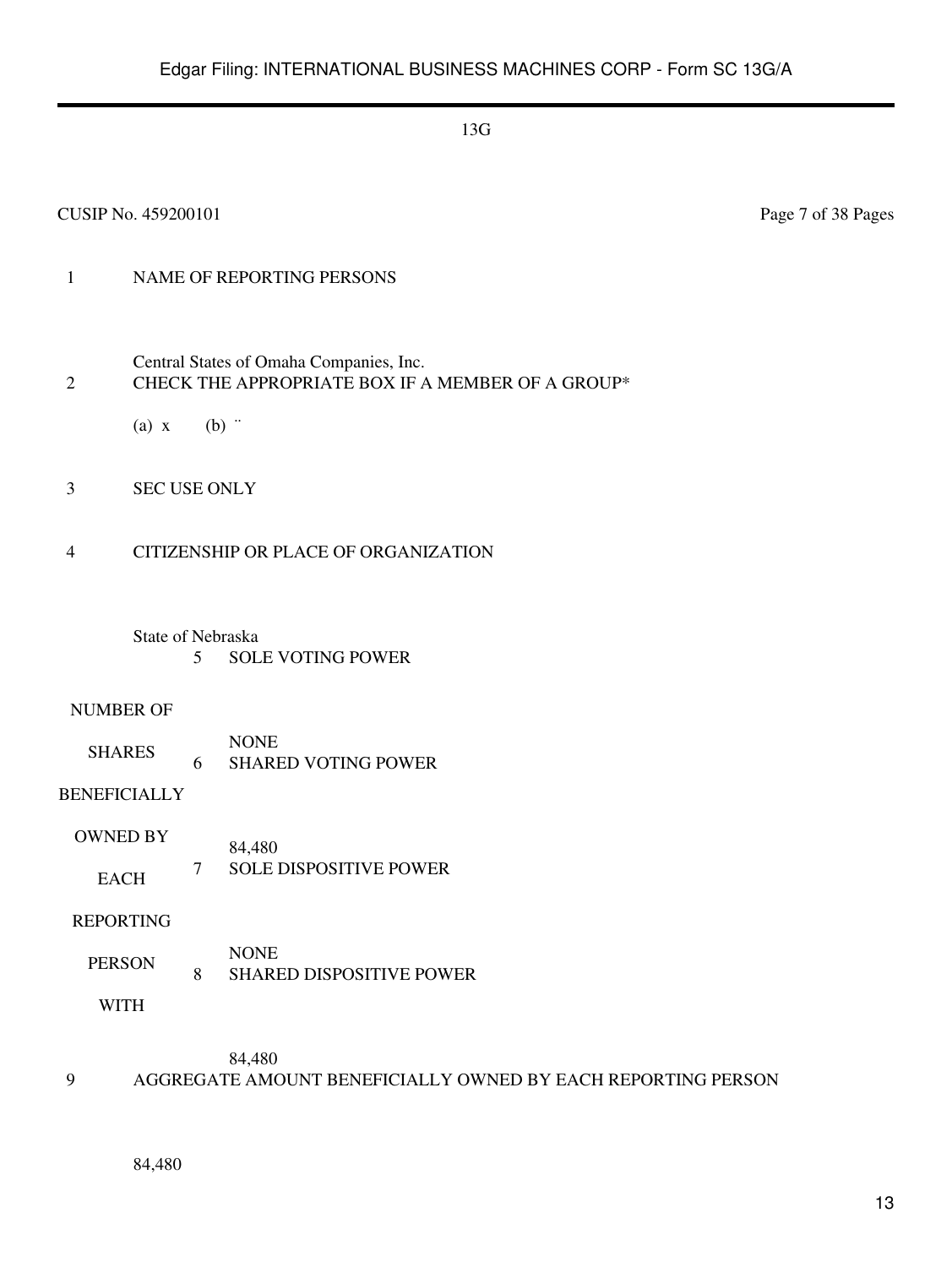10 CHECK BOX IF THE AGGREGATE AMOUNT IN ROW (9) EXCLUDES CERTAIN SHARES\*

Not applicable.

## 11 PERCENT OF CLASS REPRESENTED BY AMOUNT IN ROW 9

Less than 0.1% 12 TYPE OF REPORTING PERSON\*

HC, CO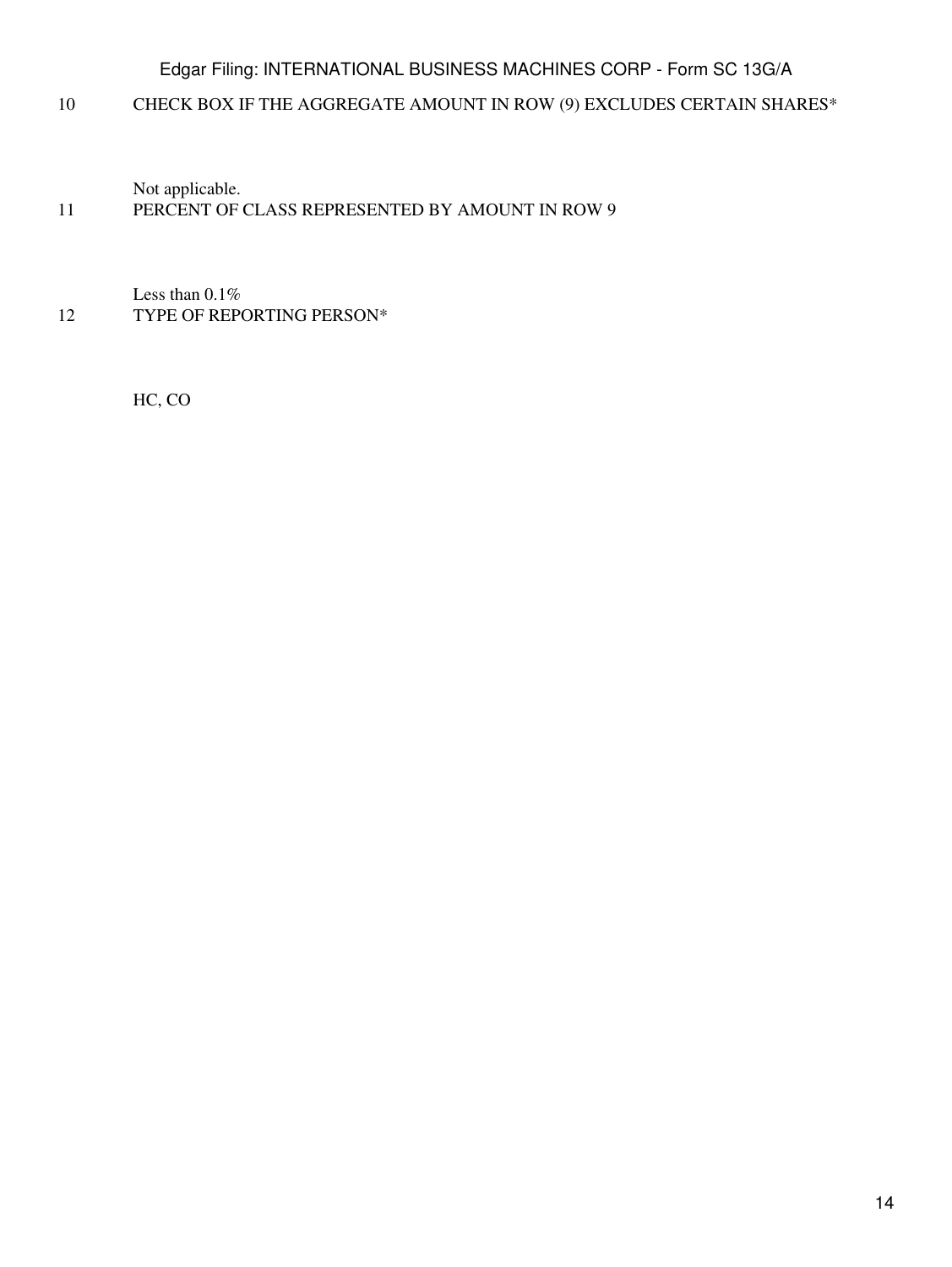## 1 NAME OF REPORTING PERSONS

- Central States Indemnity Company of Omaha 2 CHECK THE APPROPRIATE BOX IF A MEMBER OF A GROUP\*
	- (a)  $x$  (b)  $\dddot{ }$
- 3 SEC USE ONLY
- 4 CITIZENSHIP OR PLACE OF ORGANIZATION
	- State of Nebraska 5 SOLE VOTING POWER

#### NUMBER OF

SHARES NONE 6 SHARED VOTING POWER

## BENEFICIALLY

OWNED BY EACH 79,200 7 SOLE DISPOSITIVE POWER

#### REPORTING

PERSON NONE 8 SHARED DISPOSITIVE POWER

WITH

79,200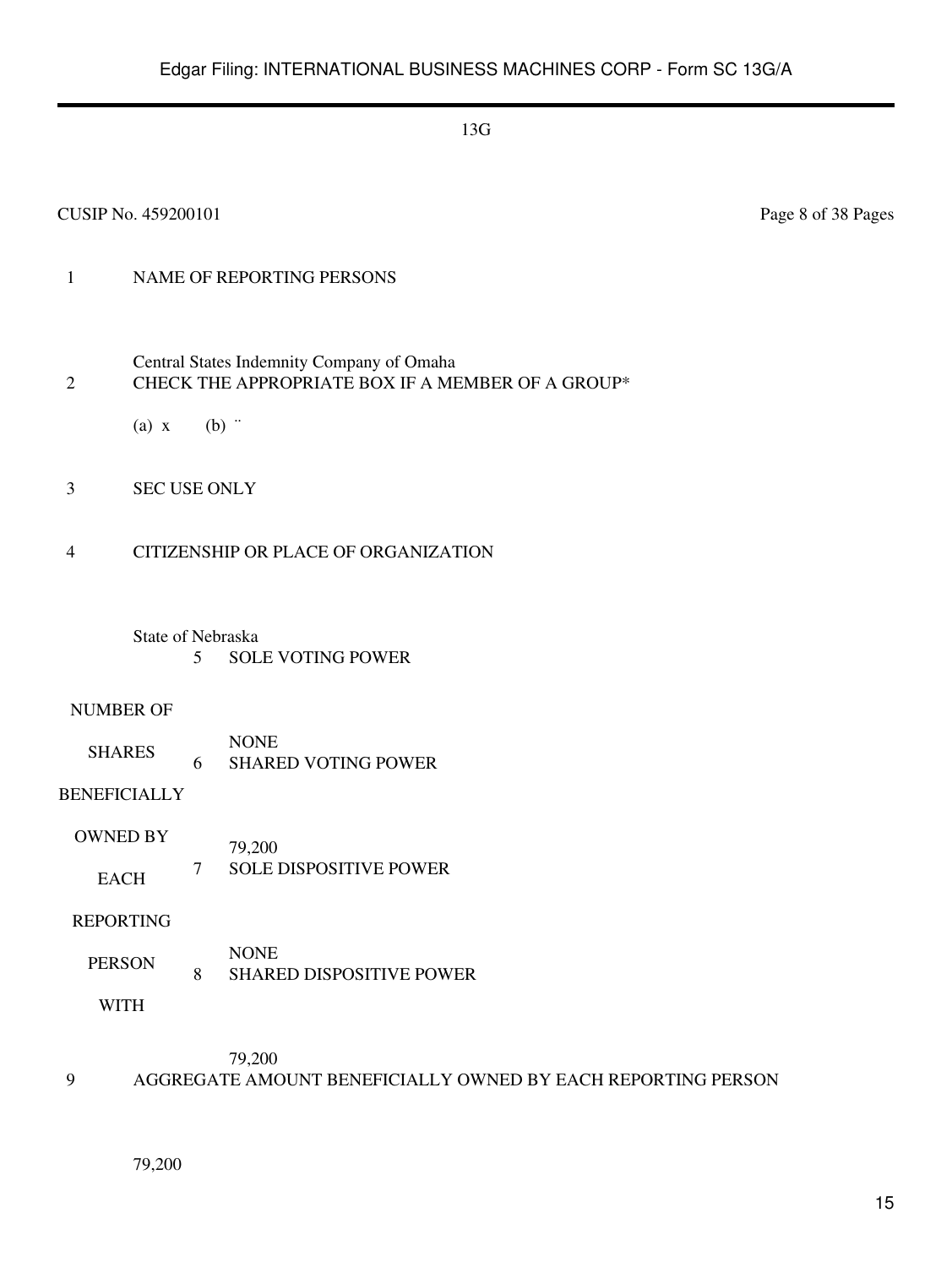10 CHECK BOX IF THE AGGREGATE AMOUNT IN ROW (9) EXCLUDES CERTAIN SHARES\*

Not applicable.

## 11 PERCENT OF CLASS REPRESENTED BY AMOUNT IN ROW 9

Less than 0.1% 12 TYPE OF REPORTING PERSON\*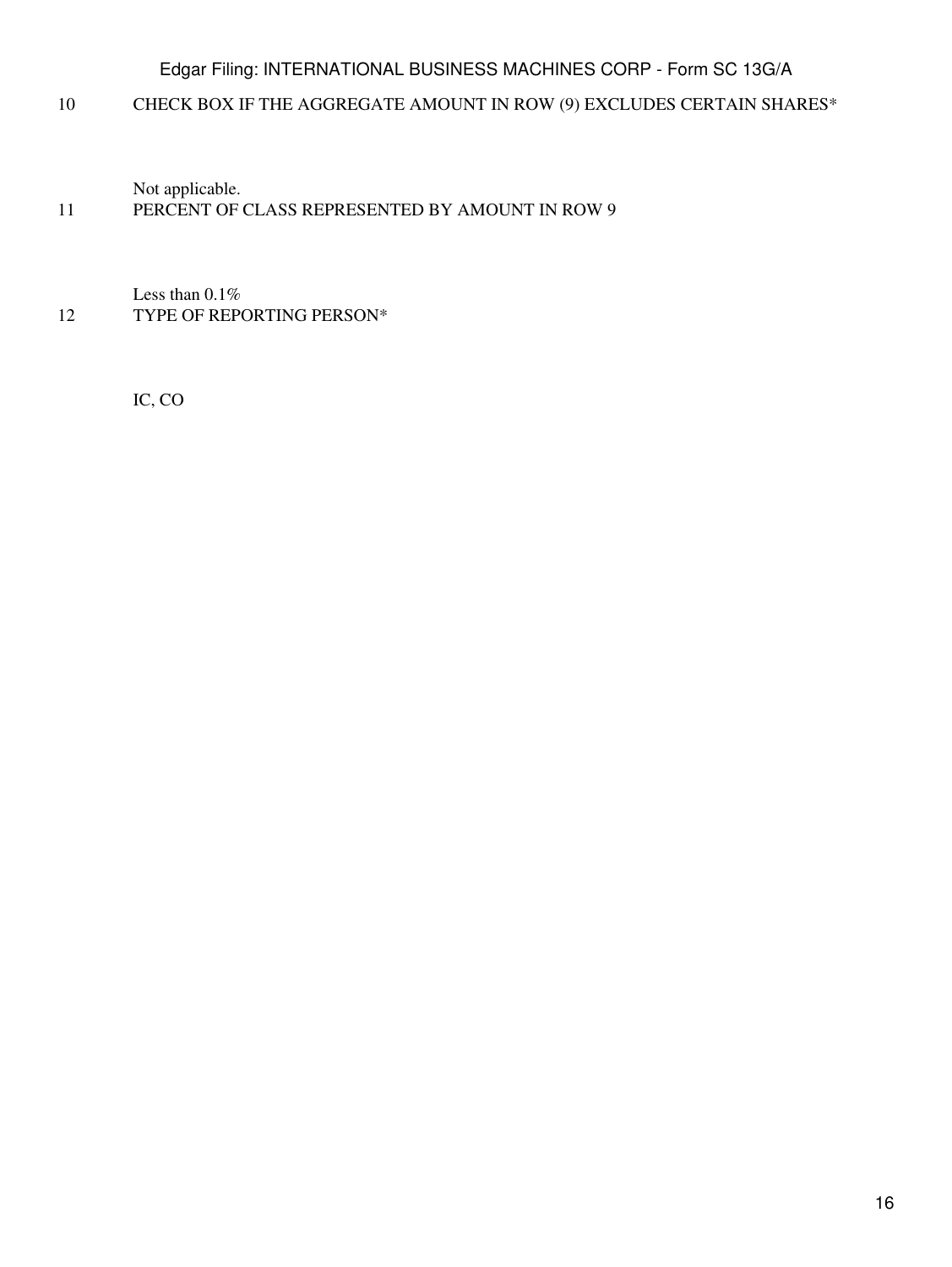#### CUSIP No. 459200101 Page 9 of 38 Pages

## 1 NAME OF REPORTING PERSONS

CSI Life Insurance Company

#### 2 CHECK THE APPROPRIATE BOX IF A MEMBER OF A GROUP\*

(a)  $x$  (b)  $\dddot{ }$ 

3 SEC USE ONLY

#### 4 CITIZENSHIP OR PLACE OF ORGANIZATION

State of Nebraska 5 SOLE VOTING POWER

#### NUMBER OF

SHARES NONE 6 SHARED VOTING POWER

BENEFICIALLY

OWNED BY EACH 5,280 7 SOLE DISPOSITIVE POWER

REPORTING

PERSON NONE 8 SHARED DISPOSITIVE POWER

WITH

5,280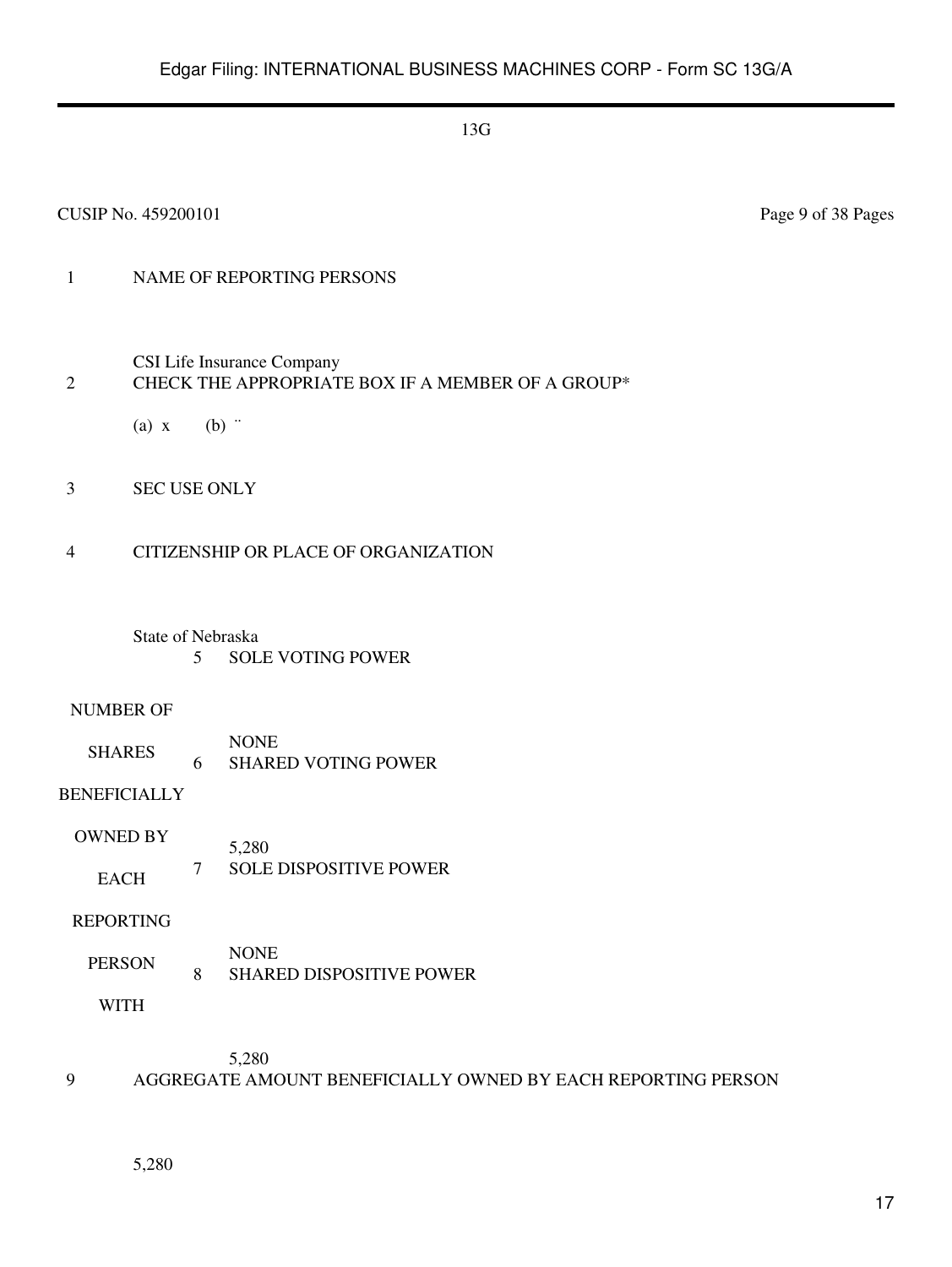10 CHECK BOX IF THE AGGREGATE AMOUNT IN ROW (9) EXCLUDES CERTAIN SHARES\*

Not applicable.

## 11 PERCENT OF CLASS REPRESENTED BY AMOUNT IN ROW 9

Less than 0.1% 12 TYPE OF REPORTING PERSON\*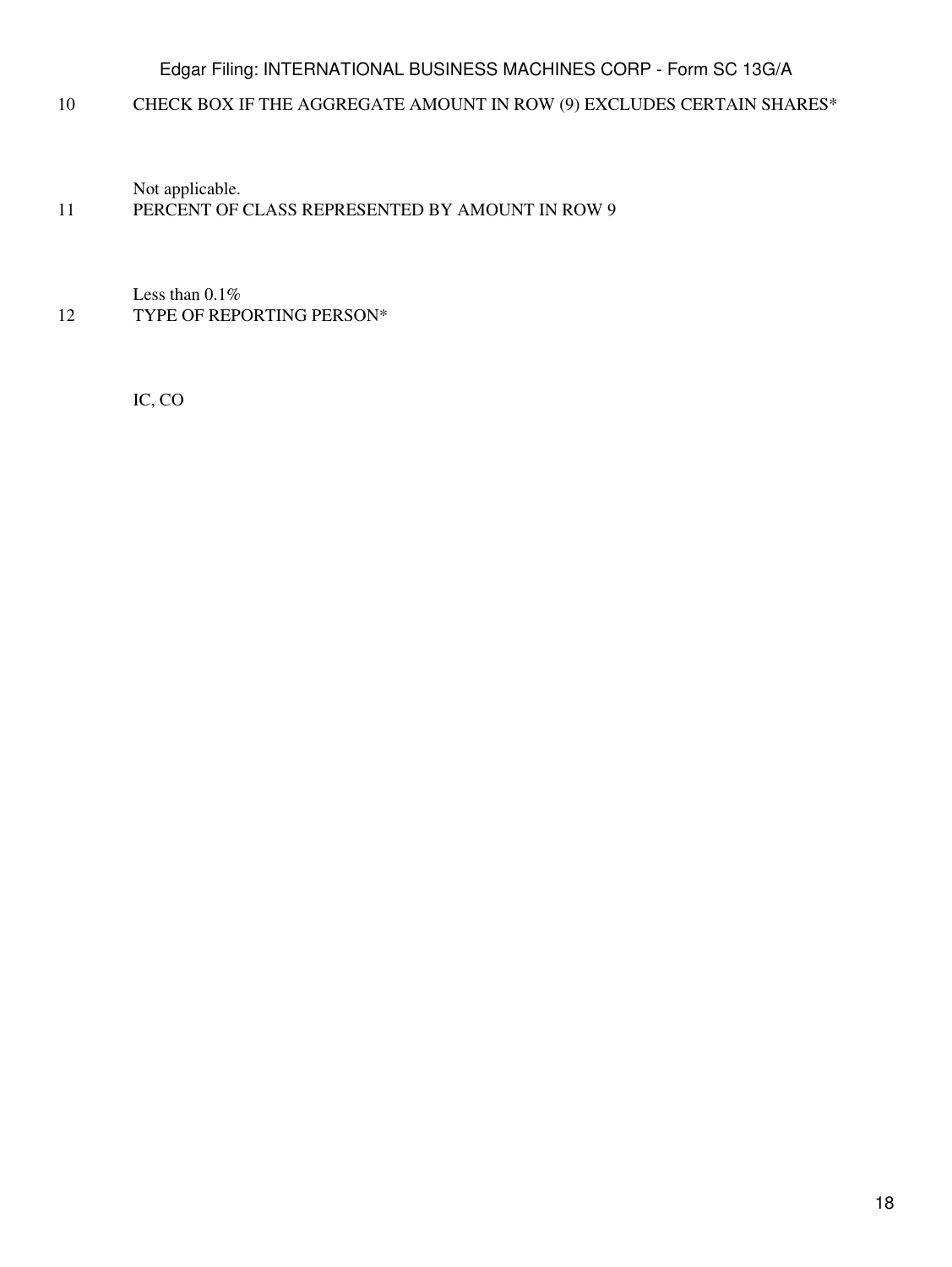#### CUSIP No. 459200101 Page 10 of 38 Pages

## 1 NAME OF REPORTING PERSONS

Finial Reinsurance Company

## 2 CHECK THE APPROPRIATE BOX IF A MEMBER OF A GROUP\*

(a)  $x$  (b)  $\dddot{ }$ 

3 SEC USE ONLY

#### 4 CITIZENSHIP OR PLACE OF ORGANIZATION

State of Connecticut 5 SOLE VOTING POWER

#### NUMBER OF

SHARES NONE 6 SHARED VOTING POWER

## BENEFICIALLY

OWNED BY EACH 353,000 7 SOLE DISPOSITIVE POWER

#### REPORTING

PERSON NONE 8 SHARED DISPOSITIVE POWER

WITH

353,000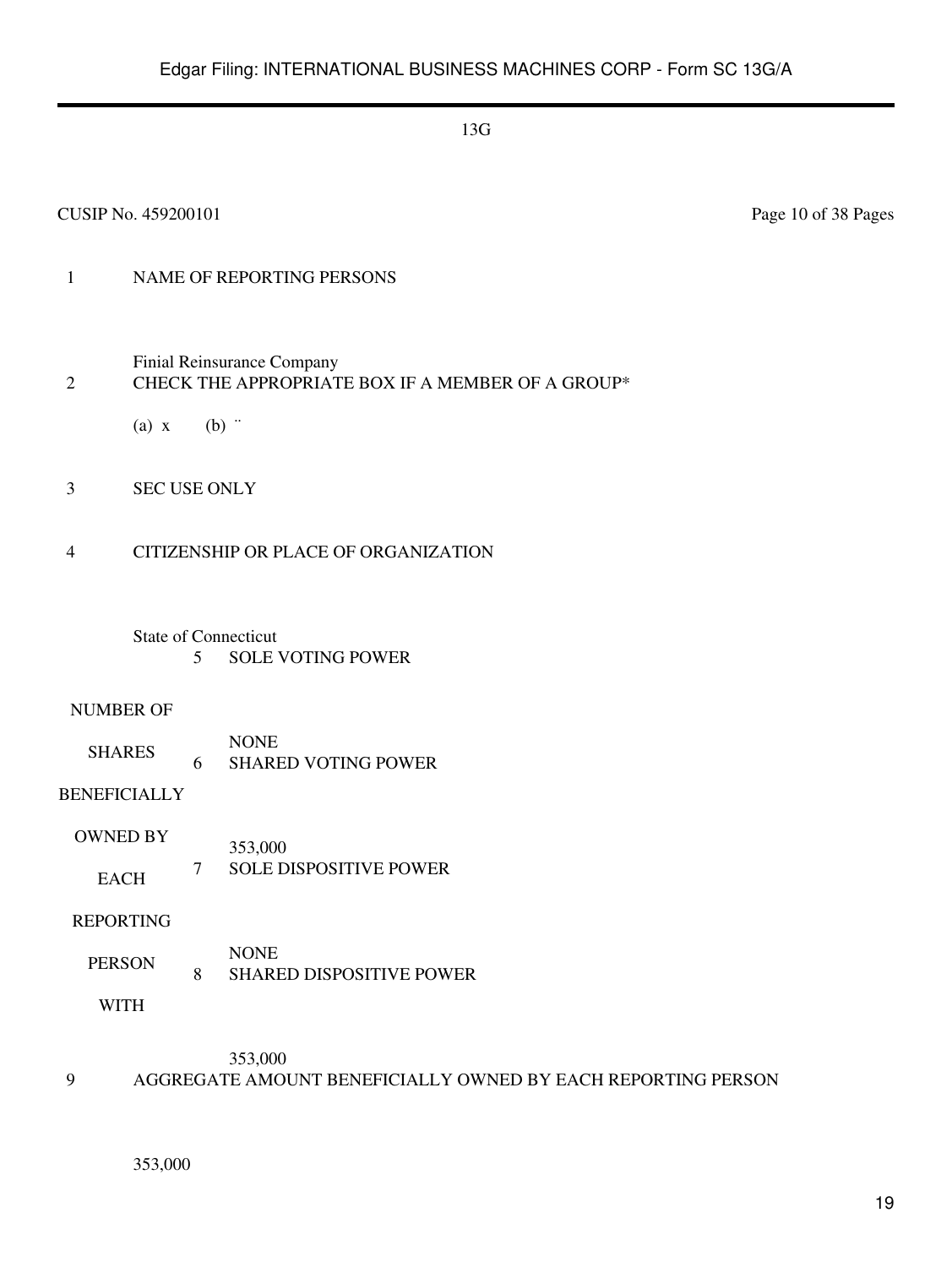10 CHECK BOX IF THE AGGREGATE AMOUNT IN ROW (9) EXCLUDES CERTAIN SHARES\*

Not applicable.

## 11 PERCENT OF CLASS REPRESENTED BY AMOUNT IN ROW 9

Less than 0.1% 12 TYPE OF REPORTING PERSON\*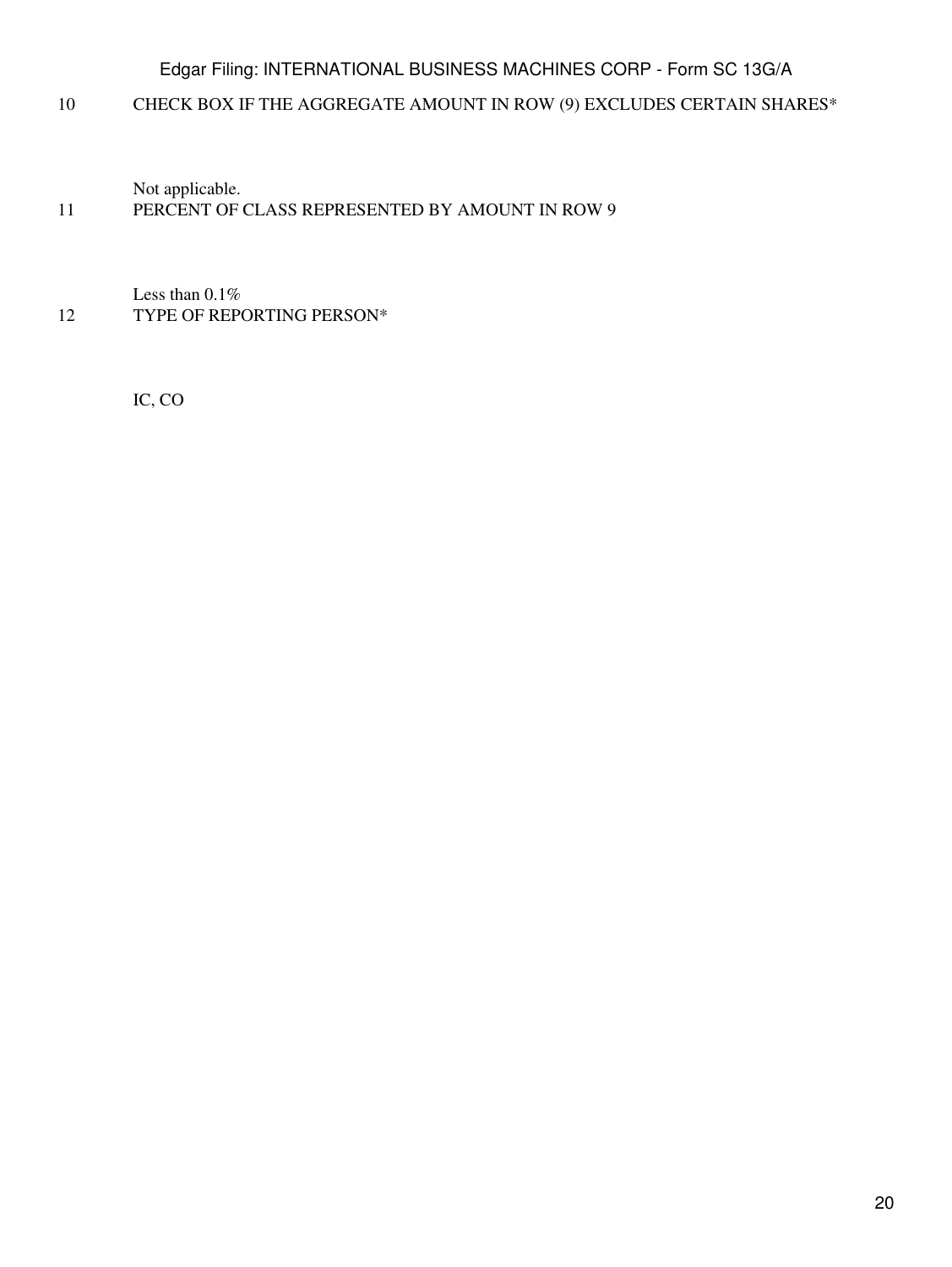## 1 NAME OF REPORTING PERSONS

- National Indemnity Company of the South 2 CHECK THE APPROPRIATE BOX IF A MEMBER OF A GROUP\*
	- (a)  $x$  (b)  $\dddot{ }$
- 3 SEC USE ONLY
- 4 CITIZENSHIP OR PLACE OF ORGANIZATION
	- State of Florida
		- 5 SOLE VOTING POWER

#### NUMBER OF

SHARES NONE 6 SHARED VOTING POWER

BENEFICIALLY

OWNED BY EACH 103,000 7 SOLE DISPOSITIVE POWER

REPORTING

PERSON NONE 8 SHARED DISPOSITIVE POWER

WITH

103,000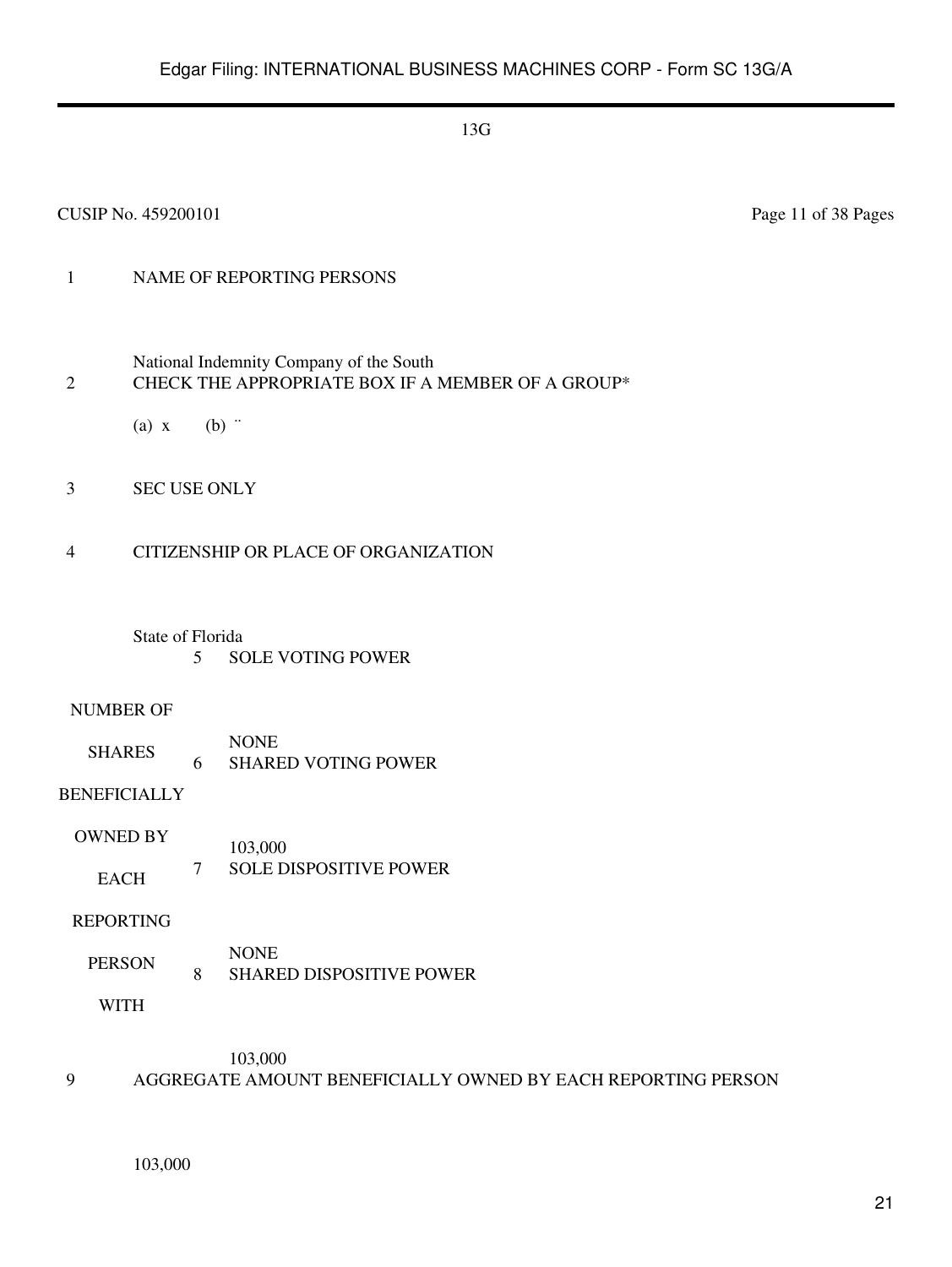10 CHECK BOX IF THE AGGREGATE AMOUNT IN ROW (9) EXCLUDES CERTAIN SHARES\*

Not applicable.

## 11 PERCENT OF CLASS REPRESENTED BY AMOUNT IN ROW 9

Less than 0.1% 12 TYPE OF REPORTING PERSON\*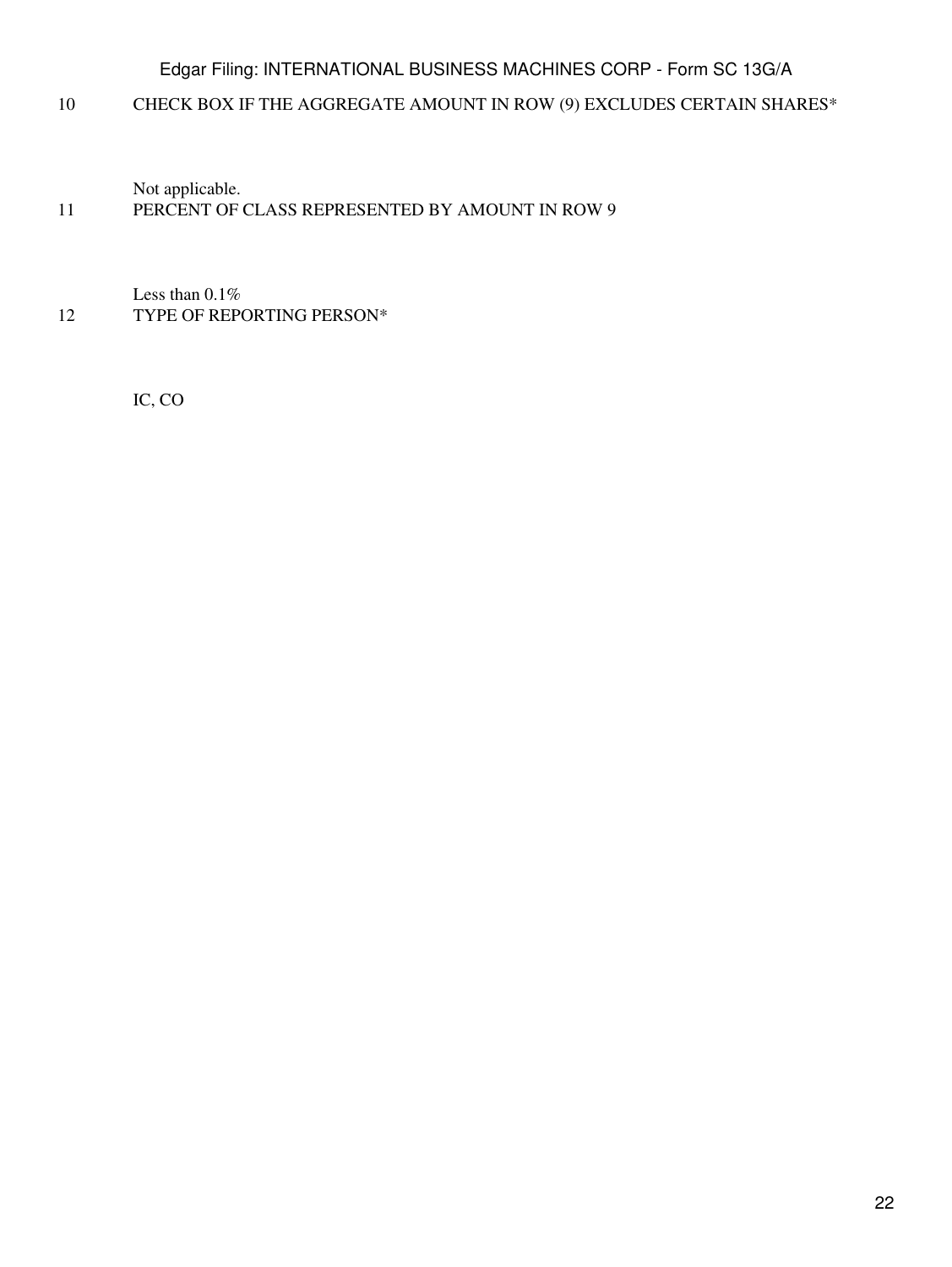#### CUSIP No. 459200101 Page 12 of 38 Pages

## 1 NAME OF REPORTING PERSONS

Boat America Corporation

## 2 CHECK THE APPROPRIATE BOX IF A MEMBER OF A GROUP\*

(a)  $x$  (b)  $\dddot{ }$ 

3 SEC USE ONLY

#### 4 CITIZENSHIP OR PLACE OF ORGANIZATION

State of Virginia 5 SOLE VOTING POWER

#### NUMBER OF

SHARES NONE 6 SHARED VOTING POWER

BENEFICIALLY

OWNED BY EACH 34,000 7 SOLE DISPOSITIVE POWER

REPORTING

PERSON NONE 8 SHARED DISPOSITIVE POWER

WITH

34,000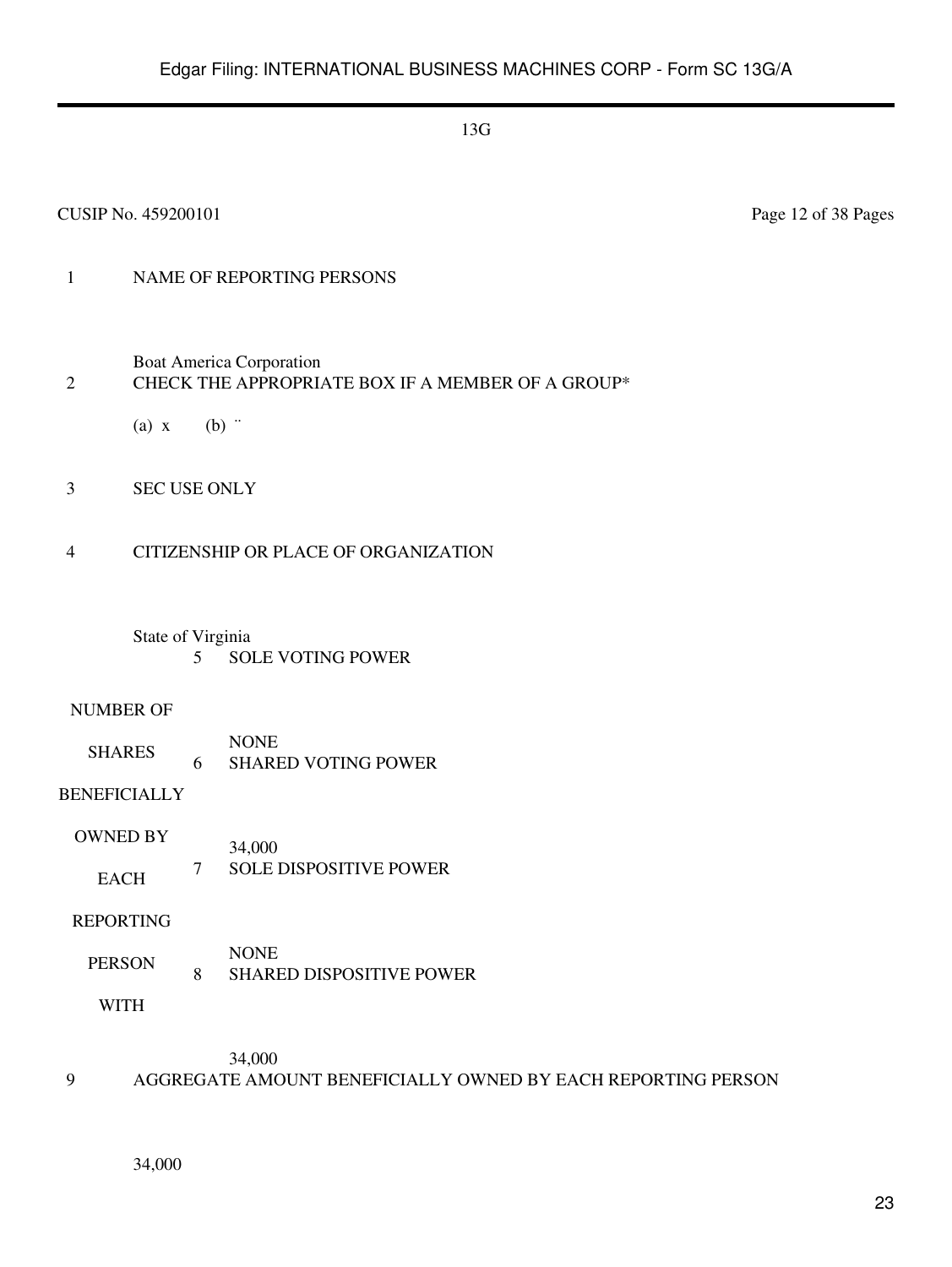10 CHECK BOX IF THE AGGREGATE AMOUNT IN ROW (9) EXCLUDES CERTAIN SHARES\*

Not applicable.

## 11 PERCENT OF CLASS REPRESENTED BY AMOUNT IN ROW 9

Less than 0.1% 12 TYPE OF REPORTING PERSON\*

HC, CO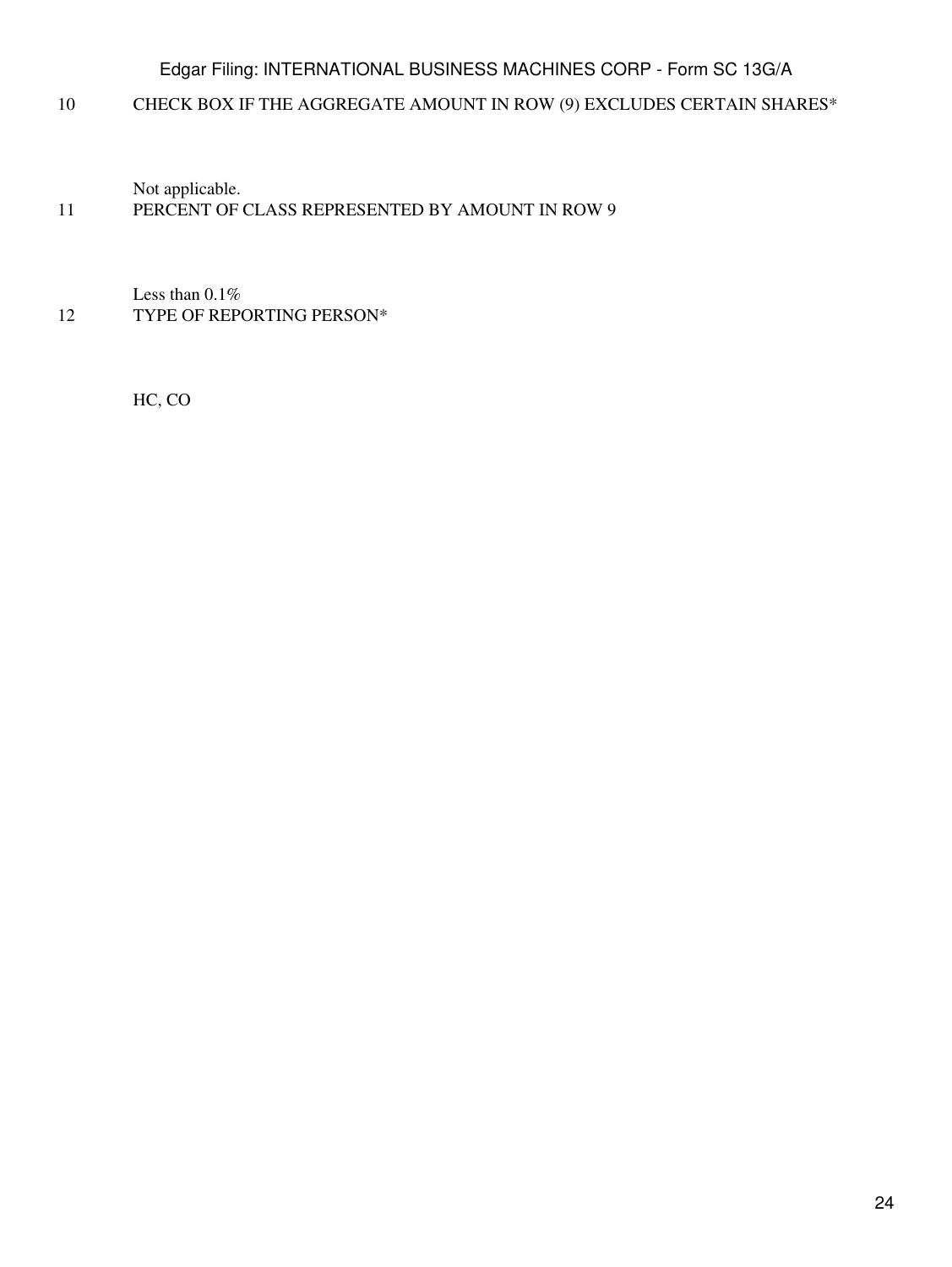#### CUSIP No. 459200101 Page 13 of 38 Pages

## 1 NAME OF REPORTING PERSONS

Seaworthy Insurance Company

## 2 CHECK THE APPROPRIATE BOX IF A MEMBER OF A GROUP\*

- (a)  $x$  (b)  $\dddot{ }$
- 3 SEC USE ONLY

#### 4 CITIZENSHIP OR PLACE OF ORGANIZATION

#### State of Maryland 5 SOLE VOTING POWER

#### NUMBER OF

SHARES NONE 6 SHARED VOTING POWER

## BENEFICIALLY

OWNED BY EACH 34,000 7 SOLE DISPOSITIVE POWER

#### REPORTING

PERSON NONE 8 SHARED DISPOSITIVE POWER

WITH

34,000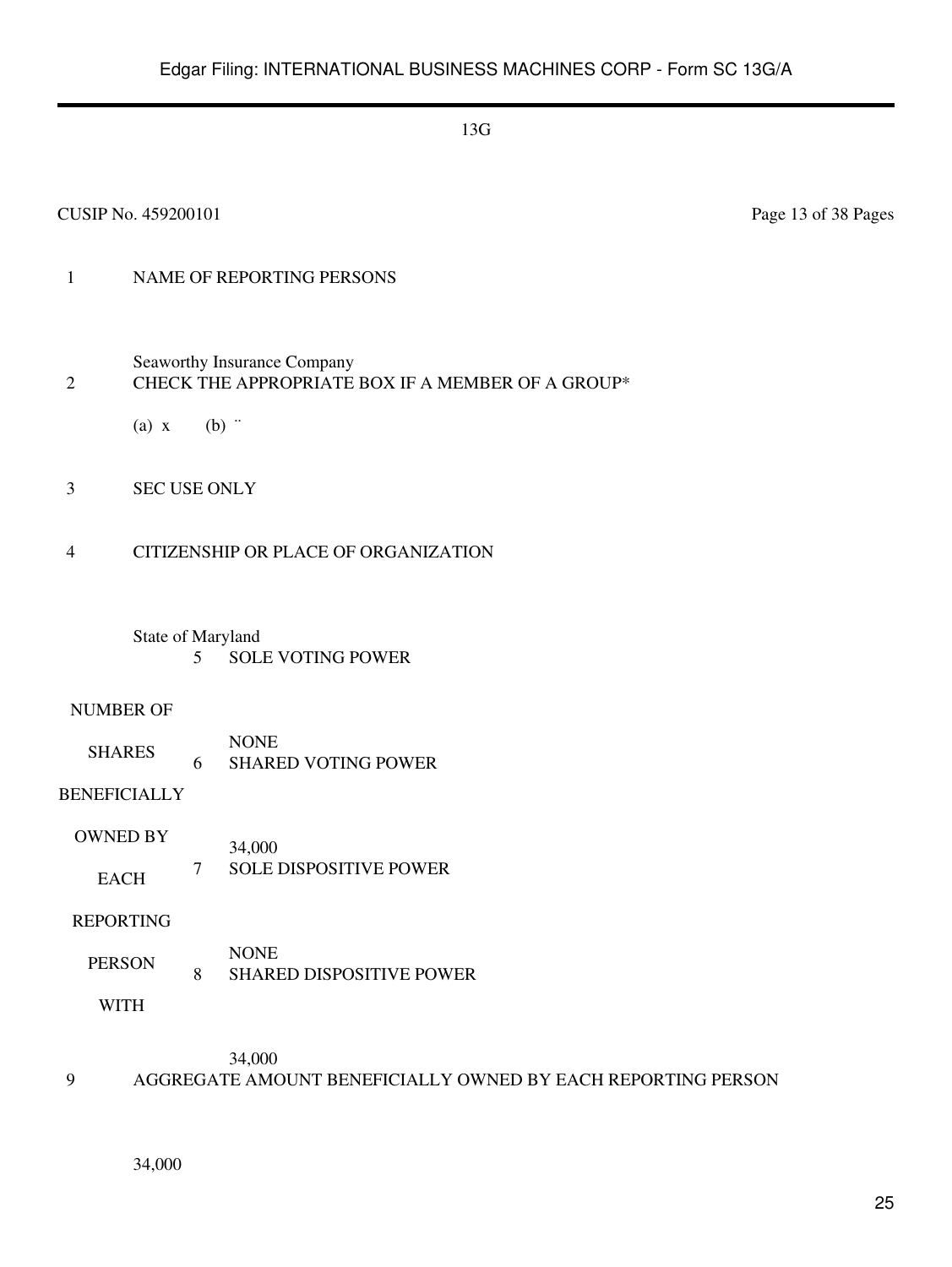10 CHECK BOX IF THE AGGREGATE AMOUNT IN ROW (9) EXCLUDES CERTAIN SHARES\*

Not applicable.

## 11 PERCENT OF CLASS REPRESENTED BY AMOUNT IN ROW 9

Less than 0.1% 12 TYPE OF REPORTING PERSON\*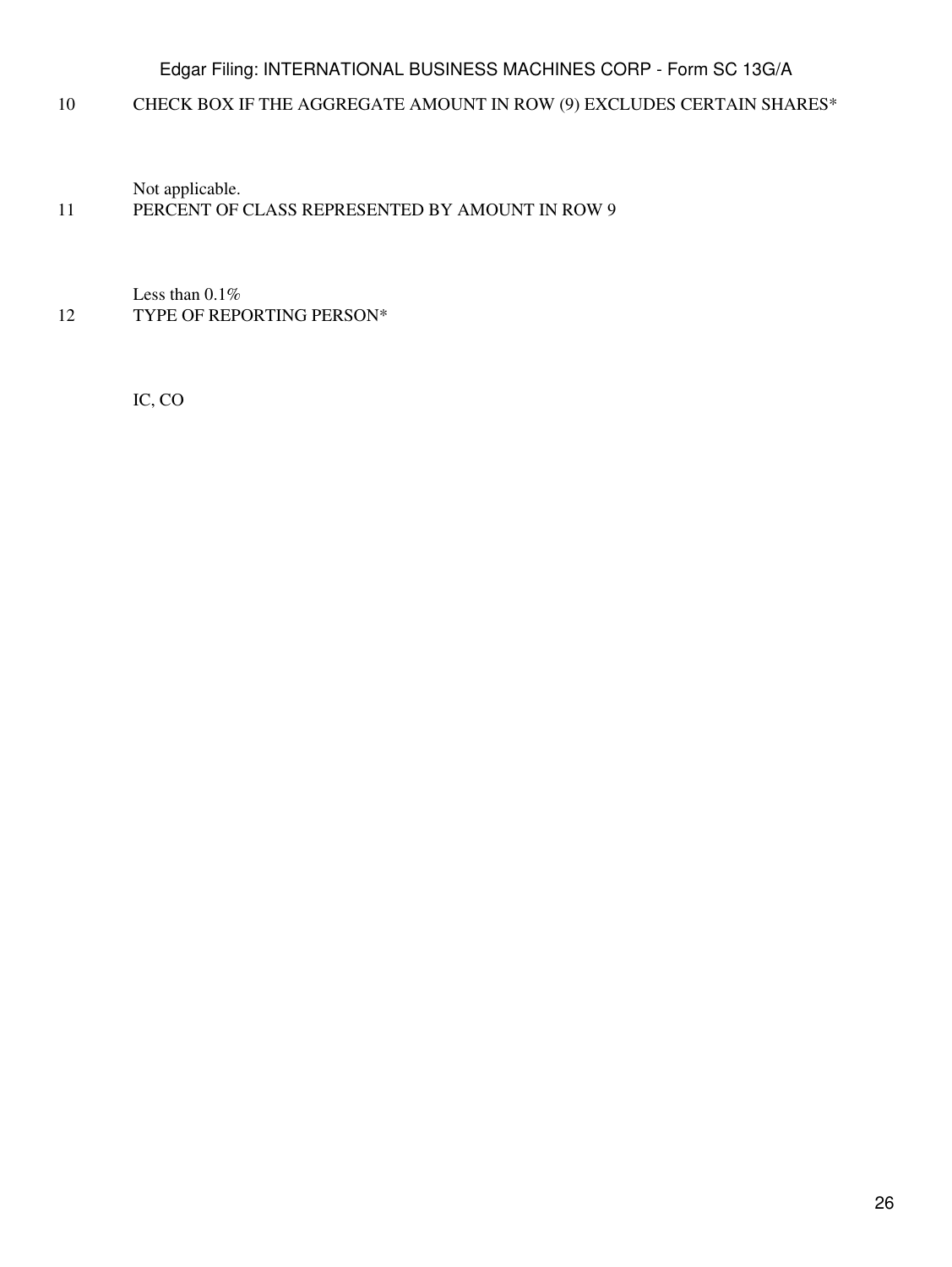#### CUSIP No. 459200101 Page 14 of 38 Pages

## 1 NAME OF REPORTING PERSONS

#### GEICO Advantage Insurance Company 2 CHECK THE APPROPRIATE BOX IF A MEMBER OF A GROUP\*

- (a)  $x$  (b)  $\dddot{ }$
- 3 SEC USE ONLY

#### 4 CITIZENSHIP OR PLACE OF ORGANIZATION

#### State of Nebraska 5 SOLE VOTING POWER

#### NUMBER OF

SHARES NONE 6 SHARED VOTING POWER

## BENEFICIALLY

OWNED BY EACH 58,700 7 SOLE DISPOSITIVE POWER

#### REPORTING

PERSON NONE 8 SHARED DISPOSITIVE POWER

WITH

58,700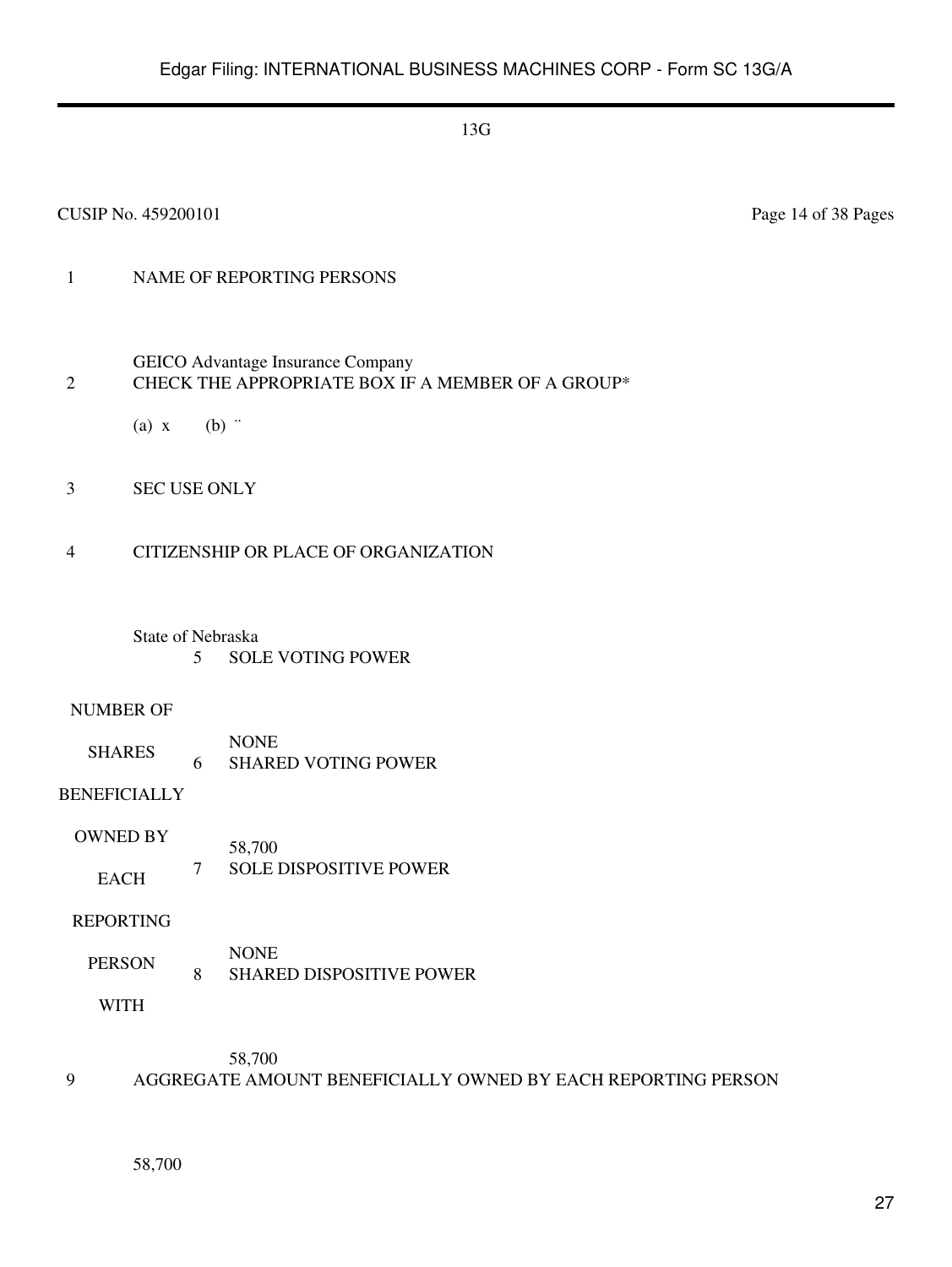10 CHECK BOX IF THE AGGREGATE AMOUNT IN ROW (9) EXCLUDES CERTAIN SHARES\*

Not applicable.

## 11 PERCENT OF CLASS REPRESENTED BY AMOUNT IN ROW 9

Less than 0.1% 12 TYPE OF REPORTING PERSON\*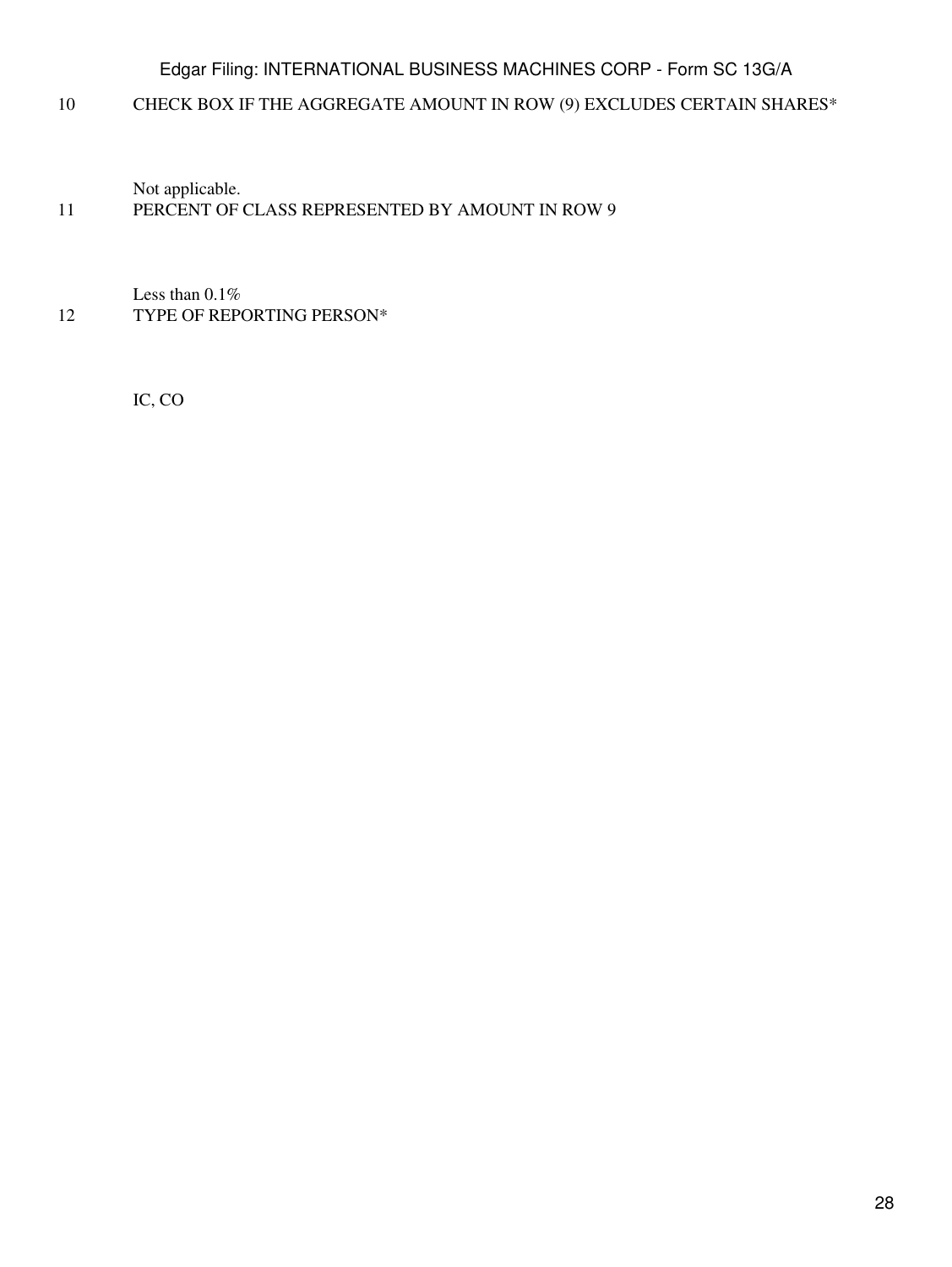#### CUSIP No. 459200101 Page 15 of 38 Pages

## 1 NAME OF REPORTING PERSONS

GEICO Casualty Company

## 2 CHECK THE APPROPRIATE BOX IF A MEMBER OF A GROUP\*

(a)  $x$  (b)  $\dddot{ }$ 

3 SEC USE ONLY

#### 4 CITIZENSHIP OR PLACE OF ORGANIZATION

State of Maryland 5 SOLE VOTING POWER

#### NUMBER OF

SHARES NONE 6 SHARED VOTING POWER

BENEFICIALLY

OWNED BY EACH 298,300 7 SOLE DISPOSITIVE POWER

REPORTING

PERSON NONE 8 SHARED DISPOSITIVE POWER

WITH

298,300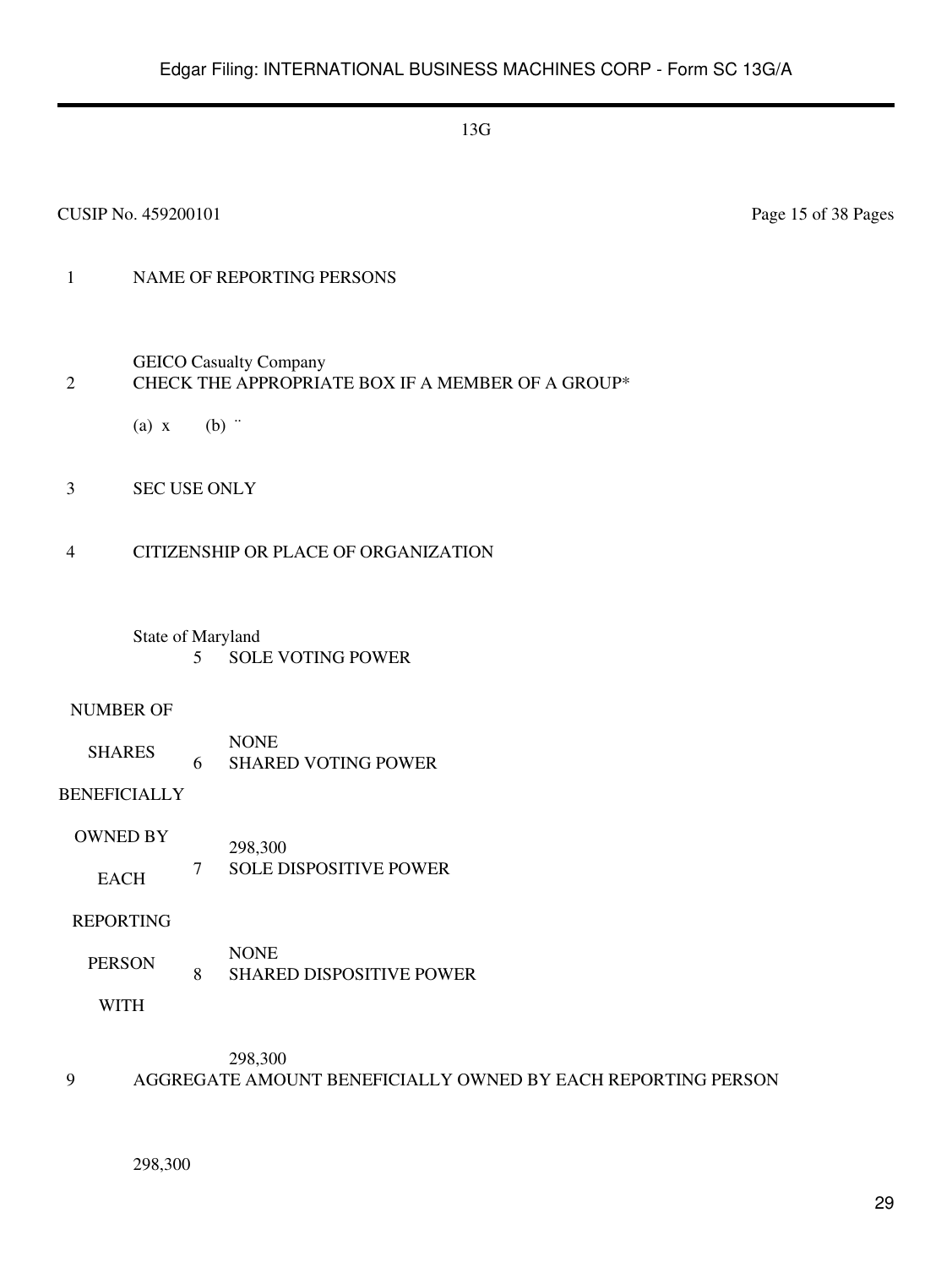10 CHECK BOX IF THE AGGREGATE AMOUNT IN ROW (9) EXCLUDES CERTAIN SHARES\*

Not applicable.

## 11 PERCENT OF CLASS REPRESENTED BY AMOUNT IN ROW 9

Less than 0.1% 12 TYPE OF REPORTING PERSON\*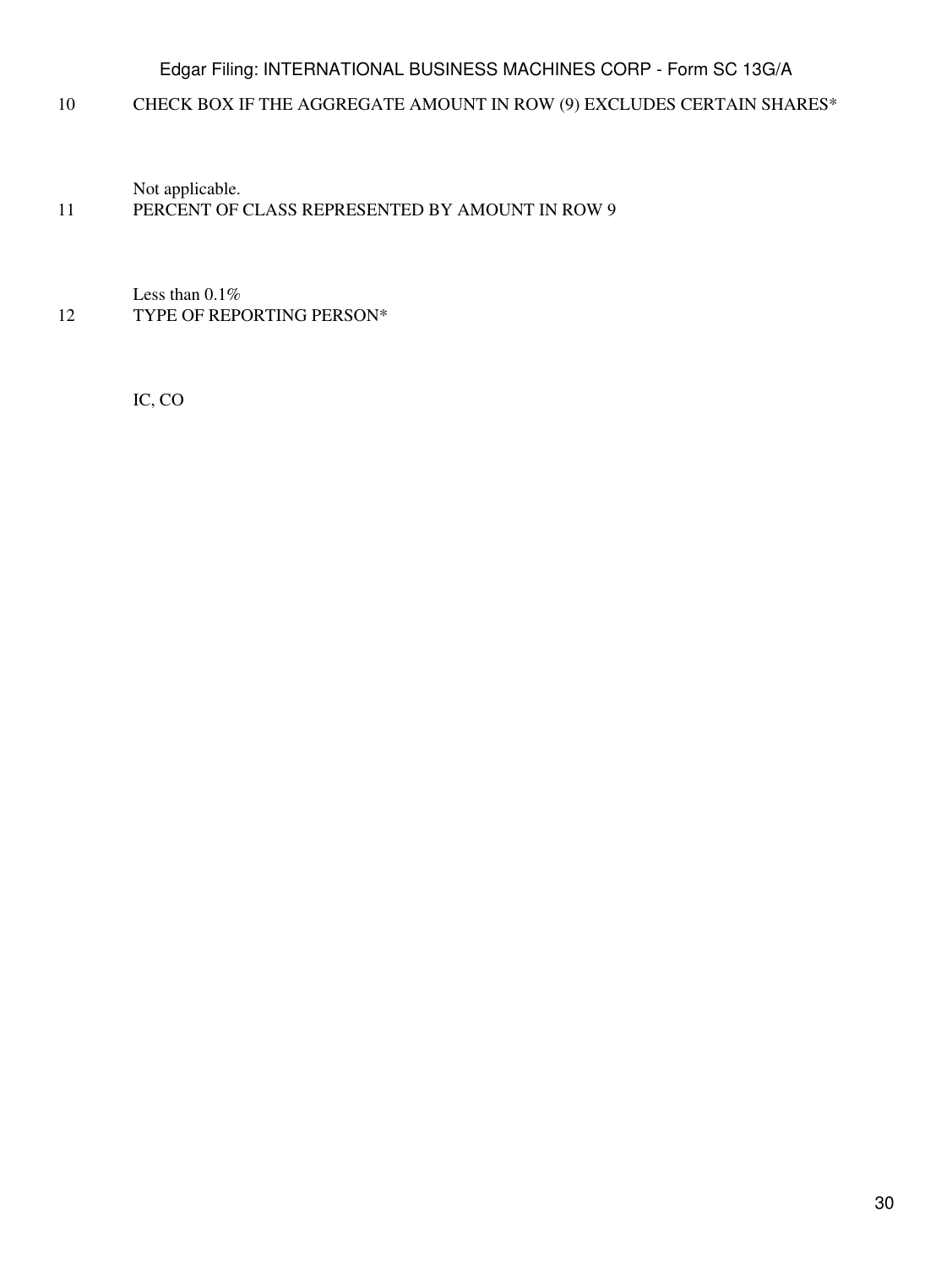#### CUSIP No. 459200101 Page 16 of 38 Pages

## 1 NAME OF REPORTING PERSONS

- GEICO Choice Insurance Company 2 CHECK THE APPROPRIATE BOX IF A MEMBER OF A GROUP\*
	- (a)  $x$  (b)  $\dddot{ }$
- 3 SEC USE ONLY
- 4 CITIZENSHIP OR PLACE OF ORGANIZATION
	- State of Nebraska 5 SOLE VOTING POWER

#### NUMBER OF

SHARES NONE 6 SHARED VOTING POWER

## BENEFICIALLY

OWNED BY EACH 58,900 7 SOLE DISPOSITIVE POWER

#### REPORTING

PERSON NONE 8 SHARED DISPOSITIVE POWER

WITH

58,900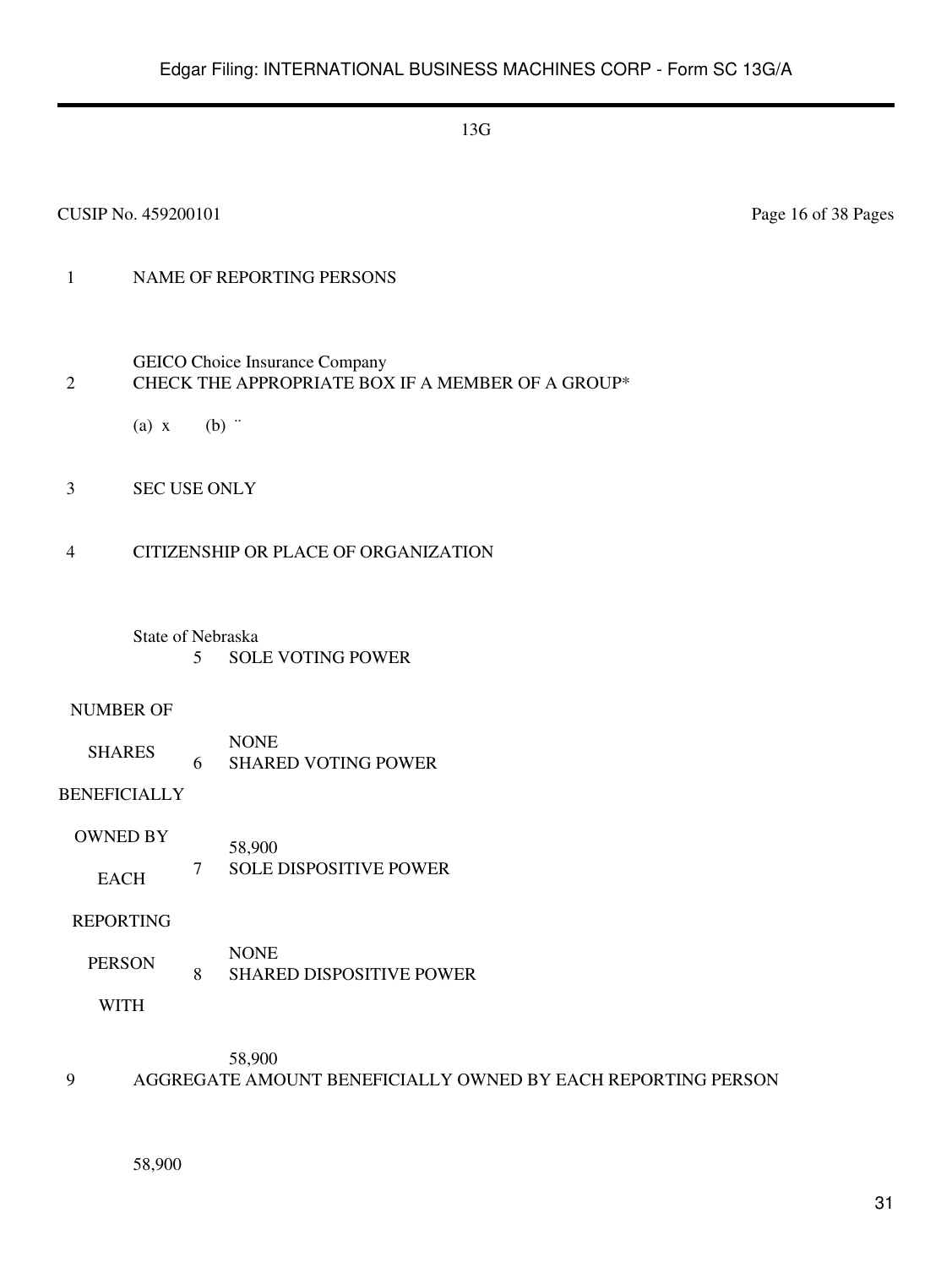10 CHECK BOX IF THE AGGREGATE AMOUNT IN ROW (9) EXCLUDES CERTAIN SHARES\*

Not applicable.

## 11 PERCENT OF CLASS REPRESENTED BY AMOUNT IN ROW 9

Less than 0.1% 12 TYPE OF REPORTING PERSON\*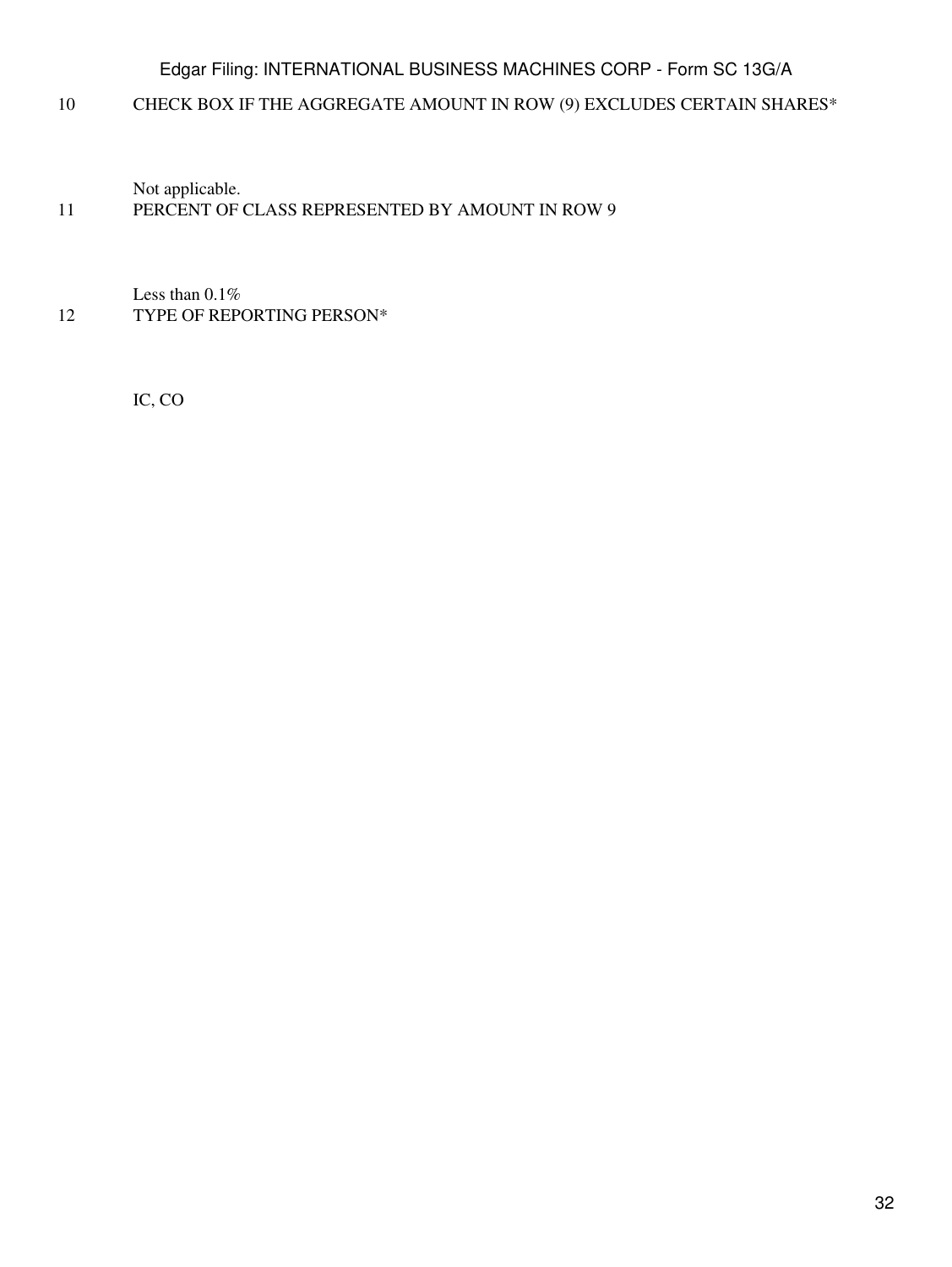#### CUSIP No. 459200101 Page 17 of 38 Pages

## 1 NAME OF REPORTING PERSONS

- Berkshire Hathaway Specialty Insurance Company 2 CHECK THE APPROPRIATE BOX IF A MEMBER OF A GROUP\*
	- (a)  $x$  (b)  $\dddot{ }$
- 3 SEC USE ONLY

#### 4 CITIZENSHIP OR PLACE OF ORGANIZATION

State of Nebraska 5 SOLE VOTING POWER

#### NUMBER OF

SHARES NONE 6 SHARED VOTING POWER

## BENEFICIALLY

OWNED BY EACH 3,171,337 7 SOLE DISPOSITIVE POWER

#### REPORTING

PERSON NONE 8 SHARED DISPOSITIVE POWER

WITH

#### 3,171,337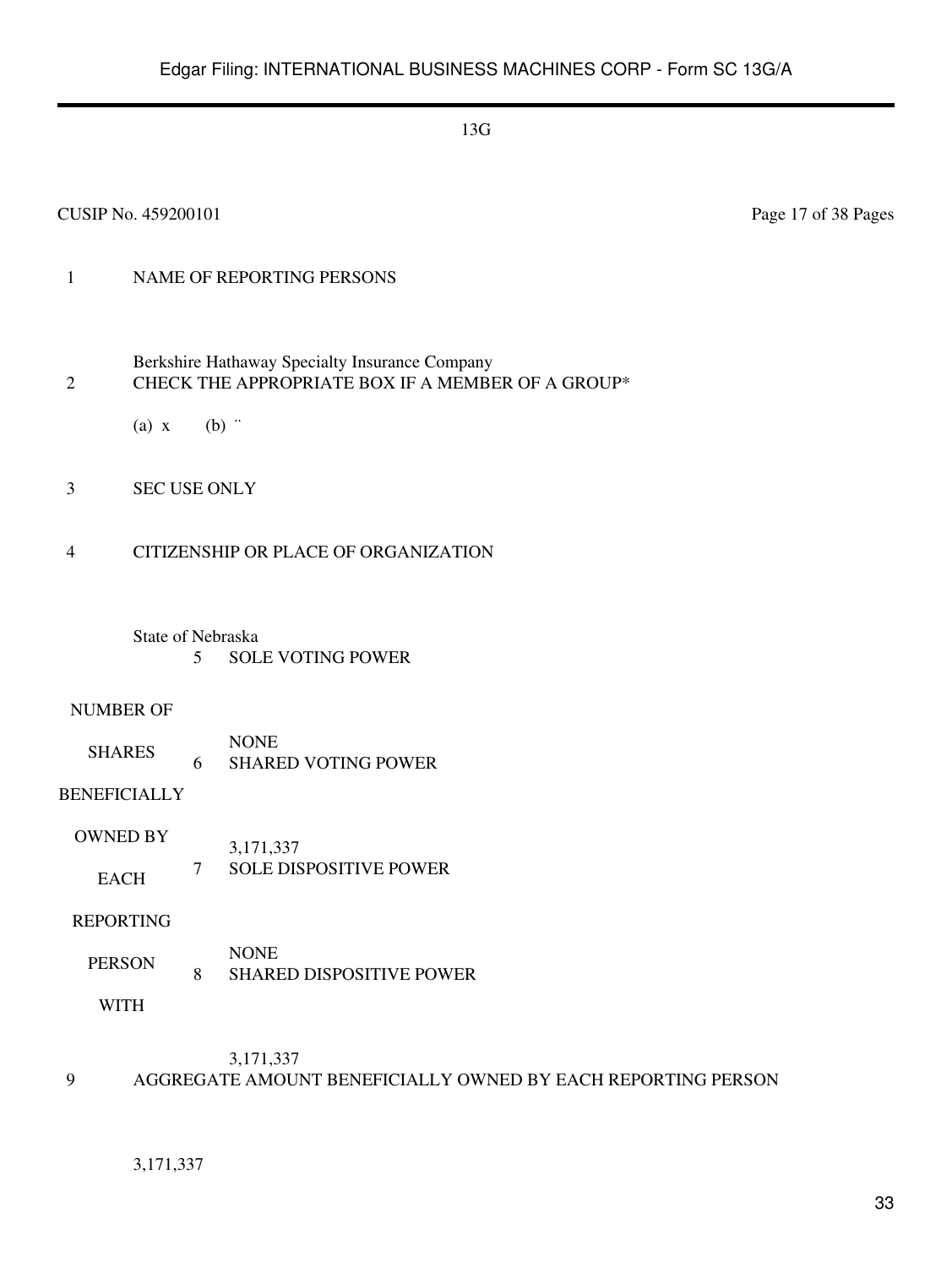10 CHECK BOX IF THE AGGREGATE AMOUNT IN ROW (9) EXCLUDES CERTAIN SHARES\*

Not applicable.

## 11 PERCENT OF CLASS REPRESENTED BY AMOUNT IN ROW 9

0.3%

12 TYPE OF REPORTING PERSON\*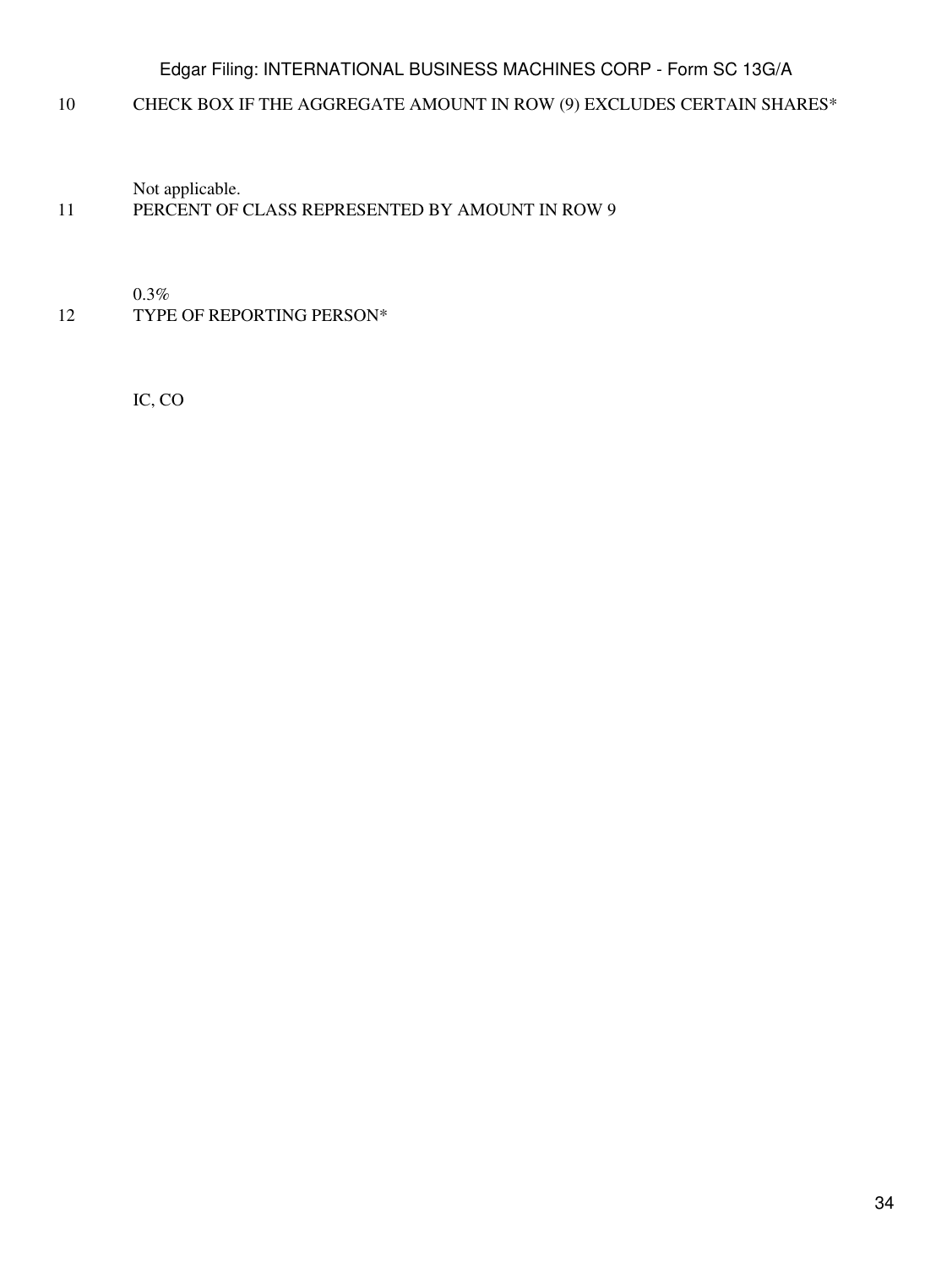#### CUSIP No. 459200101 Page 18 of 38 Pages

## 1 NAME OF REPORTING PERSONS

- GEICO Secure Insurance Company 2 CHECK THE APPROPRIATE BOX IF A MEMBER OF A GROUP\*
	- (a)  $x$  (b)  $\dddot{ }$
- 3 SEC USE ONLY
- 4 CITIZENSHIP OR PLACE OF ORGANIZATION
	- State of Nebraska 5 SOLE VOTING POWER

#### NUMBER OF

SHARES NONE 6 SHARED VOTING POWER

## BENEFICIALLY

OWNED BY EACH 58,900 7 SOLE DISPOSITIVE POWER

#### REPORTING

PERSON NONE 8 SHARED DISPOSITIVE POWER

WITH

58,900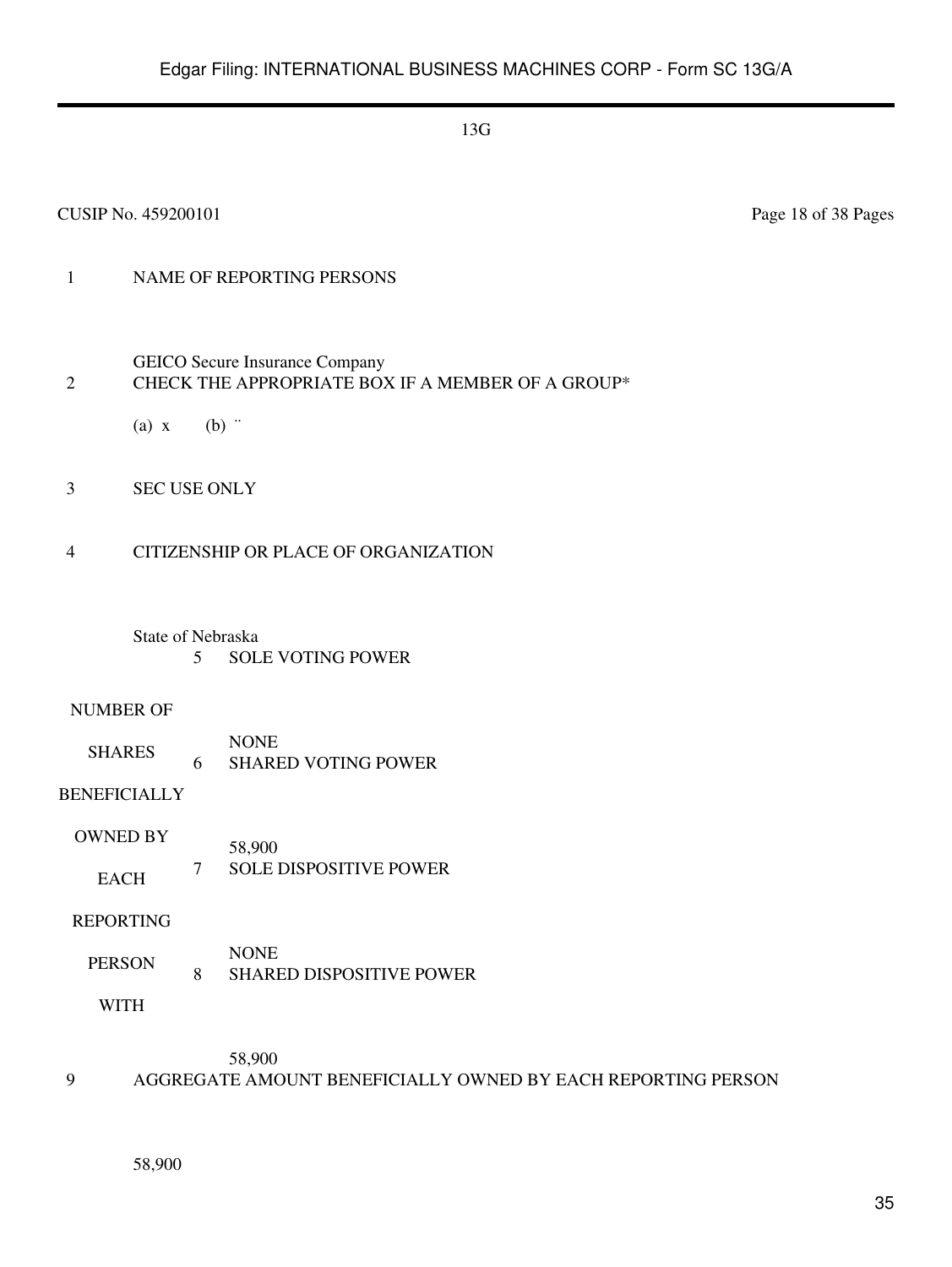10 CHECK BOX IF THE AGGREGATE AMOUNT IN ROW (9) EXCLUDES CERTAIN SHARES\*

Not applicable.

## 11 PERCENT OF CLASS REPRESENTED BY AMOUNT IN ROW 9

Less than 0.1% 12 TYPE OF REPORTING PERSON\*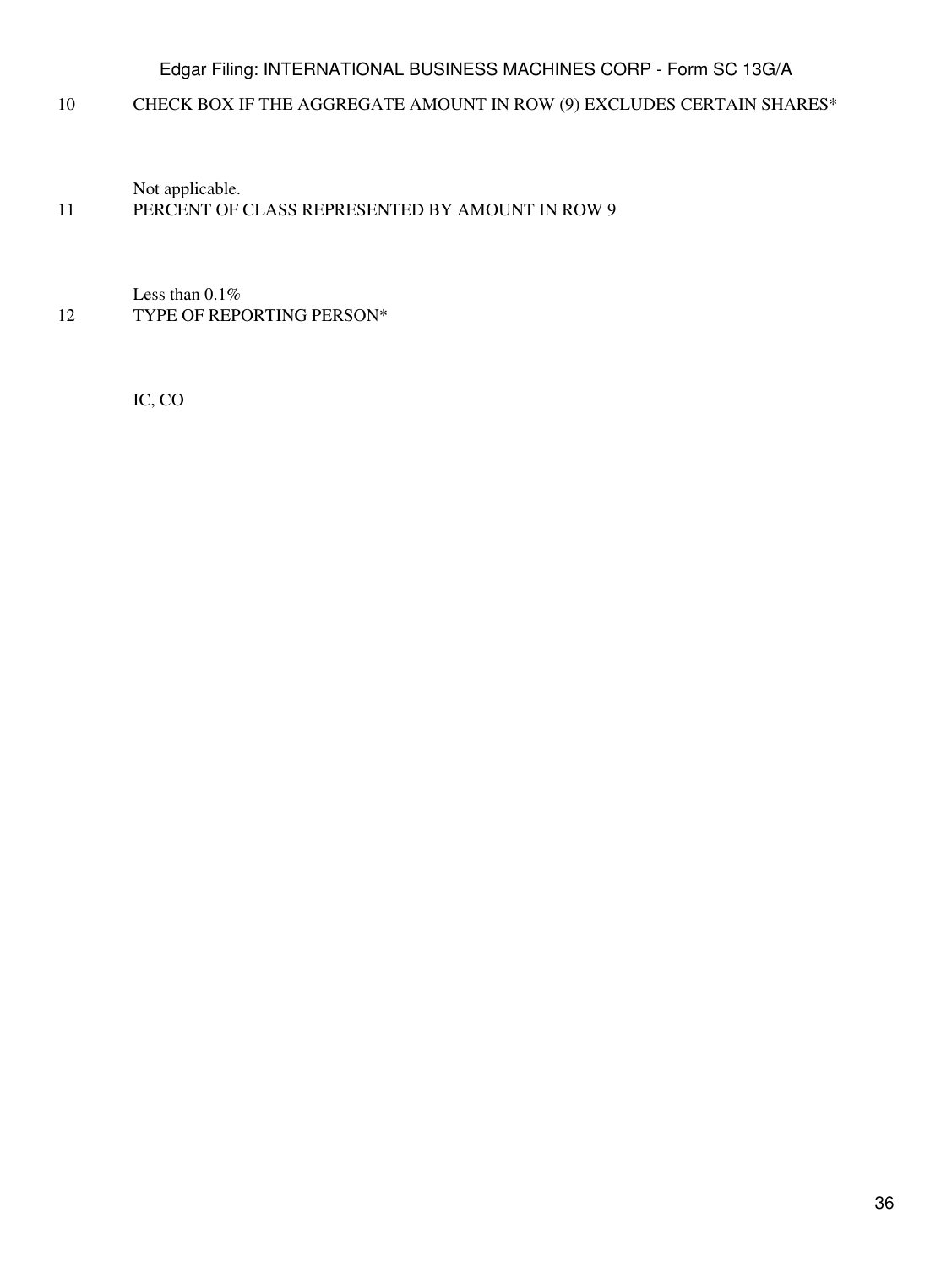#### CUSIP No. 459200101 Page 19 of 38 Pages

## 1 NAME OF REPORTING PERSONS

- Philadelphia Reinsurance Corporation 2 CHECK THE APPROPRIATE BOX IF A MEMBER OF A GROUP\*
	- (a)  $x$  (b)  $\dddot{ }$
- 3 SEC USE ONLY
- 4 CITIZENSHIP OR PLACE OF ORGANIZATION
	- State of Pennsylvania 5 SOLE VOTING POWER

#### NUMBER OF

SHARES NONE 6 SHARED VOTING POWER

## BENEFICIALLY

OWNED BY EACH 92,000 7 SOLE DISPOSITIVE POWER

#### REPORTING

PERSON NONE 8 SHARED DISPOSITIVE POWER

WITH

92,000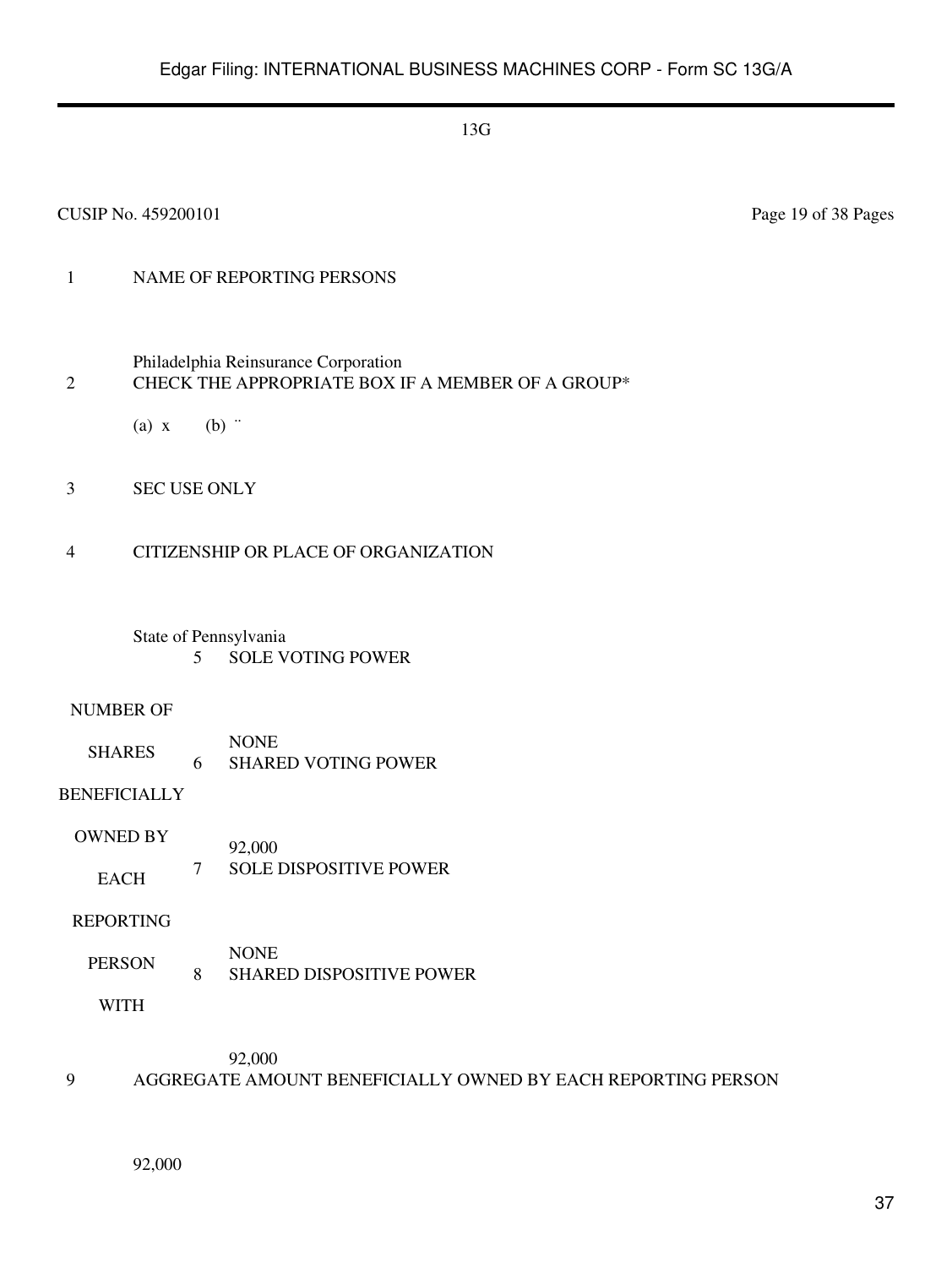10 CHECK BOX IF THE AGGREGATE AMOUNT IN ROW (9) EXCLUDES CERTAIN SHARES\*

Not applicable.

## 11 PERCENT OF CLASS REPRESENTED BY AMOUNT IN ROW 9

Less than 0.1% 12 TYPE OF REPORTING PERSON\*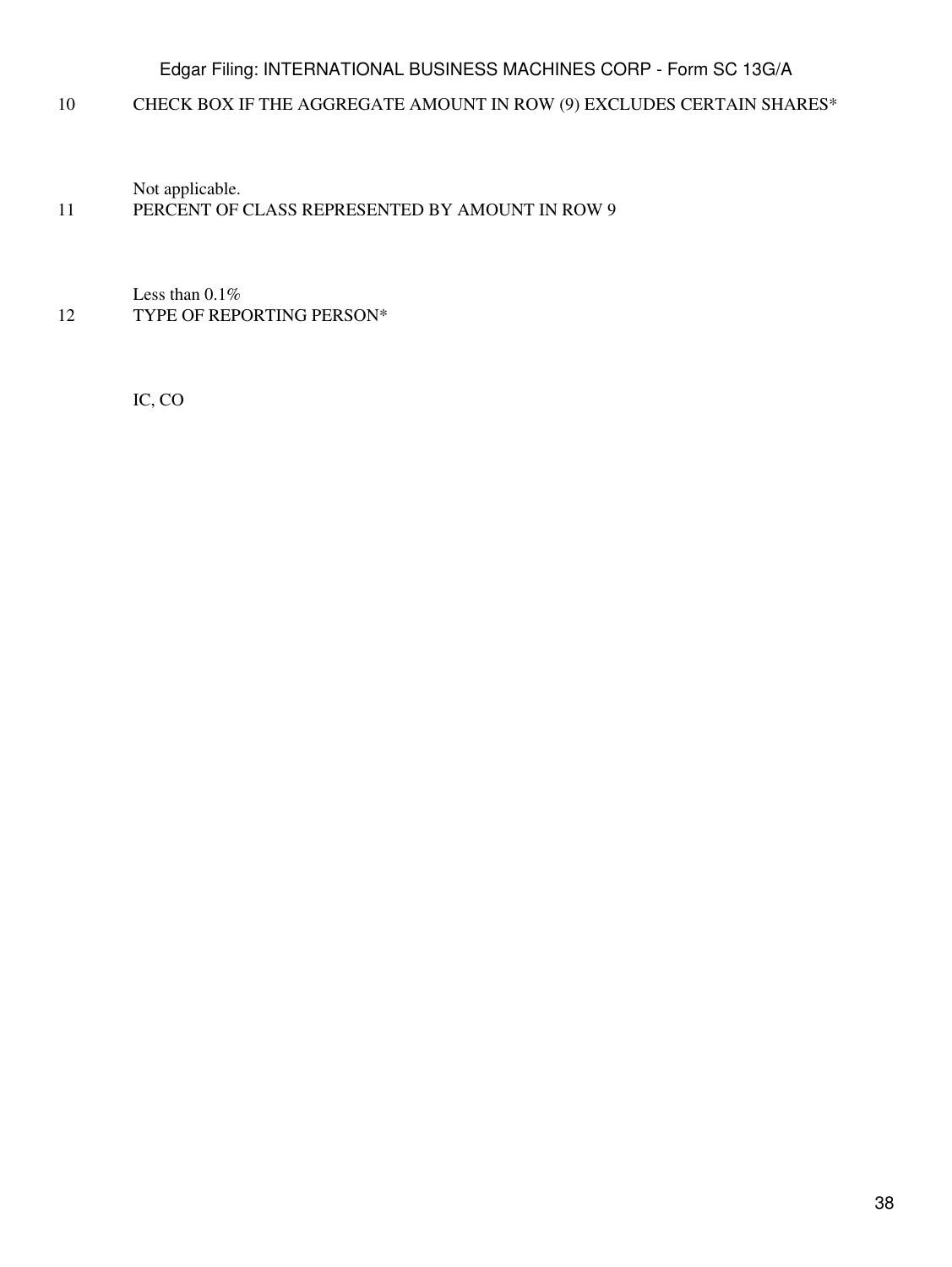#### CUSIP No. 459200101 Page 20 of 38 Pages

## 1 NAME OF REPORTING PERSONS

- National Fire & Marine Insurance Company 2 CHECK THE APPROPRIATE BOX IF A MEMBER OF A GROUP\*
	- (a)  $x$  (b)  $\dddot{ }$
- 3 SEC USE ONLY
- 4 CITIZENSHIP OR PLACE OF ORGANIZATION
	- State of Nebraska 5 SOLE VOTING POWER

#### NUMBER OF

SHARES NONE 6 SHARED VOTING POWER

## BENEFICIALLY

OWNED BY EACH 843,100 7 SOLE DISPOSITIVE POWER

#### REPORTING

PERSON NONE 8 SHARED DISPOSITIVE POWER

WITH

843,100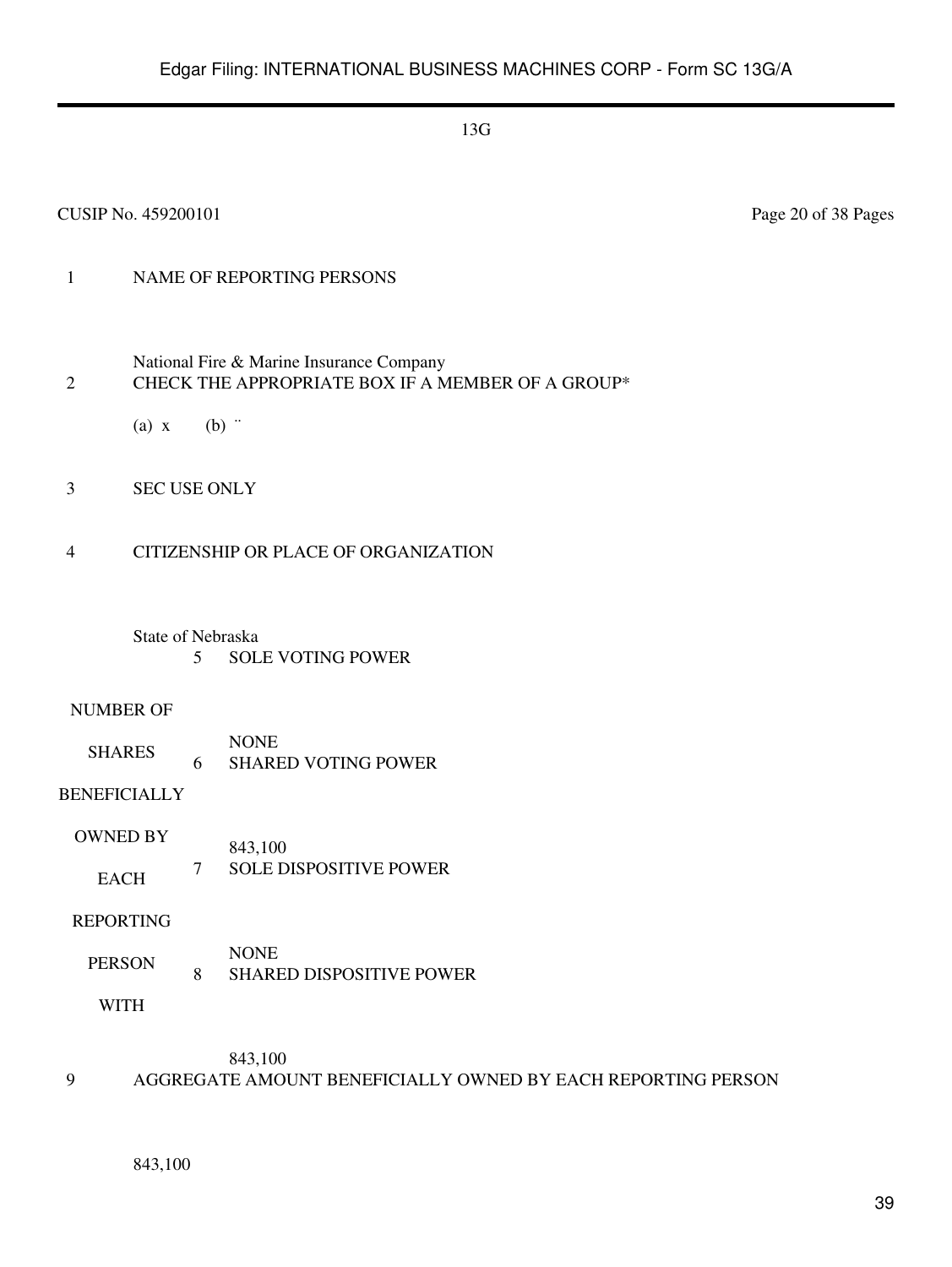10 CHECK BOX IF THE AGGREGATE AMOUNT IN ROW (9) EXCLUDES CERTAIN SHARES\*

Not applicable.

## 11 PERCENT OF CLASS REPRESENTED BY AMOUNT IN ROW 9

0.1%

12 TYPE OF REPORTING PERSON\*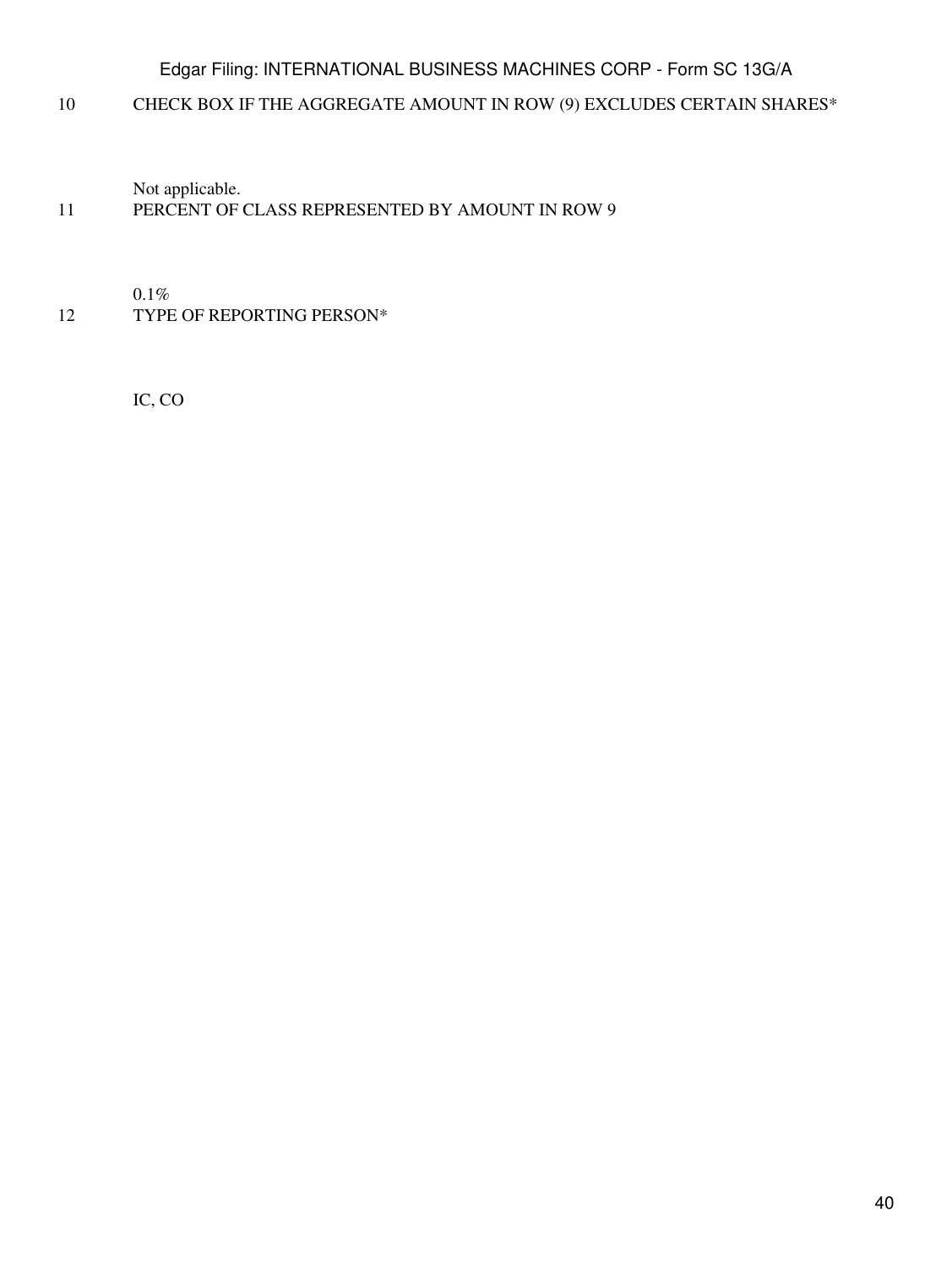## 1 NAME OF REPORTING PERSONS

- Redwood Fire & Casualty Insurance Company 2 CHECK THE APPROPRIATE BOX IF A MEMBER OF A GROUP\*
	- (a)  $x$  (b)  $\dddot{ }$
- 3 SEC USE ONLY
- 4 CITIZENSHIP OR PLACE OF ORGANIZATION
	- State of Nebraska 5 SOLE VOTING POWER

#### NUMBER OF

SHARES NONE 6 SHARED VOTING POWER

## BENEFICIALLY

OWNED BY EACH 610,000 7 SOLE DISPOSITIVE POWER

#### REPORTING

PERSON NONE 8 SHARED DISPOSITIVE POWER

WITH

610,000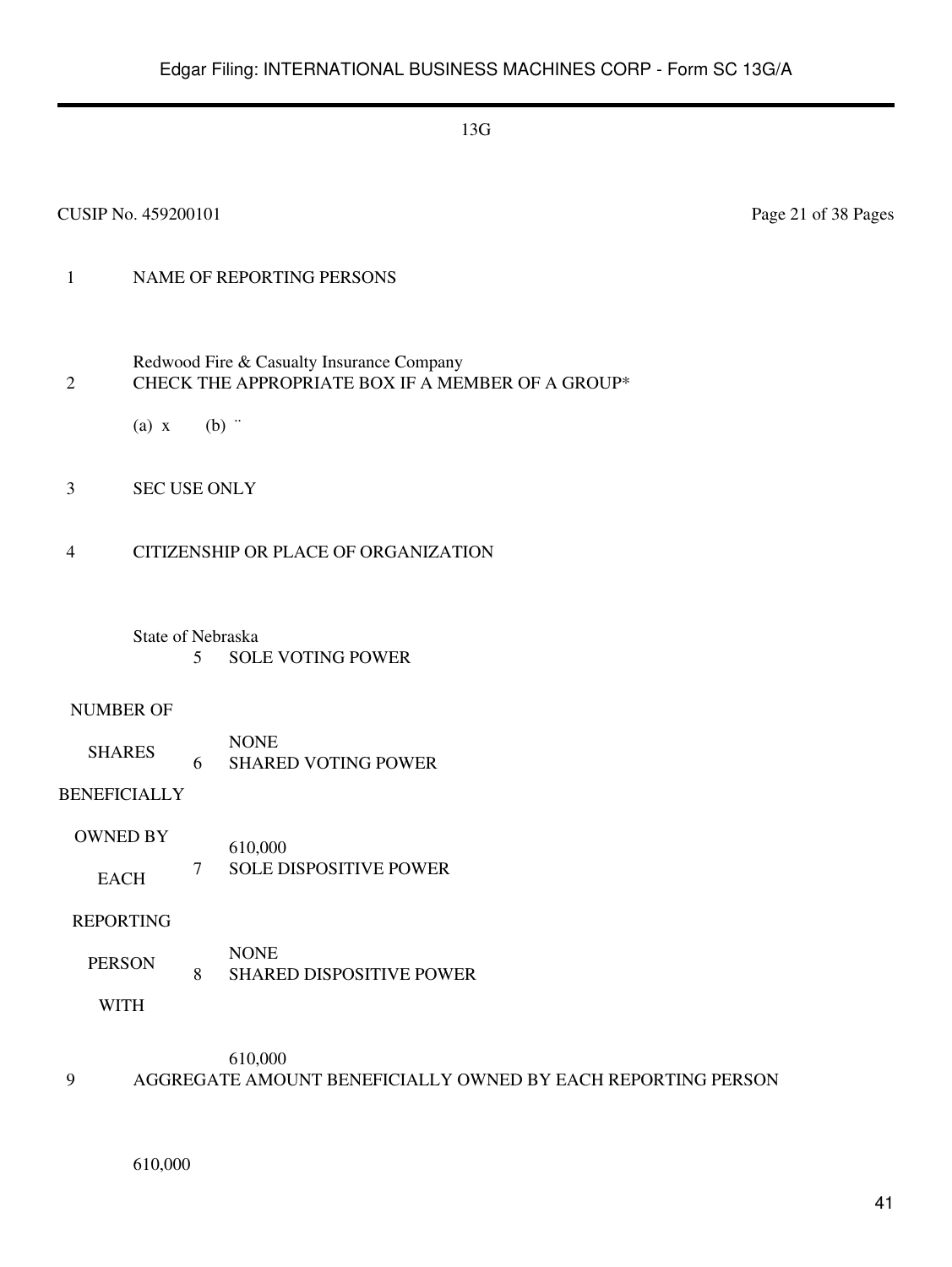10 CHECK BOX IF THE AGGREGATE AMOUNT IN ROW (9) EXCLUDES CERTAIN SHARES\*

Not applicable.

## 11 PERCENT OF CLASS REPRESENTED BY AMOUNT IN ROW 9

0.1%

12 TYPE OF REPORTING PERSON\*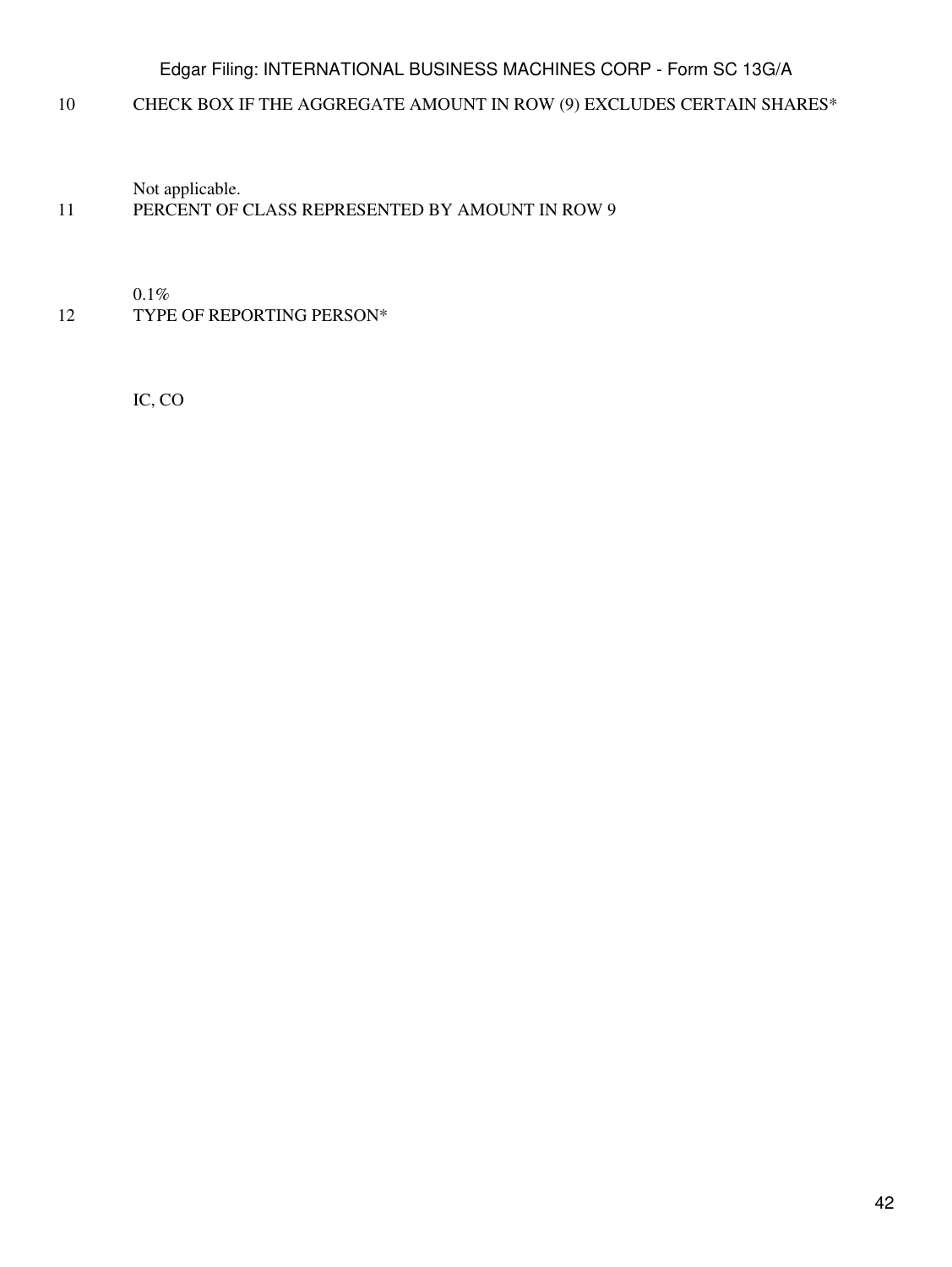#### CUSIP No. 459200101 Page 22 of 38 Pages

## 1 NAME OF REPORTING PERSONS

- National Indemnity of MidAmerica Insurance Company 2 CHECK THE APPROPRIATE BOX IF A MEMBER OF A GROUP\*
	- (a)  $x$  (b)  $\dddot{ }$
- 3 SEC USE ONLY

#### 4 CITIZENSHIP OR PLACE OF ORGANIZATION

#### State of Iowa

5 SOLE VOTING POWER

#### NUMBER OF

SHARES NONE 6 SHARED VOTING POWER

## BENEFICIALLY

OWNED BY EACH 98,000 7 SOLE DISPOSITIVE POWER

#### REPORTING

PERSON NONE 8 SHARED DISPOSITIVE POWER

WITH

98,000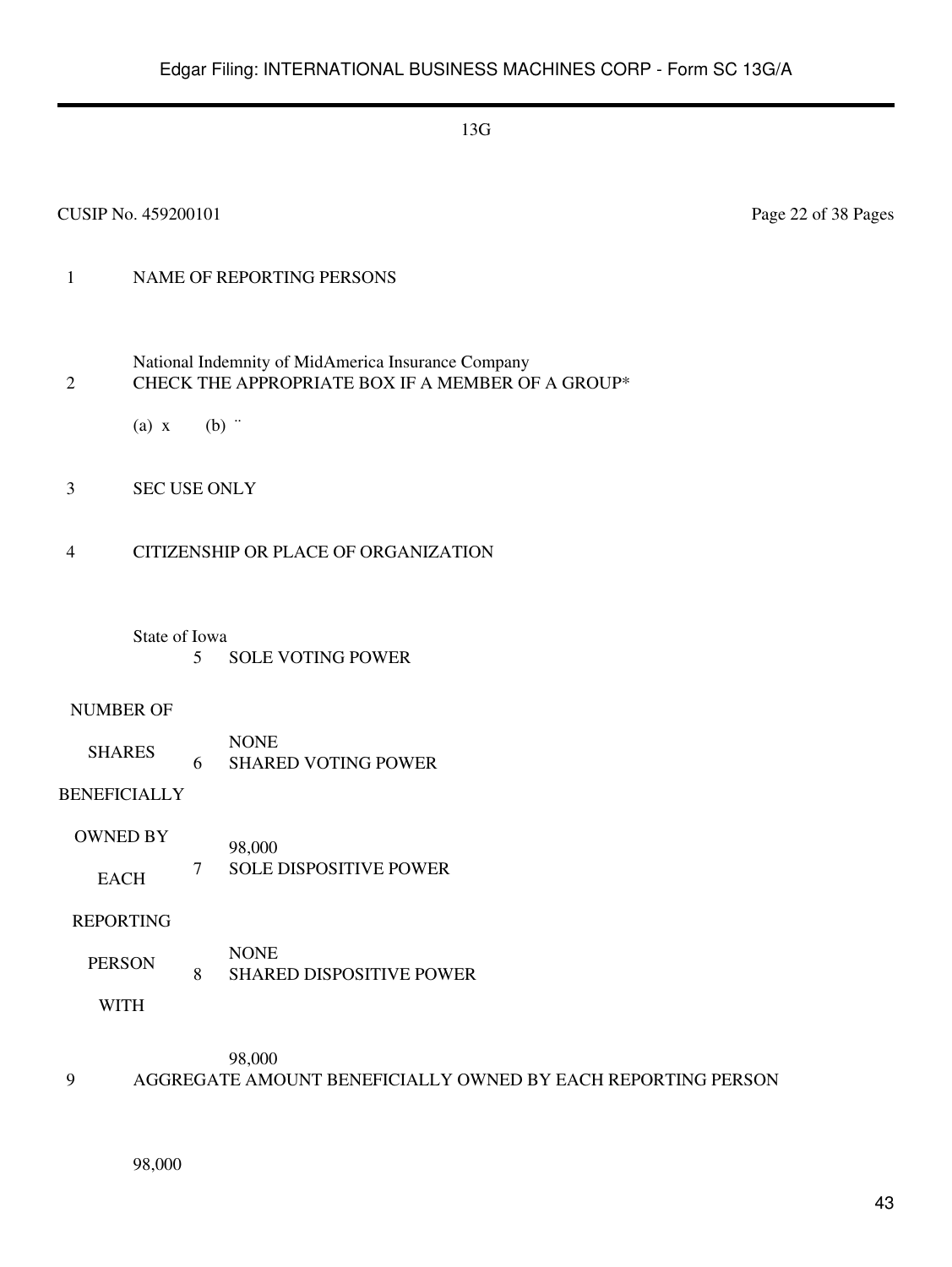10 CHECK BOX IF THE AGGREGATE AMOUNT IN ROW (9) EXCLUDES CERTAIN SHARES\*

Not applicable.

## 11 PERCENT OF CLASS REPRESENTED BY AMOUNT IN ROW 9

Less than 0.1% 12 TYPE OF REPORTING PERSON\*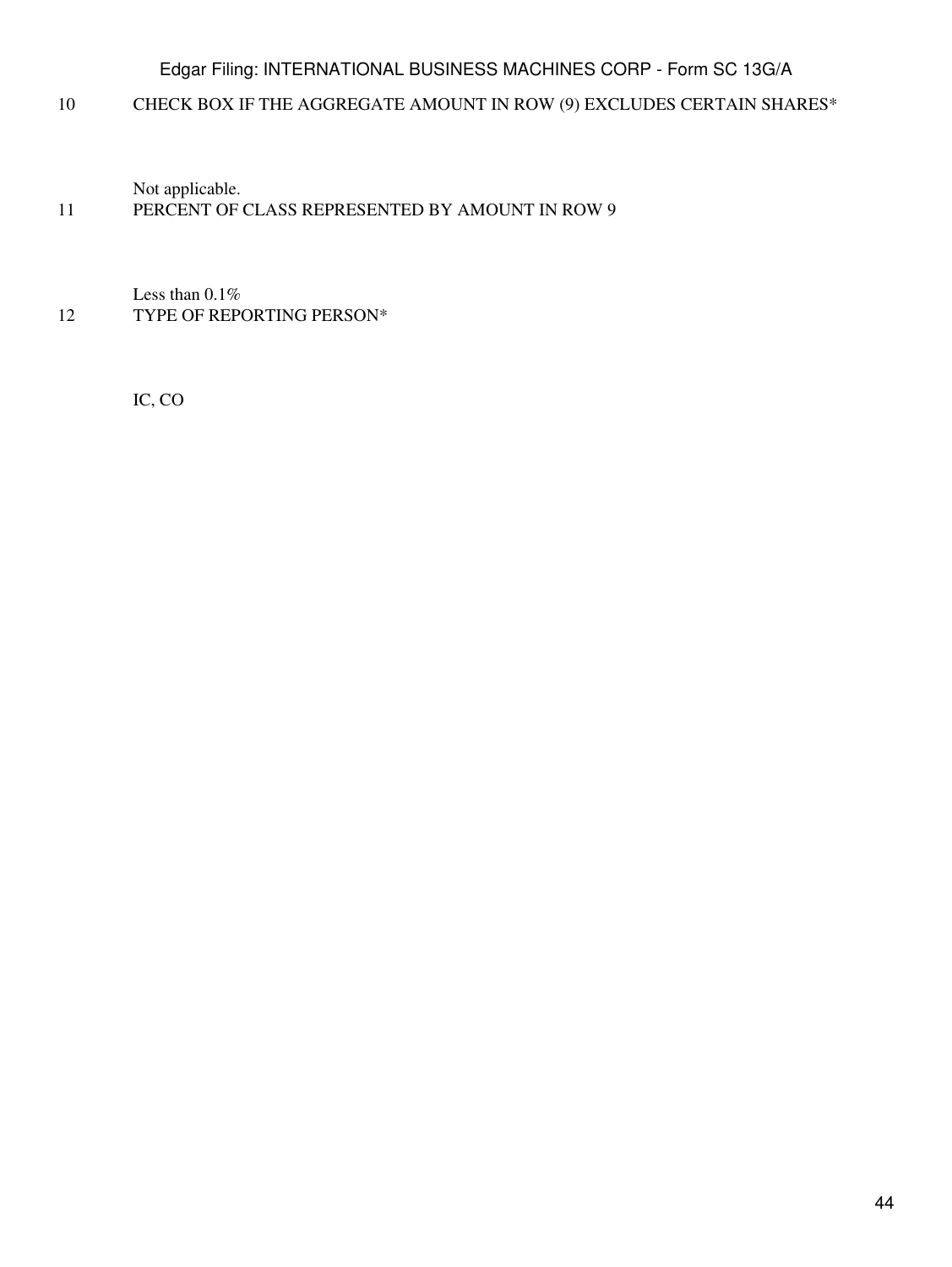#### CUSIP No. 459200101 Page 23 of 38 Pages

## 1 NAME OF REPORTING PERSONS

Oak River Insurance Company

#### 2 CHECK THE APPROPRIATE BOX IF A MEMBER OF A GROUP\*

- (a)  $x$  (b)  $\dddot{ }$
- 3 SEC USE ONLY

#### 4 CITIZENSHIP OR PLACE OF ORGANIZATION

#### State of Nebraska 5 SOLE VOTING POWER

#### NUMBER OF

SHARES NONE 6 SHARED VOTING POWER

#### BENEFICIALLY

OWNED BY EACH 60,000 7 SOLE DISPOSITIVE POWER

#### REPORTING

PERSON NONE 8 SHARED DISPOSITIVE POWER

WITH

60,000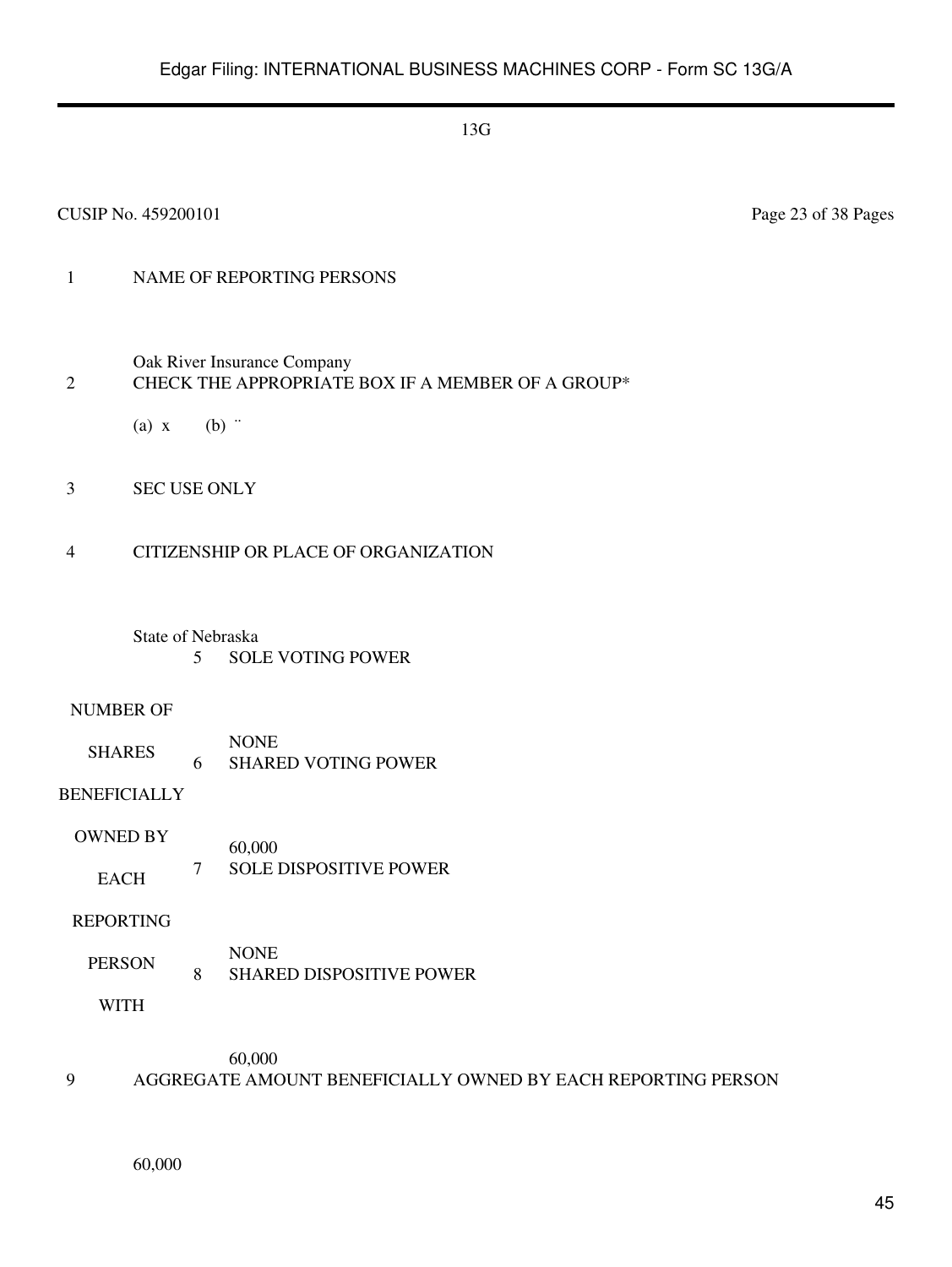10 CHECK BOX IF THE AGGREGATE AMOUNT IN ROW (9) EXCLUDES CERTAIN SHARES\*

Not applicable.

## 11 PERCENT OF CLASS REPRESENTED BY AMOUNT IN ROW 9

Less than 0.1% 12 TYPE OF REPORTING PERSON\*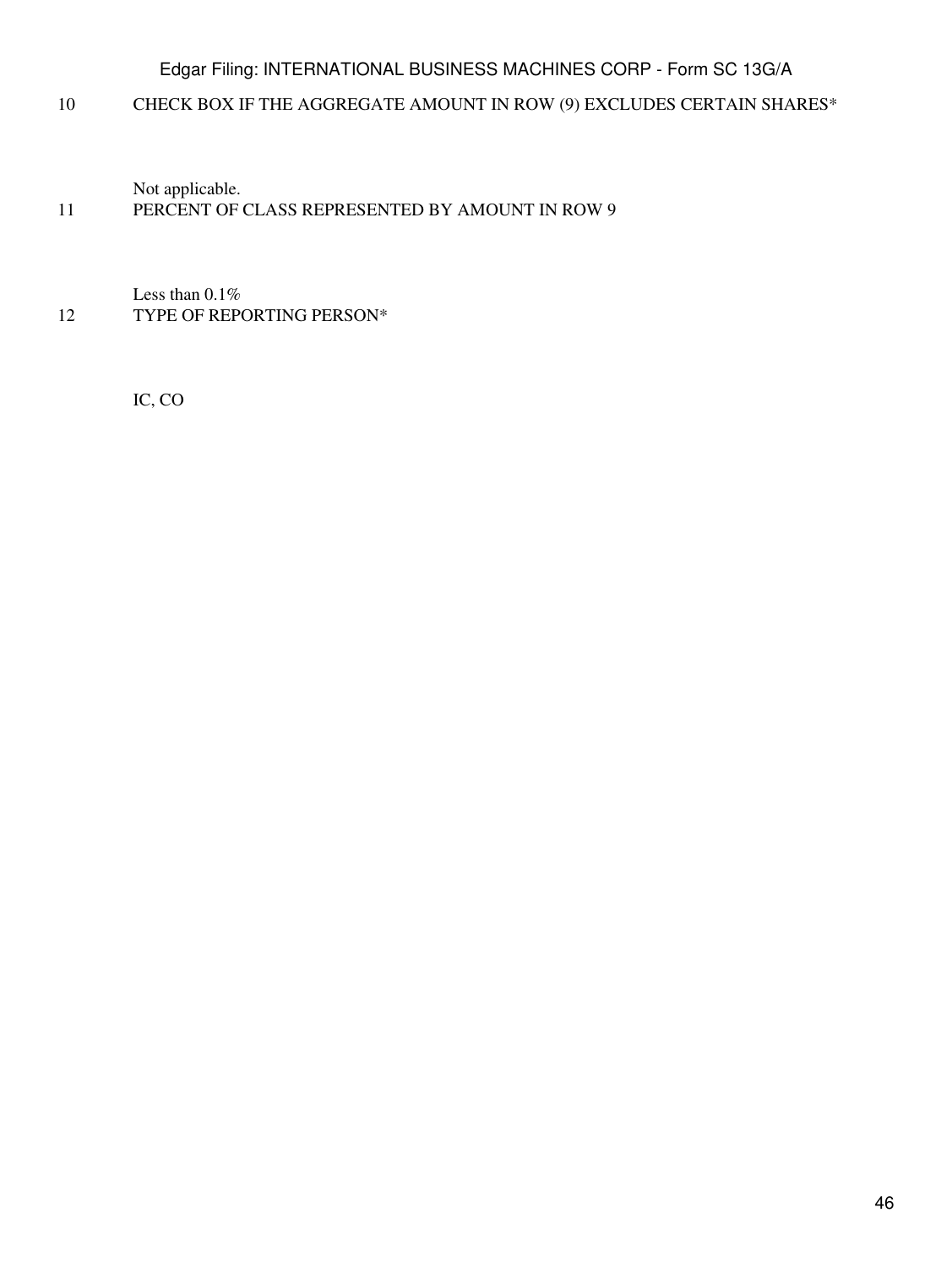#### CUSIP No. 459200101 Page 24 of 38 Pages

## 1 NAME OF REPORTING PERSONS

AmGUARD Insurance Company

## 2 CHECK THE APPROPRIATE BOX IF A MEMBER OF A GROUP\*

- (a)  $x$  (b)  $\dddot{ }$
- 3 SEC USE ONLY
- 4 CITIZENSHIP OR PLACE OF ORGANIZATION

## State of Pennsylvania 5 SOLE VOTING POWER

#### NUMBER OF

SHARES NONE 6 SHARED VOTING POWER

## BENEFICIALLY

OWNED BY EACH 190,000 7 SOLE DISPOSITIVE POWER

#### REPORTING

PERSON NONE 8 SHARED DISPOSITIVE POWER

WITH

190,000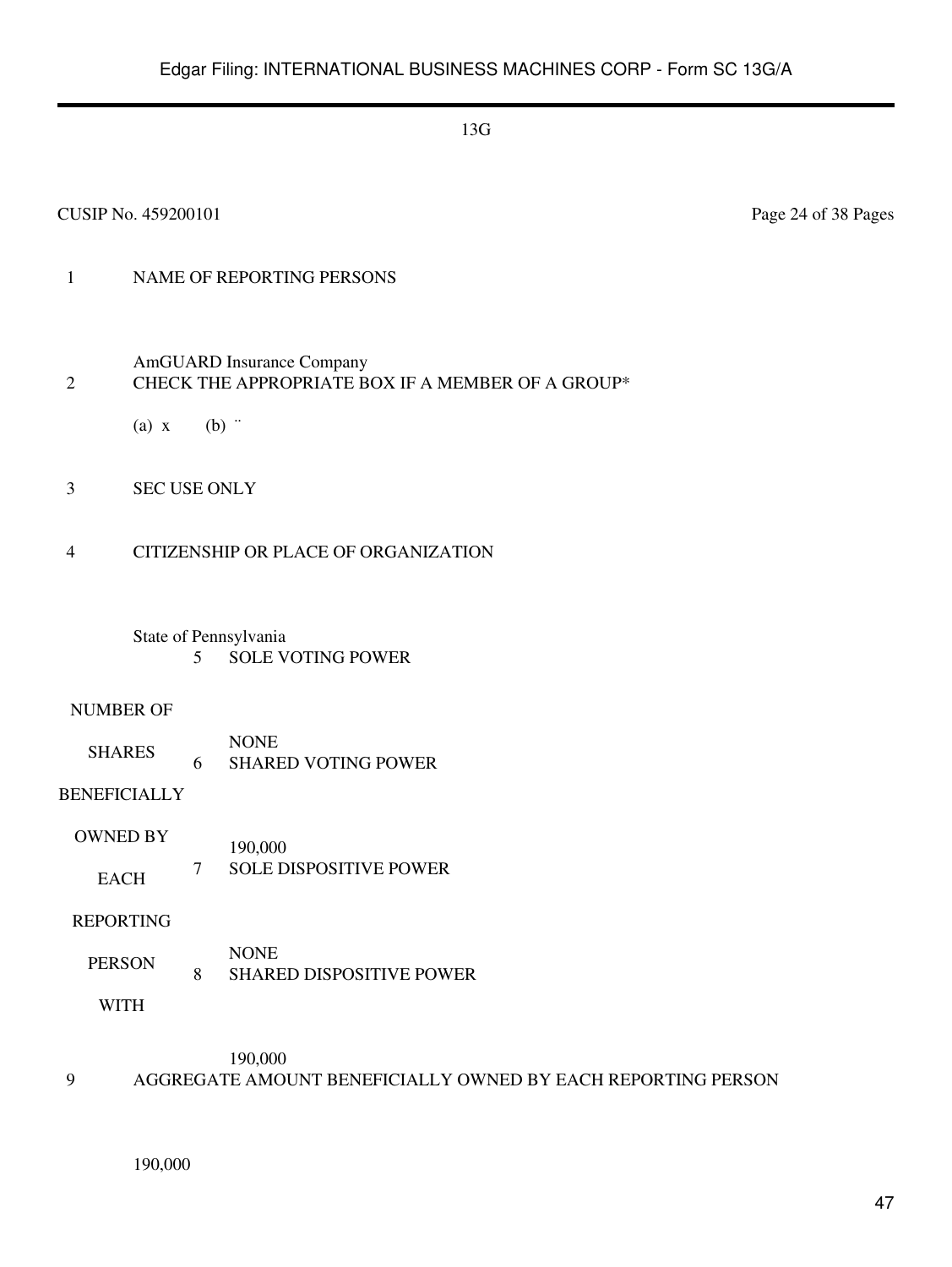10 CHECK BOX IF THE AGGREGATE AMOUNT IN ROW (9) EXCLUDES CERTAIN SHARES\*

Not applicable.

## 11 PERCENT OF CLASS REPRESENTED BY AMOUNT IN ROW 9

Less than 0.1% 12 TYPE OF REPORTING PERSON\*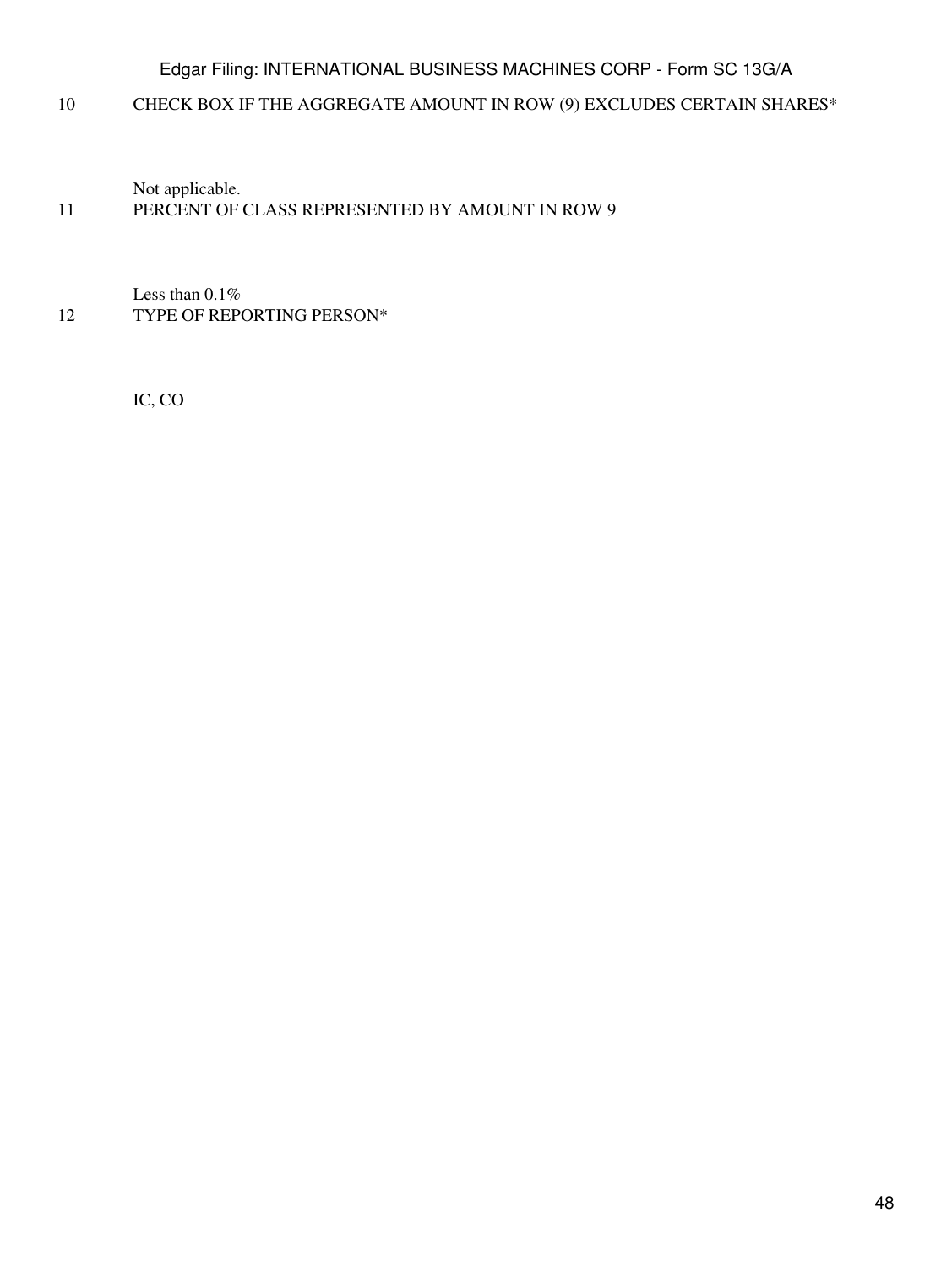#### CUSIP No. 459200101 Page 25 of 38 Pages

## 1 NAME OF REPORTING PERSONS

- EastGUARD Insurance Company 2 CHECK THE APPROPRIATE BOX IF A MEMBER OF A GROUP\*
	- (a)  $x$  (b)  $\dddot{ }$
- 3 SEC USE ONLY
- 4 CITIZENSHIP OR PLACE OF ORGANIZATION
	- State of Pennsylvania 5 SOLE VOTING POWER

#### NUMBER OF

SHARES NONE 6 SHARED VOTING POWER

## BENEFICIALLY

OWNED BY EACH 75,000 7 SOLE DISPOSITIVE POWER

#### REPORTING

PERSON NONE 8 SHARED DISPOSITIVE POWER

WITH

75,000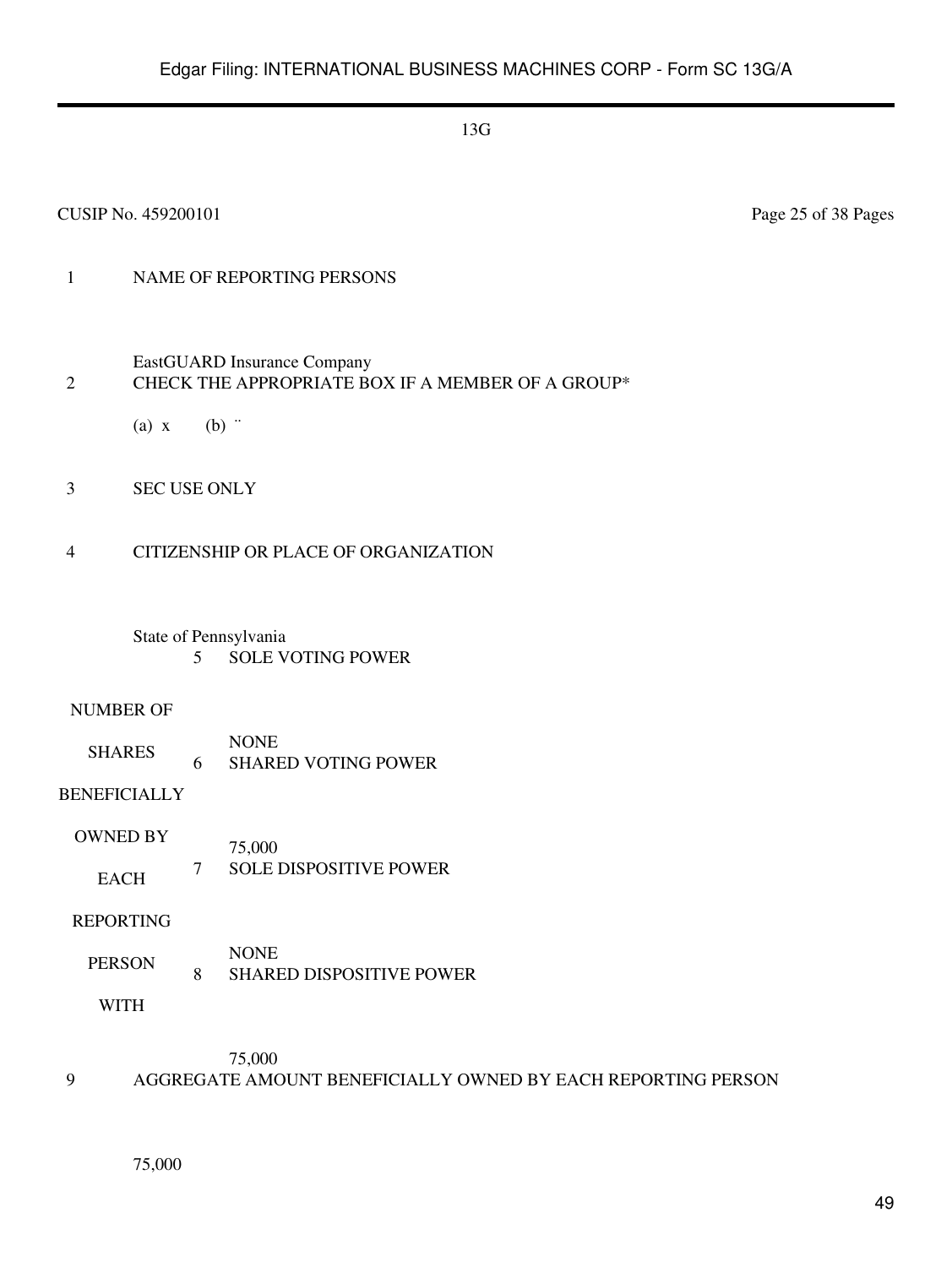10 CHECK BOX IF THE AGGREGATE AMOUNT IN ROW (9) EXCLUDES CERTAIN SHARES\*

Not applicable.

## 11 PERCENT OF CLASS REPRESENTED BY AMOUNT IN ROW 9

Less than 0.1% 12 TYPE OF REPORTING PERSON\*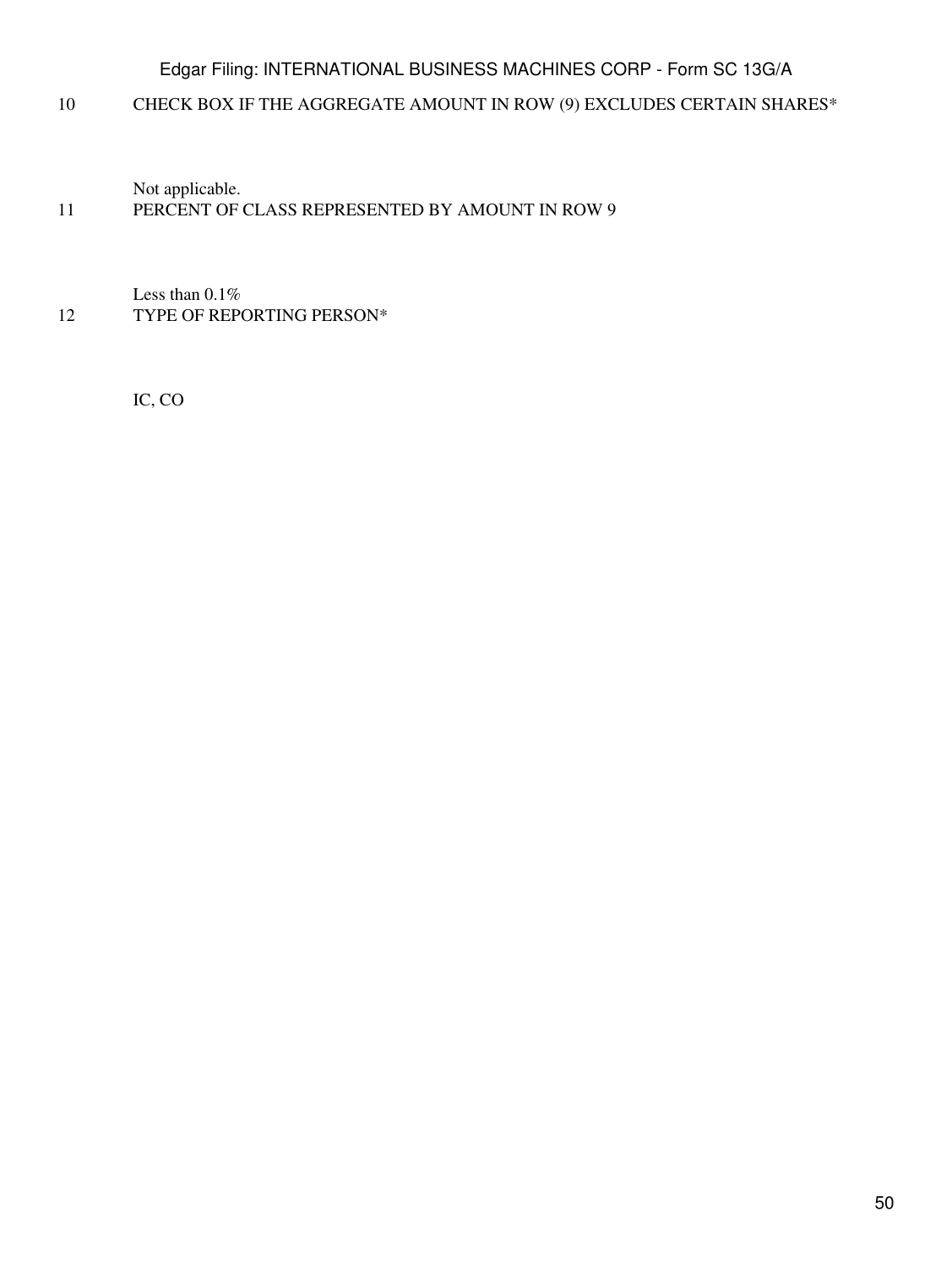#### CUSIP No. 459200101 Page 26 of 38 Pages

## 1 NAME OF REPORTING PERSONS

NorGUARD Insurance Company

## 2 CHECK THE APPROPRIATE BOX IF A MEMBER OF A GROUP\*

- (a)  $x$  (b)  $\dddot{ }$
- 3 SEC USE ONLY
- 4 CITIZENSHIP OR PLACE OF ORGANIZATION

## State of Pennsylvania 5 SOLE VOTING POWER

#### NUMBER OF

SHARES NONE 6 SHARED VOTING POWER

## BENEFICIALLY

OWNED BY EACH 200,000 7 SOLE DISPOSITIVE POWER

#### REPORTING

PERSON NONE 8 SHARED DISPOSITIVE POWER

WITH

200,000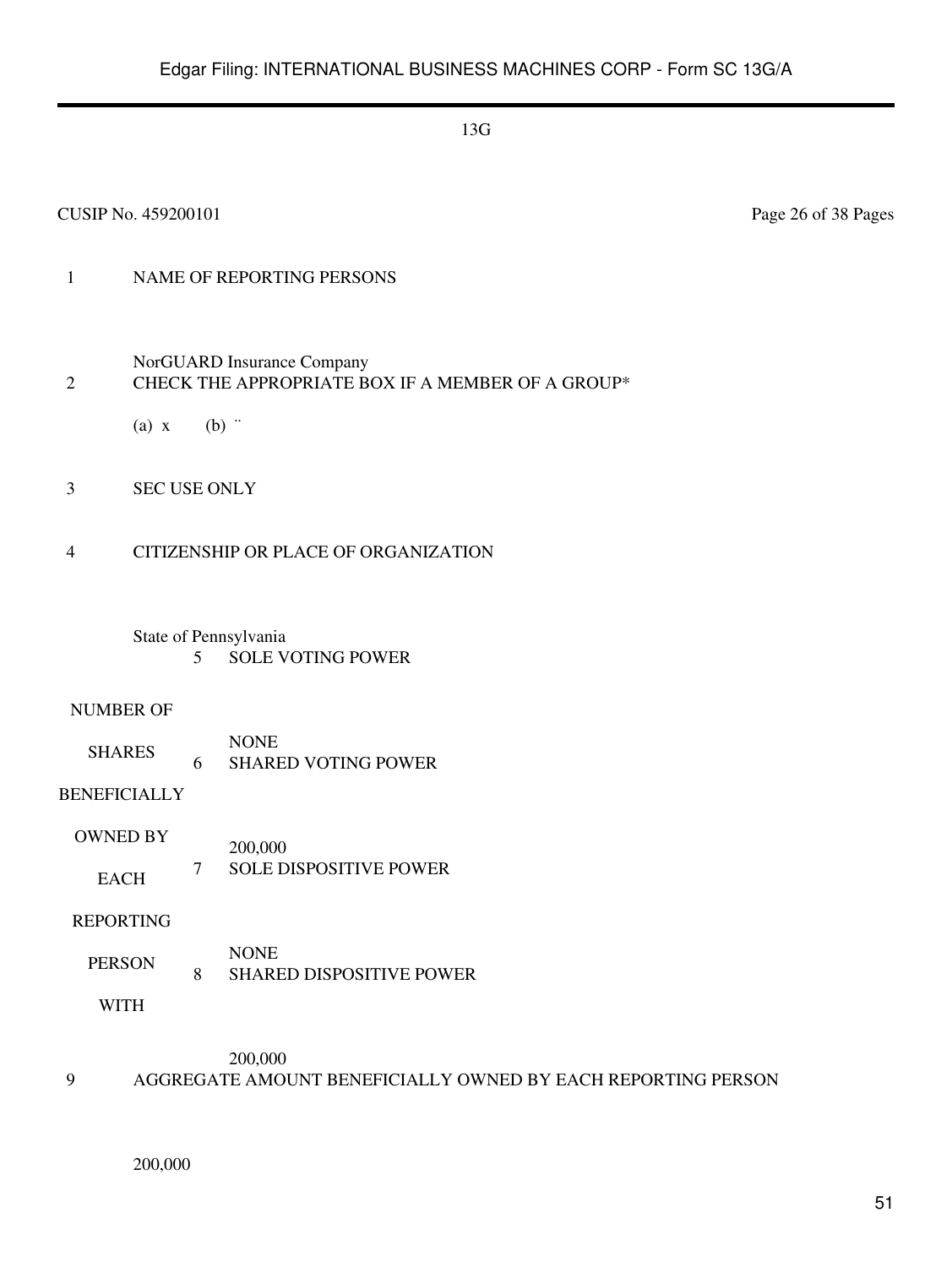10 CHECK BOX IF THE AGGREGATE AMOUNT IN ROW (9) EXCLUDES CERTAIN SHARES\*

Not applicable.

## 11 PERCENT OF CLASS REPRESENTED BY AMOUNT IN ROW 9

Less than 0.1% 12 TYPE OF REPORTING PERSON\*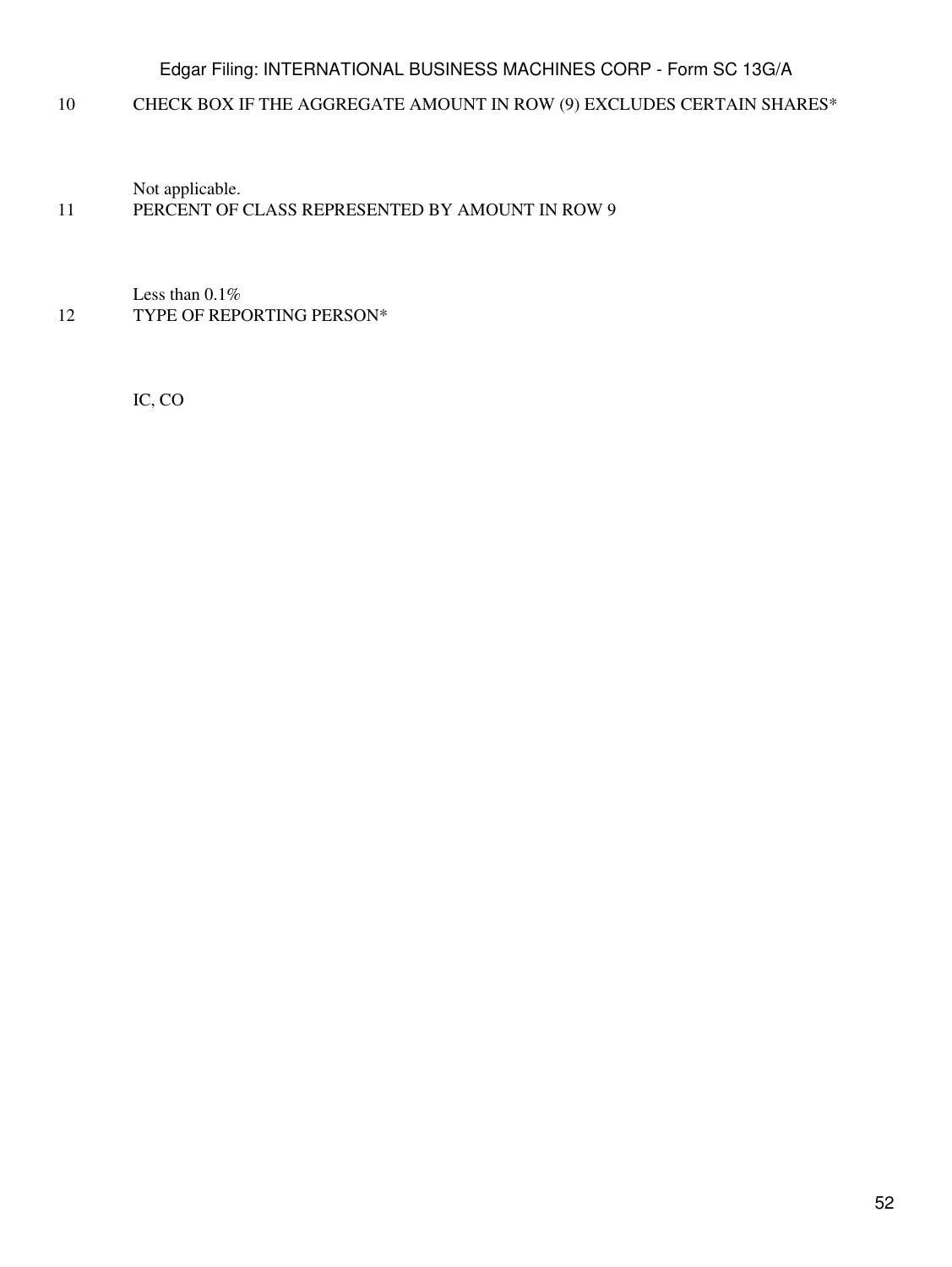#### CUSIP No. 459200101 Page 27 of 38 Pages

## 1 NAME OF REPORTING PERSONS

- WestGUARD Insurance Company 2 CHECK THE APPROPRIATE BOX IF A MEMBER OF A GROUP\*
	- (a)  $x$  (b)  $\dddot{ }$
- 3 SEC USE ONLY
- 4 CITIZENSHIP OR PLACE OF ORGANIZATION
	- State of Pennsylvania 5 SOLE VOTING POWER

#### NUMBER OF

SHARES NONE 6 SHARED VOTING POWER

## BENEFICIALLY

OWNED BY EACH 30,000 7 SOLE DISPOSITIVE POWER

#### REPORTING

PERSON NONE 8 SHARED DISPOSITIVE POWER

WITH

30,000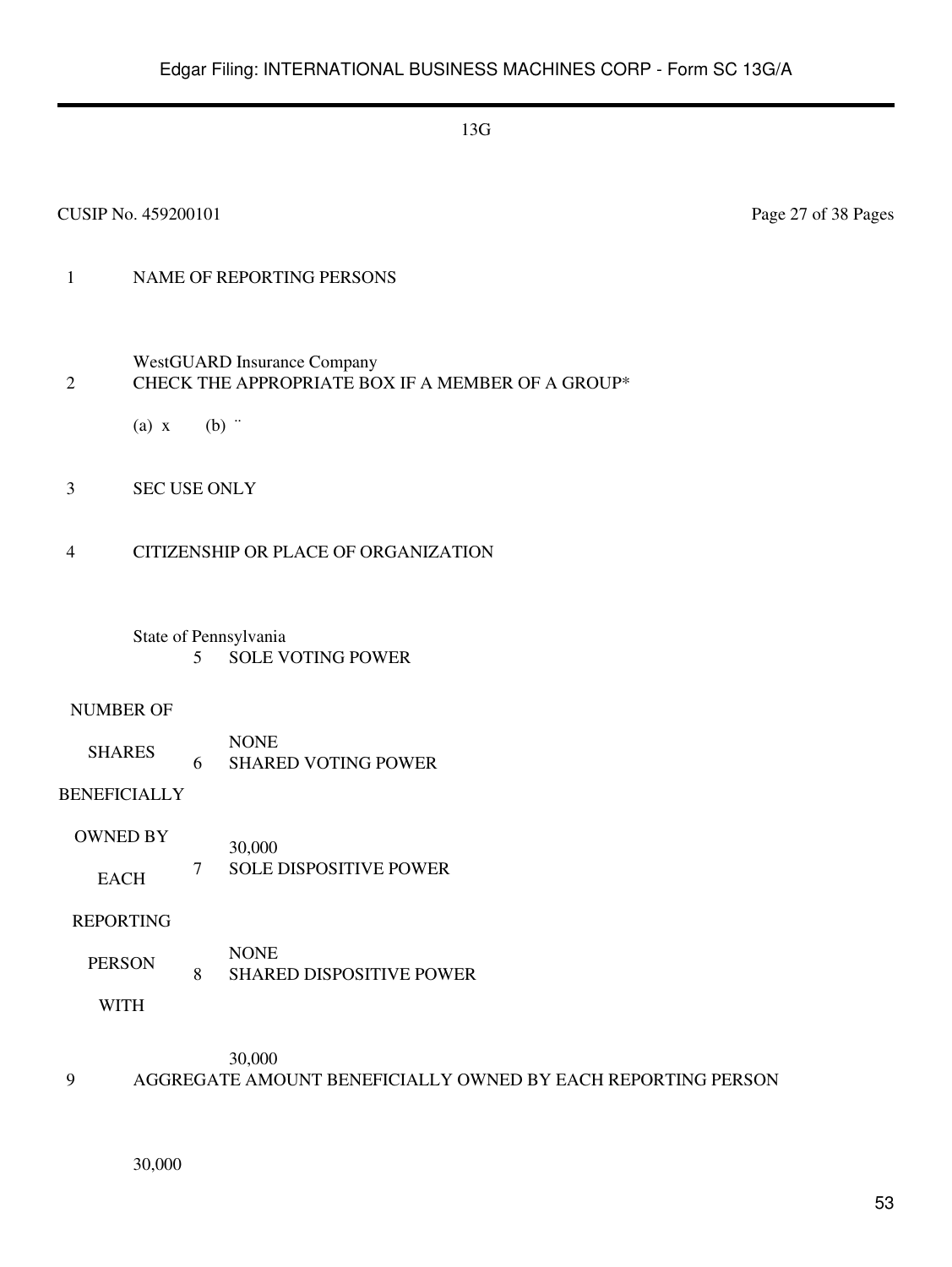10 CHECK BOX IF THE AGGREGATE AMOUNT IN ROW (9) EXCLUDES CERTAIN SHARES\*

Not applicable.

## 11 PERCENT OF CLASS REPRESENTED BY AMOUNT IN ROW 9

Less than 0.1% 12 TYPE OF REPORTING PERSON\*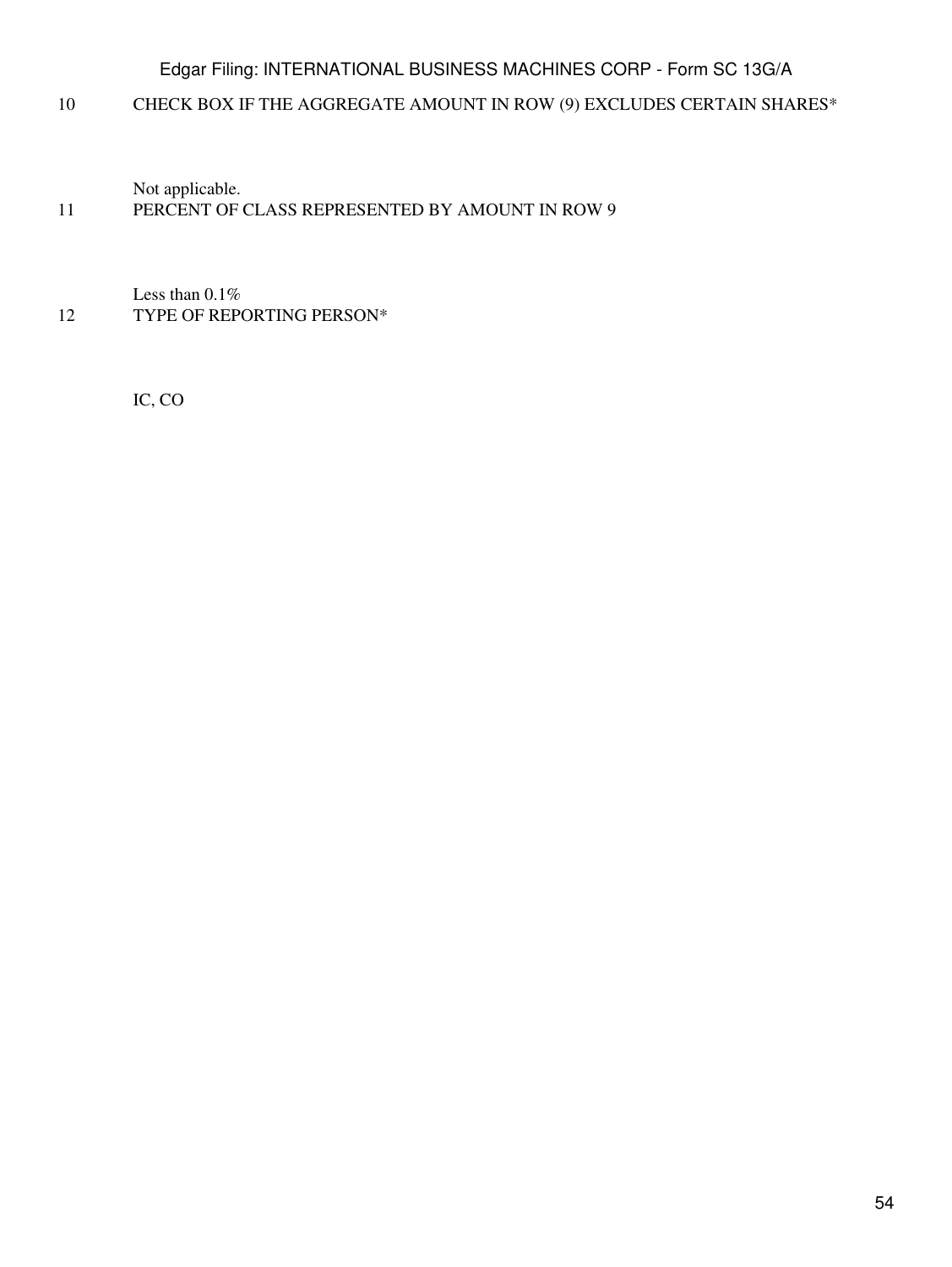#### CUSIP No. 459200101 Page 28 of 38 Pages

## 1 NAME OF REPORTING PERSONS

- Berkshire Hathaway Homestate Insurance Company 2 CHECK THE APPROPRIATE BOX IF A MEMBER OF A GROUP\*
	- (a)  $x$  (b)  $\dddot{ }$
- 3 SEC USE ONLY
- 4 CITIZENSHIP OR PLACE OF ORGANIZATION
	- State of Nebraska 5 SOLE VOTING POWER

#### NUMBER OF

SHARES NONE 6 SHARED VOTING POWER

## BENEFICIALLY

OWNED BY EACH 278,000 7 SOLE DISPOSITIVE POWER

#### REPORTING

PERSON NONE 8 SHARED DISPOSITIVE POWER

WITH

278,000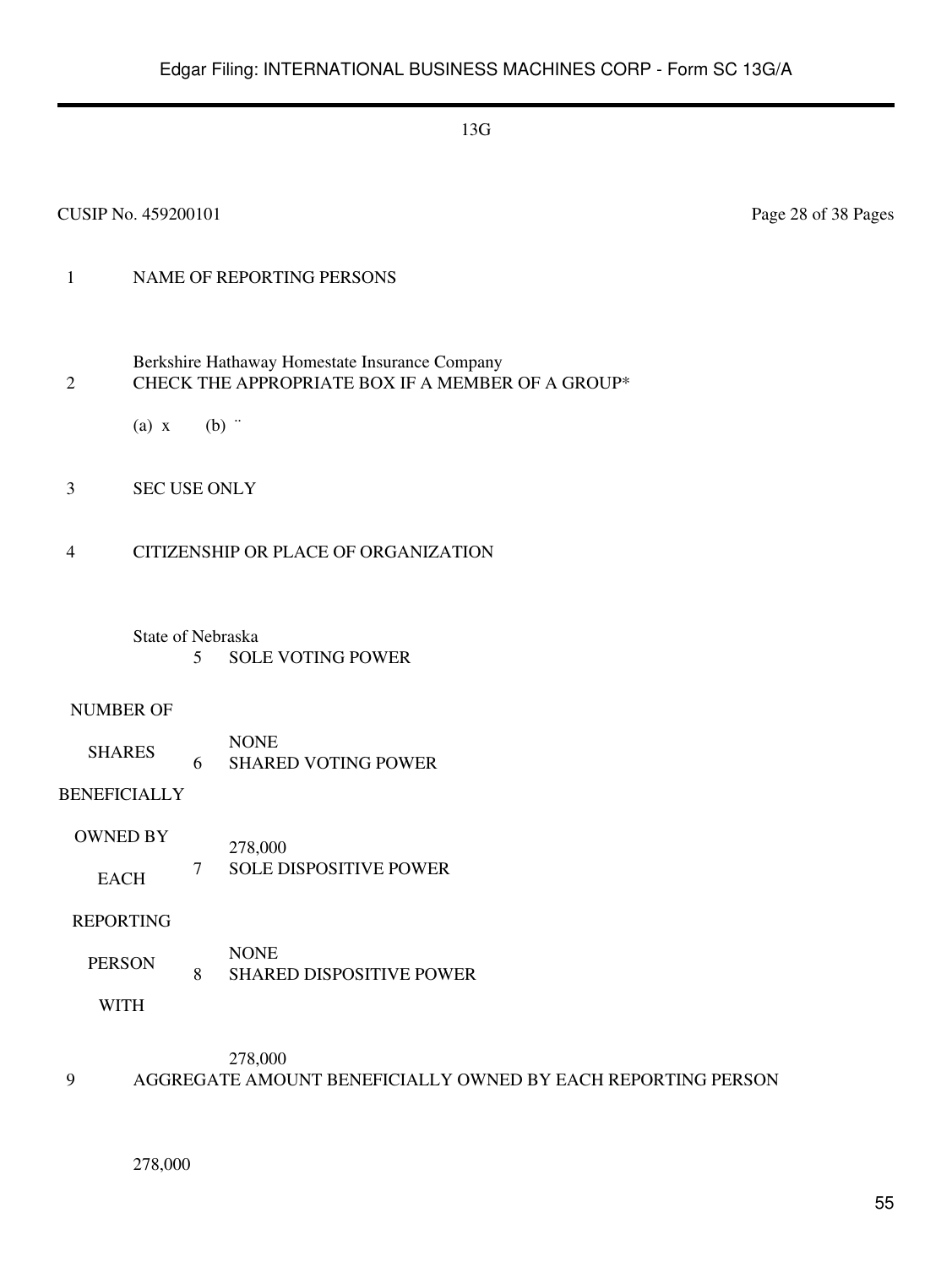10 CHECK BOX IF THE AGGREGATE AMOUNT IN ROW (9) EXCLUDES CERTAIN SHARES\*

Not applicable.

## 11 PERCENT OF CLASS REPRESENTED BY AMOUNT IN ROW 9

Less than 0.1% 12 TYPE OF REPORTING PERSON\*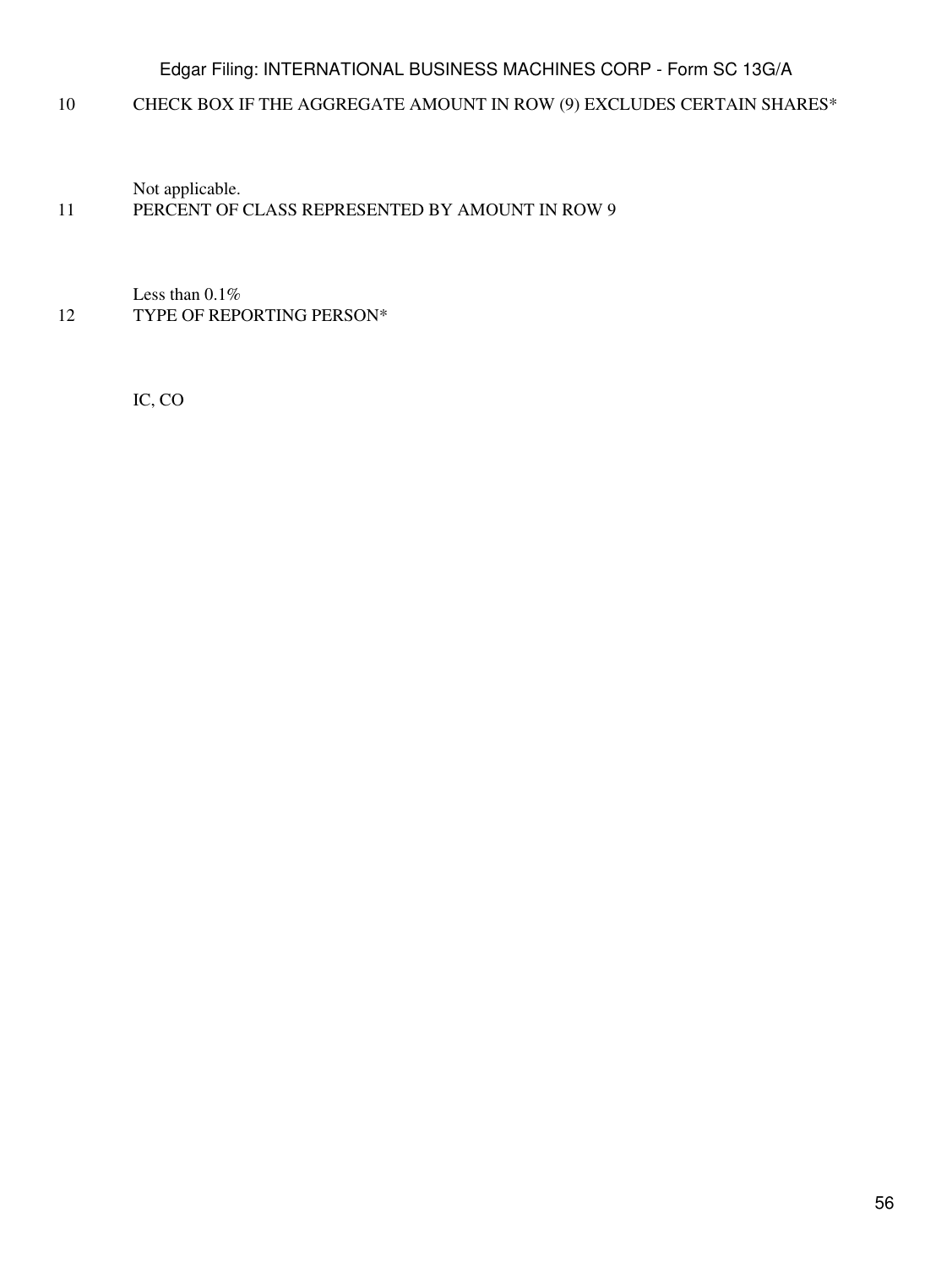**Page 29 of 38 Pages**

## **SCHEDULE 13G**

**Item 1.**

**(a) Name of Issuer:** International Business Machines Corporation

(b) **Address of Issuer s Principal Executive Offices:** 1 New Orchard Road, Armonk, NY 10504

**Item 2(a). Name of Person Filing:**

**Item 2(b). Address of Principal Business Office:**

**Item 2(c). Citizenship:**

| Warren E. Buffett            | Columbia Insurance<br>Company   | <b>Finial Reinsurance</b><br>Company | <b>GEICO</b> Advantage<br><b>Insurance Company</b> |
|------------------------------|---------------------------------|--------------------------------------|----------------------------------------------------|
| 3555 Farnam Street           |                                 |                                      |                                                    |
|                              | 3024 Harney Street              | 100 Stamford Plaza                   | 5260 Western Avenue                                |
| Omaha, Nebraska 68131        |                                 |                                      |                                                    |
| <b>United States Citizen</b> | Omaha, Nebraska 68131           | Stamford, Connecticut<br>06962       | Chevy Chase,<br>Maryland 20815                     |
|                              | Nebraska corporation            |                                      |                                                    |
|                              |                                 | Connecticut corporation              | Nebraska corporation                               |
| Berkshire Hathaway Inc.      | <b>Central States of Omaha</b>  | National Indemnity                   | <b>GEICO</b> Casualty                              |
|                              | Companies, Inc.                 | Company of the South                 | Company.                                           |
| 3555 Farnam Street           |                                 |                                      |                                                    |
| Omaha, Nebraska 68131        | 1212 North 96th Street          | 3024 Harney Street                   | 5260 Western Avenue                                |
|                              | Omaha, Nebraska 68114           | Omaha, Nebraska 68131                | Chevy Chase,                                       |
| Delaware corporation         |                                 |                                      | Maryland 20815                                     |
|                              | Nebraska corporation            | Florida corporation                  |                                                    |
|                              |                                 |                                      | Maryland corporation                               |
| National Indemnity Company   | <b>Central States Indemnity</b> | <b>Boat America Corporation</b>      | <b>GEICO</b> Choice Insurance                      |
|                              | Company                         |                                      | Company                                            |
| 3024 Harney Street           |                                 | 880 South Pickett Street             |                                                    |
| Omaha, Nebraska 68131        | 1212 North 96th Street          |                                      | 5260 Western Avenue                                |
|                              | Omaha, Nebraska 68114           | Alexandria, Virginia<br>22304        |                                                    |
|                              |                                 |                                      |                                                    |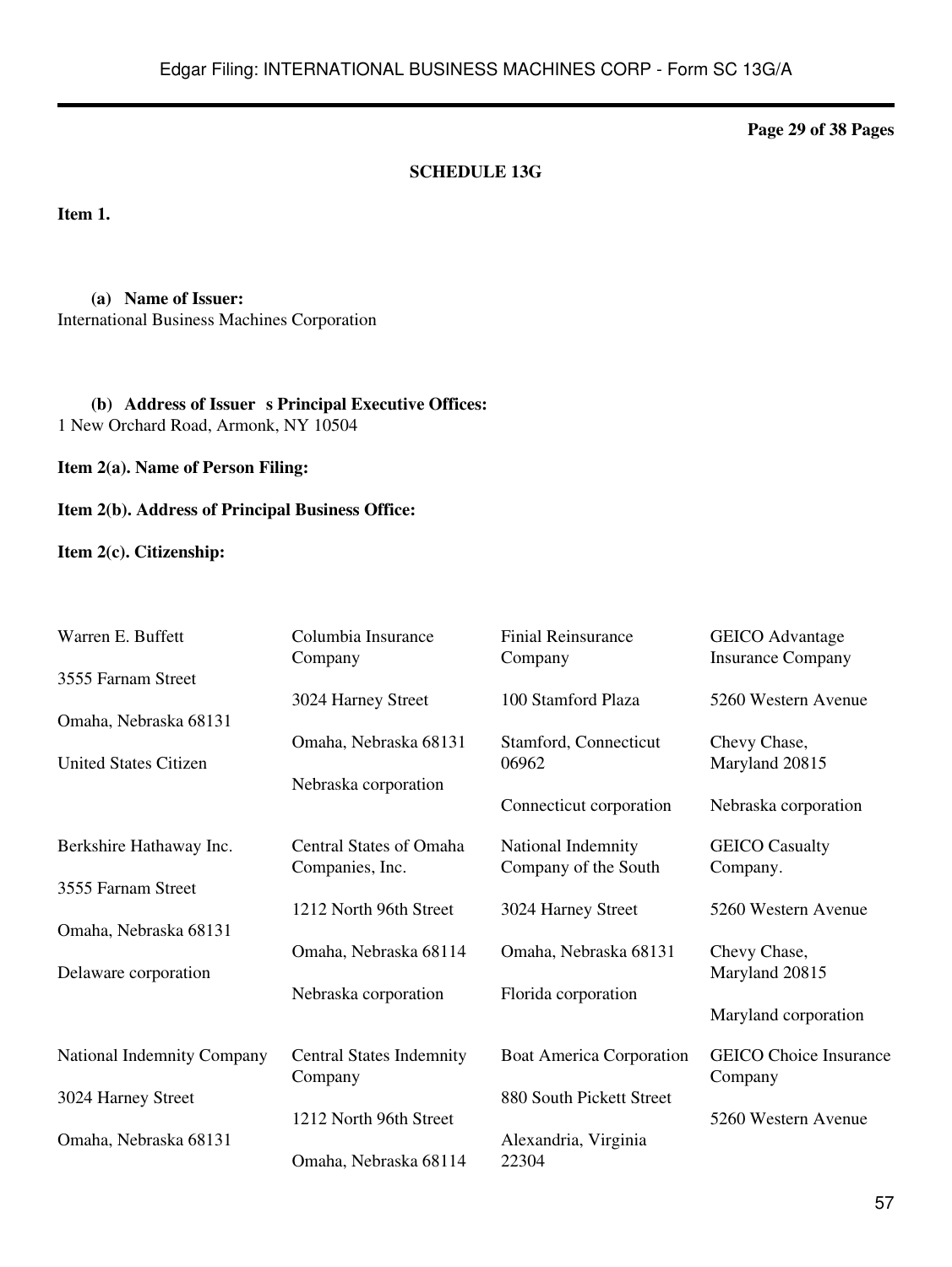| Nebraska corporation                                            | Nebraska corporation                    | Virginia corporation                               | Chevy Chase,<br>Maryland 20815                         |
|-----------------------------------------------------------------|-----------------------------------------|----------------------------------------------------|--------------------------------------------------------|
|                                                                 |                                         |                                                    | Nebraska corporation                                   |
| Berkshire Hathaway<br><b>Assurance Corporation</b>              | CSI Life Insurance<br>Company           | Seaworthy Insurance<br>Company                     | <b>GEICO</b> Secure Insurance<br>Company               |
| 3024 Harney Street                                              | 1212 North 96th Street                  | 880 South Pickett Street                           | 5260 Western Avenue                                    |
| Omaha, Nebraska 68131                                           | Omaha, Nebraska 68114                   | Alexandria, Virginia<br>22304                      | Chevy Chase,<br>Maryland 20815                         |
| Nebraska corporation                                            | Nebraska corporation                    | Maryland corporation                               | Nebraska corporation                                   |
| <b>Berkshire Hathaway Specialty</b><br><b>Insurance Company</b> | Philadelphia Reinsurance<br>Corporation | National Fire & Marine<br><b>Insurance Company</b> | Redwood Fire &<br><b>Casualty Insurance</b><br>Company |
| 3024 Harney Street                                              | 3024 Harney Street                      | 3024 Harney Street                                 |                                                        |
| Omaha, Nebraska 68131                                           | Omaha, NE 68131                         | Omaha, NE 68131                                    | 1314 Douglas Street<br>Omaha, NE 68102                 |
| Nebraska corporation                                            | Pennsylvania corporation                | Nebraska corporation                               | Nebraska corporation                                   |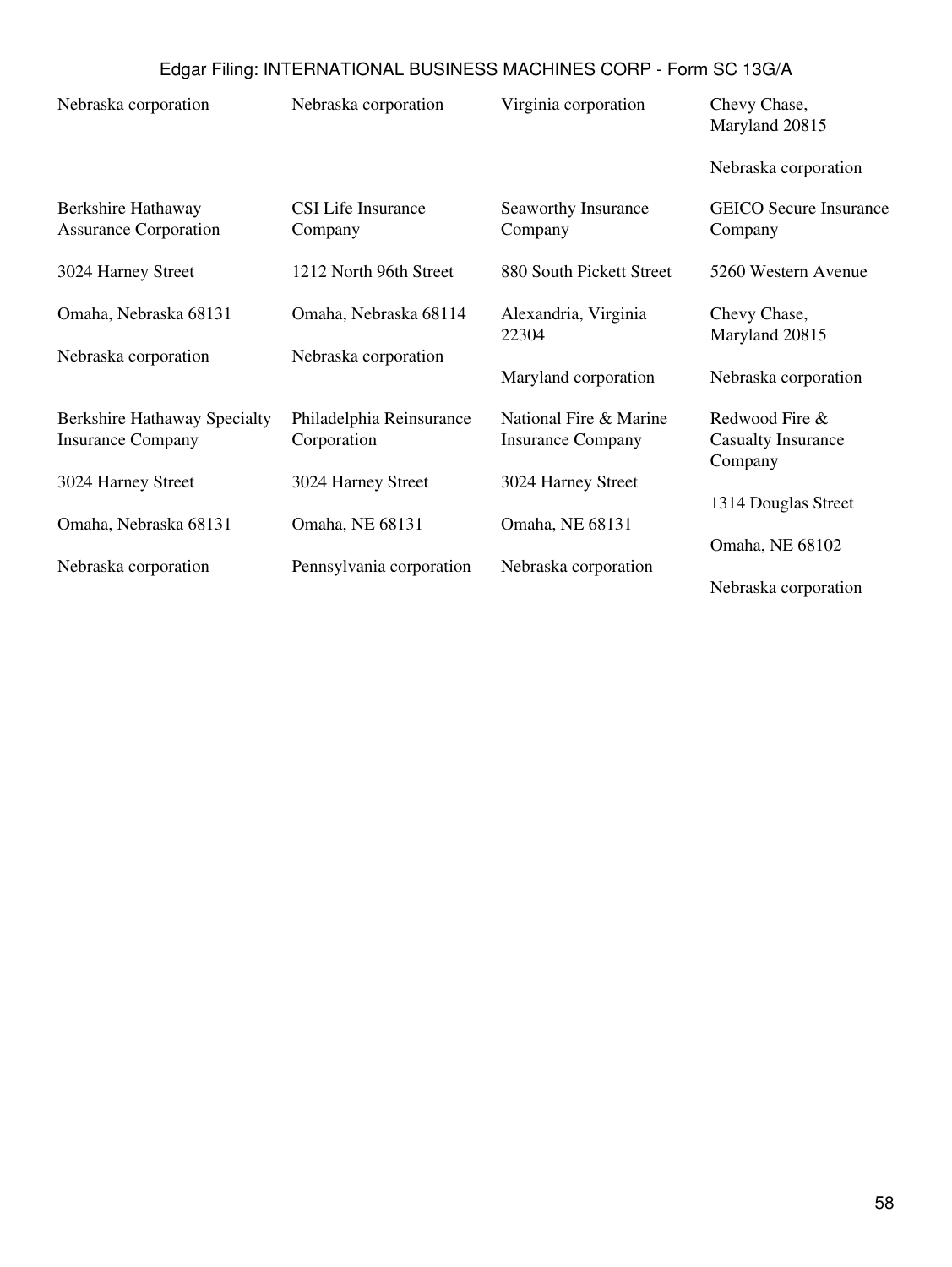| National Indemnity Company<br>of MidAmerica Insurance<br>Company | Oak River Insurance<br>Company | AmGUARD Insurance<br>Company   | EastGUARD Insurance<br>Company |
|------------------------------------------------------------------|--------------------------------|--------------------------------|--------------------------------|
|                                                                  | 1314 Douglas Street            | 16 South River Street          | 16 South River Street          |
| 3024 Harney Street                                               |                                |                                |                                |
|                                                                  | Omaha, NE 68102                | Wilkes-Barre, PA 18703         | Wilkes-Barre, PA 18703         |
| Omaha, NE 68131                                                  | Nebraska corporation           | Pennsylvania corporation       | Pennsylvania corporation       |
| Iowa corporation                                                 |                                |                                |                                |
| NorGUARD Insurance                                               | WestGUARD Insurance            | Berkshire Hathaway             |                                |
| Company                                                          | Company                        | Homestate Insurance<br>Company |                                |
| 16 South River Street                                            | 16 South River Street          |                                |                                |
|                                                                  |                                | 1314 Douglas Street            |                                |
| Wilkes-Barre, PA 18703                                           | Wilkes-Barre, PA 18703         |                                |                                |
| Pennsylvania corporation                                         | Pennsylvania corporation       | Omaha, NE 68102                |                                |
|                                                                  |                                | Nebraska corporation           |                                |

**(d) Title of Class of Securities:** Common Stock

**(e) CUSIP Number:** 459200101

## **Item 3. If this statement is filed pursuant to §§240.13d-1(b), or 240.13d-2(b) or (c), check whether the person filing is a:**

Warren E. Buffett (an individual who may be deemed to control Berkshire Hathaway Inc.), Berkshire Hathaway Inc., Central States of Omaha Companies, Inc. and Boat America Corporation are each a Parent Holding Company or Control Person, in accordance with  $\S240.13d-1(b)(1)(ii)(G)$ .

National Indemnity Company, Berkshire Hathaway Assurance Corporation, Berkshire Hathaway Specialty Insurance Company, Berkshire Hathaway Homestate Insurance Company, Columbia Insurance Company, Central States Indemnity Company of Omaha, CSI Life Insurance Company, Finial Reinsurance Company, National Indemnity Company of the South, Seaworthy Insurance Company, GEICO Advantage Insurance Company, GEICO Casualty Company, GEICO Choice Insurance Company, GEICO Secure Insurance Company, Philadelphia Reinsurance Corporation, National Fire and Marine Insurance Company, Redwood Fire & Casualty Insurance Company, National Indemnity of MidAmerica Insurance Company, Oak River Insurance Company, AmGUARD Insurance Company, EastGUARD Insurance Company, NorGUARD Insurance Company, and WestGUARD Insurance Company are each an Insurance Company as defined in section 3(a)(19) of the Act.

The Reporting Persons together are a Group in accordance with  $\S 240.13d-1(b)(1)(ii)(K)$ .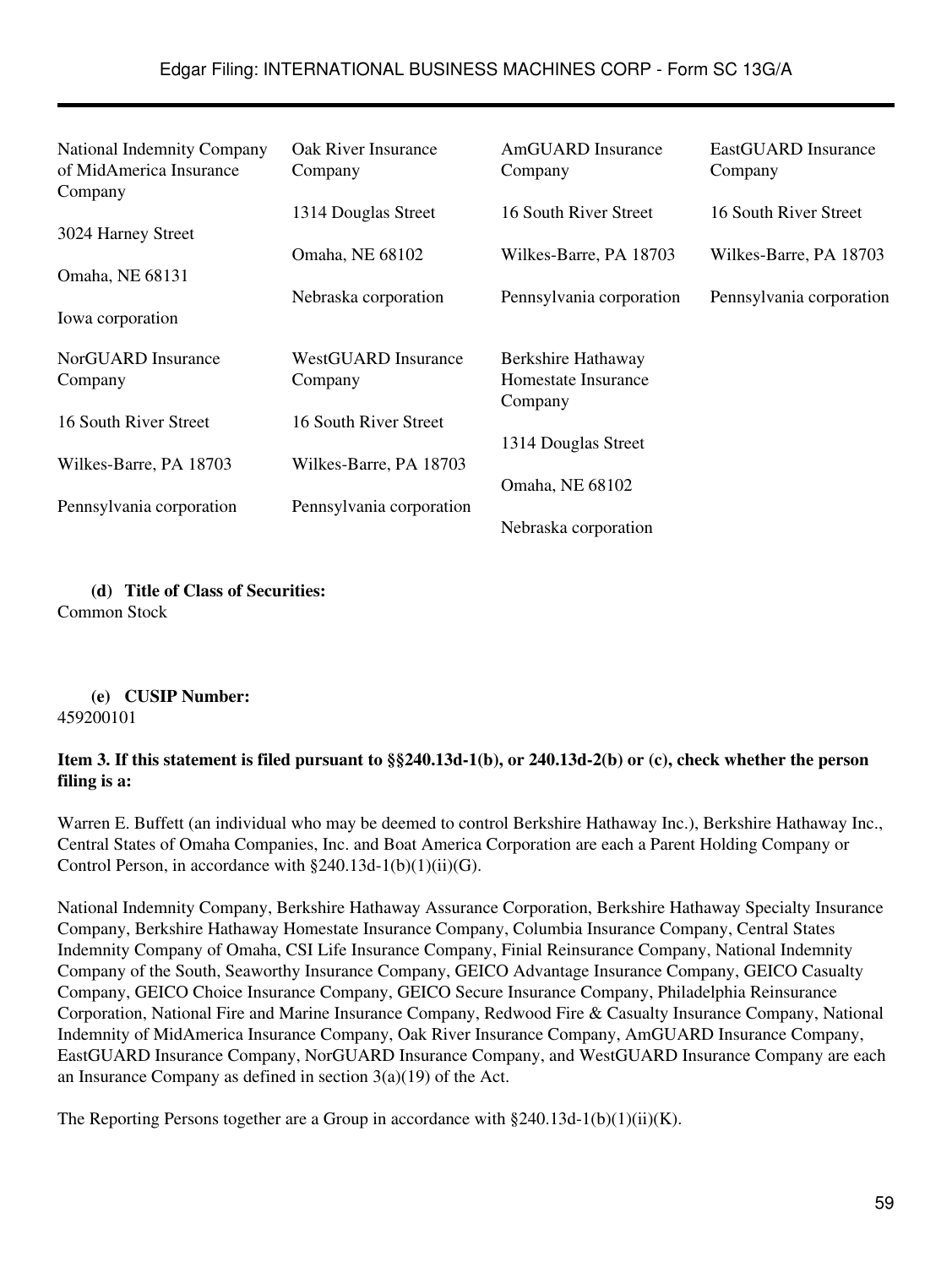#### **Item 4. Ownership.**

Provide the following information regarding the aggregate number and percentage of the class of securities of the issuer identified in Item 1.

#### **(a) Amount beneficially owned:**

See the Cover Pages for each of the Reporting Persons.

#### **(b) Percent of class:**

See the Cover Pages for each of the Reporting Persons.

#### **(c) Number of shares as to which such person has:**

- (i) sole power to vote or to direct the vote
- (ii) shared power to vote or to direct the vote
- (iii) sole power to dispose or to direct the disposition of

(iv) shared power to dispose or to direct the disposition of See the Cover Pages for each of the Reporting Persons**.**

#### **Item 5. Ownership of Five Percent or Less of a Class.**

Not Applicable.

#### **Item 6. Ownership of More than Five Percent on Behalf of Another Person.**

Not Applicable.

#### **Item 7. Identification and Classification of the Subsidiary Which Acquired the Security Being Reported on By the Parent Holding Company or Control Person.**

See Exhibit A.

#### **Item 8. Identification and Classification of Members of the Group.**

See Exhibit A.

#### **Item 9. Notice of Dissolution of Group.**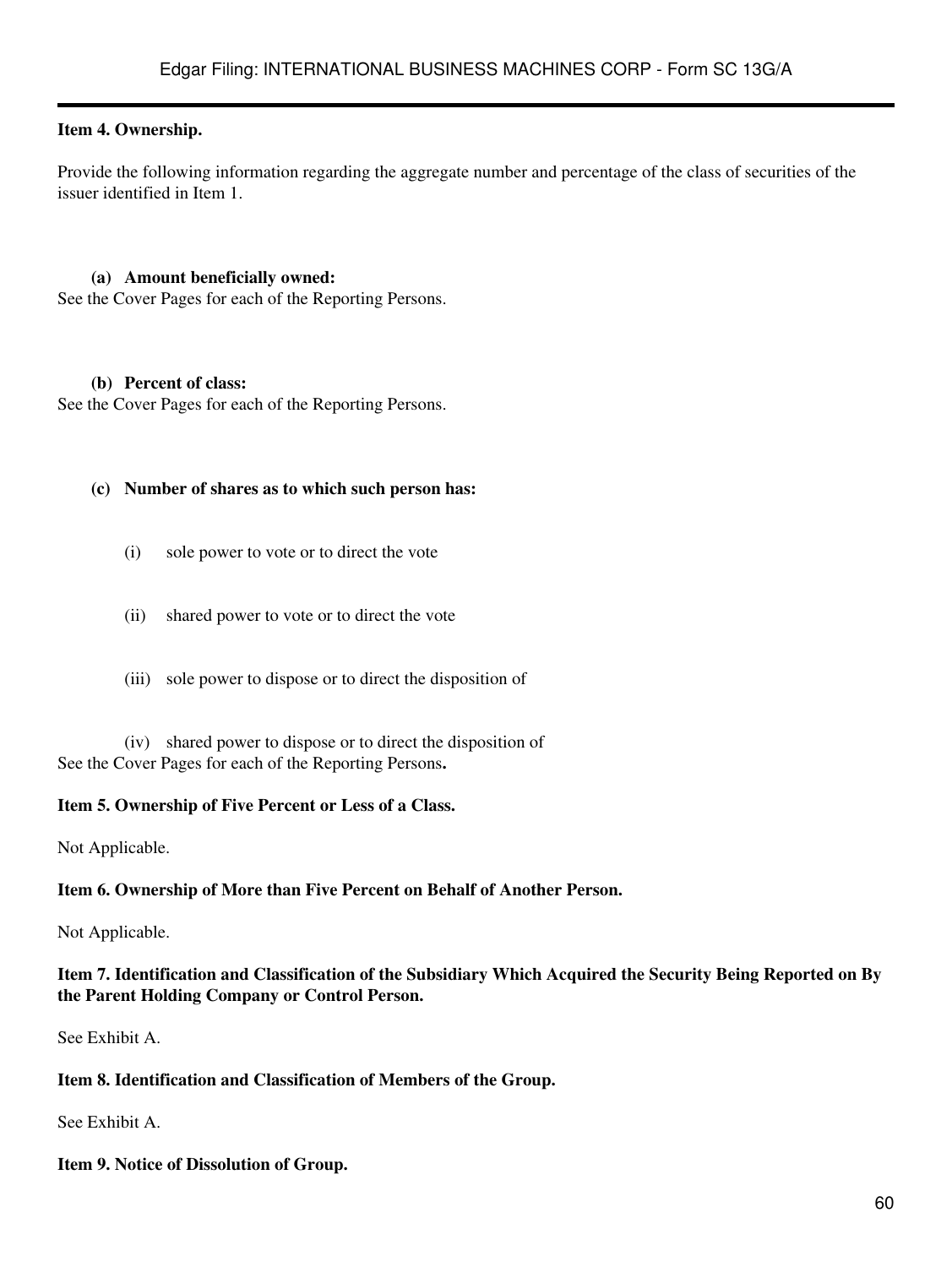Not Applicable.

## **Item 10. Certification.**

By signing below I certify that, to the best of my knowledge and belief, the securities referred to above were acquired and are held in the ordinary course of business and were not acquired and are not held for the purpose of or with the effect of changing or influencing the control of the issuer of the securities and were not acquired and are not held in connection with or as a participant in any transaction having that purpose or effect, other than activities solely in connection with a nomination under §240.14a-11.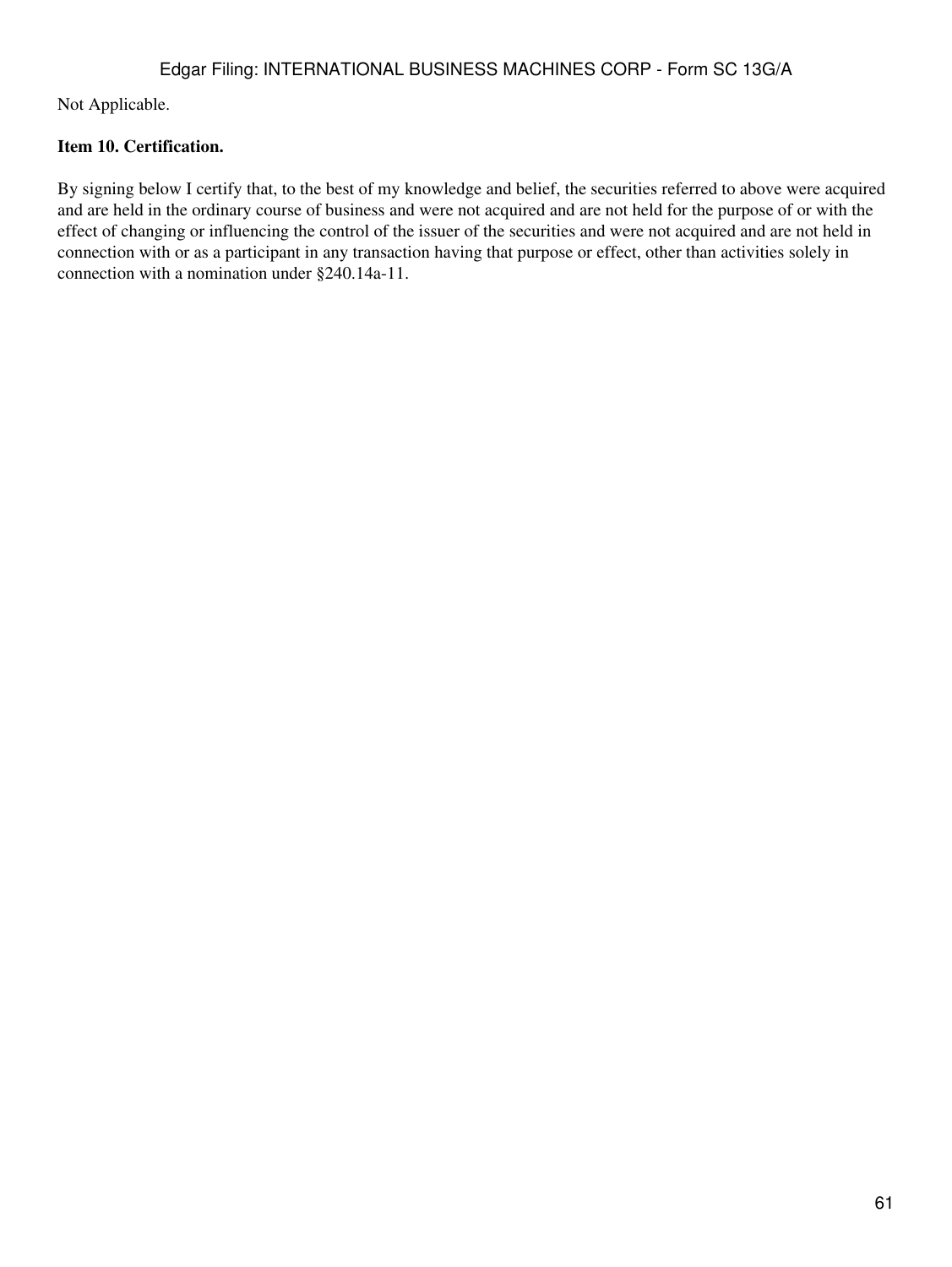#### **SIGNATURES**

After reasonable inquiry and to the best of my knowledge and belief, I certify that the information set forth in this statement is true, complete and correct.

Date

/s/ Warren E. Buffett Signature Signature

Name

February 17, 2015 Berkshire Hathaway Inc.

By: /s/ Warren E. Buffett

Warren E. Buffett, Chairman of the Board Warren E. Buffett Name/Title

> February 17, 2015 Date

Berkshire Hathaway Assurance Corporation Columbia Insurance Company Central States Indemnity Company of Omaha CSI Life Insurance Company Finial Reinsurance Company National Indemnity Company National Indemnity Company of the South Seaworthy Insurance Company GEICO Advantage Insurance Company GEICO Casualty Company GEICO Choice Insurance Company GEICO Secure Insurance Company Central States of Omaha Companies, Inc. Boat America Corporation Berkshire Hathaway Specialty Insurance Company Philadelphia Reinsurance Corporation National Fire and Marine Insurance Company Redwood Fire & Casualty Insurance Company National Indemnity Company of MidAmerica Insurance Company Oak River Insurance Company AmGUARD Insurance Company EastGUARD Insurance Company NorGUARD Insurance Company WestGUARD Insurance Company Berkshire Hathaway Homestate Insurance Company

> By: /s/ Warren E. Buffett Signature

> > Warren E. Buffett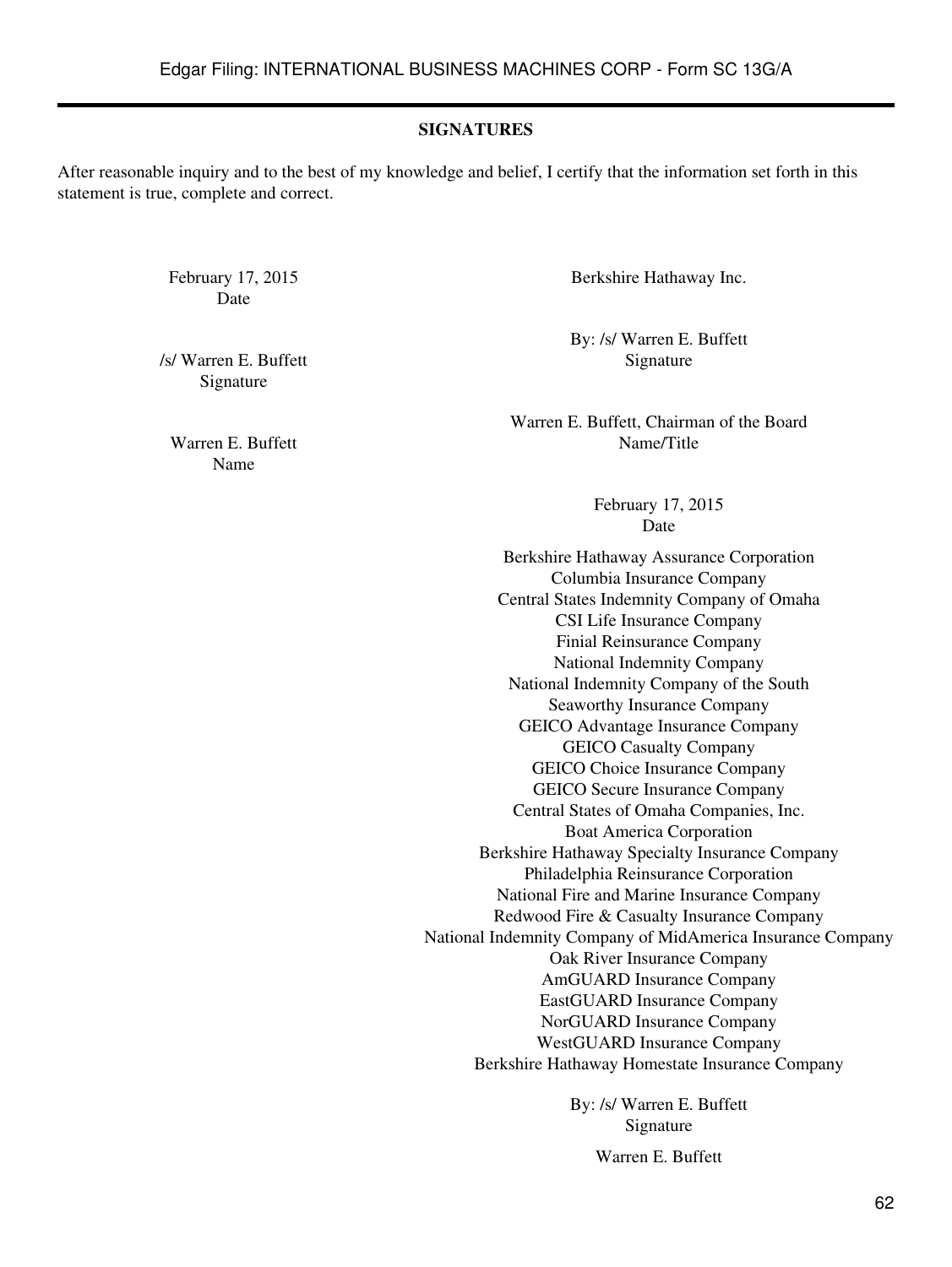Attorney-in-Fact Name/Title

February 17, 2015 Date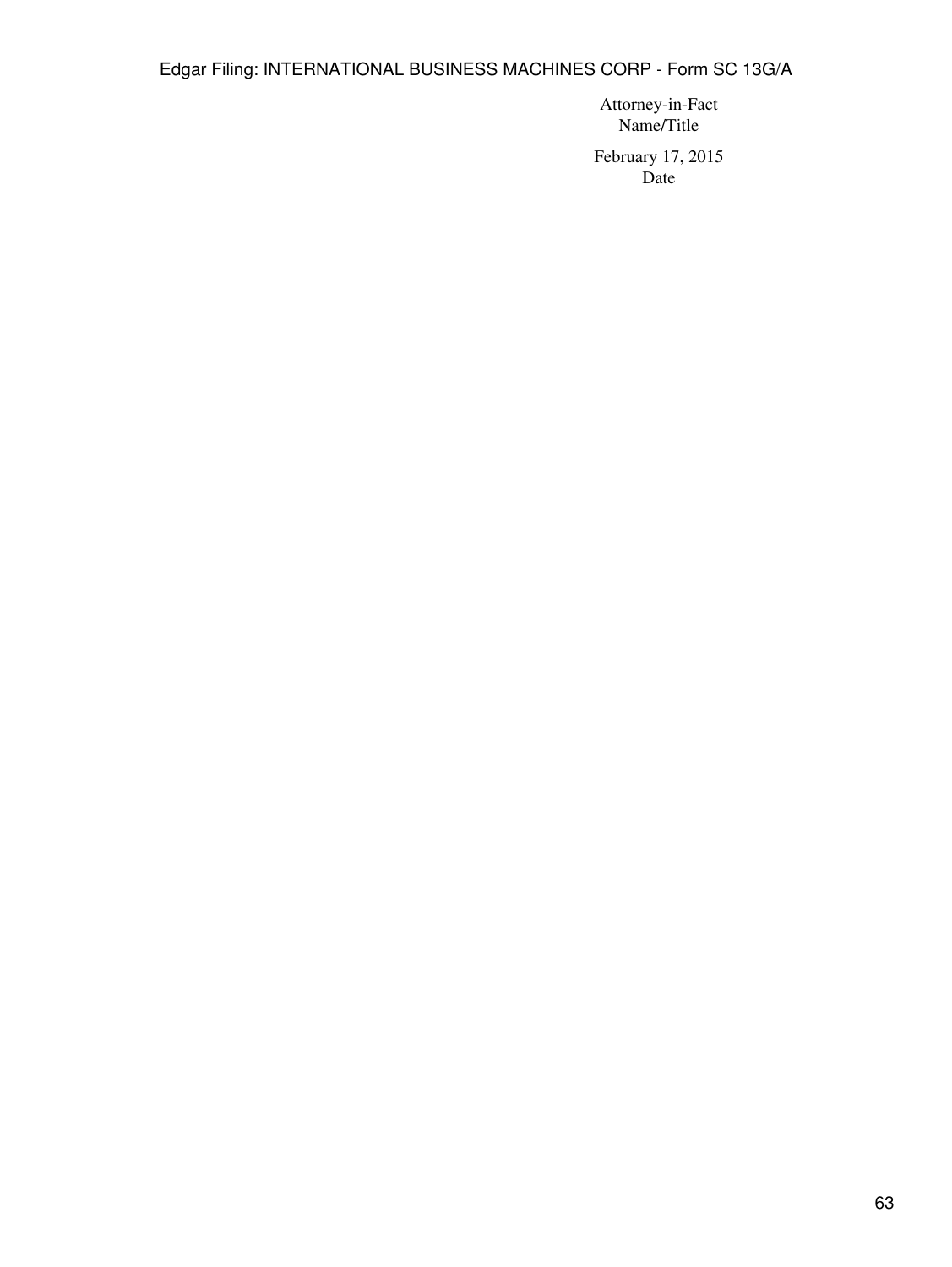## **SCHEDULE 13G**

## **EXHIBIT A**

#### **RELEVANT SUBSIDIARIES AND MEMBERS OF FILING GROUP**

PARENT HOLDING COMPANIES OR CONTROL PERSONS:

Warren E. Buffett (an individual who may be deemed to control Berkshire Hathaway Inc.)

Berkshire Hathaway Inc.

Central States of Omaha Companies, Inc.

Boat America Corporation

#### INSURANCE COMPANIES AS DEFINED IN SECTION 3(a)(19) OF THE ACT:

National Indemnity Company, Berkshire Hathaway Assurance Corporation, Berkshire Hathaway Specialty Insurance Company, Columbia Insurance Company, Central States Indemnity Company of Omaha, CSI Life Insurance Company, Finial Reinsurance Company, National Indemnity Company of the South, Seaworthy Insurance Company, GEICO Advantage Insurance Company, GEICO Casualty Company, GEICO Choice Insurance Company, GEICO Secure Insurance Company, Philadelphia Reinsurance Corporation, National Fire and Marine Insurance Company, Redwood Fire & Casualty Insurance Company, National Indemnity Company of MidAmerica Insurance Company, Oak River Insurance Company, AmGUARD Insurance Company, EastGUARD Insurance Company, NorGUARD Insurance Company, WestGUARD Insurance Company and Berkshire Hathaway Homestate Insurance Company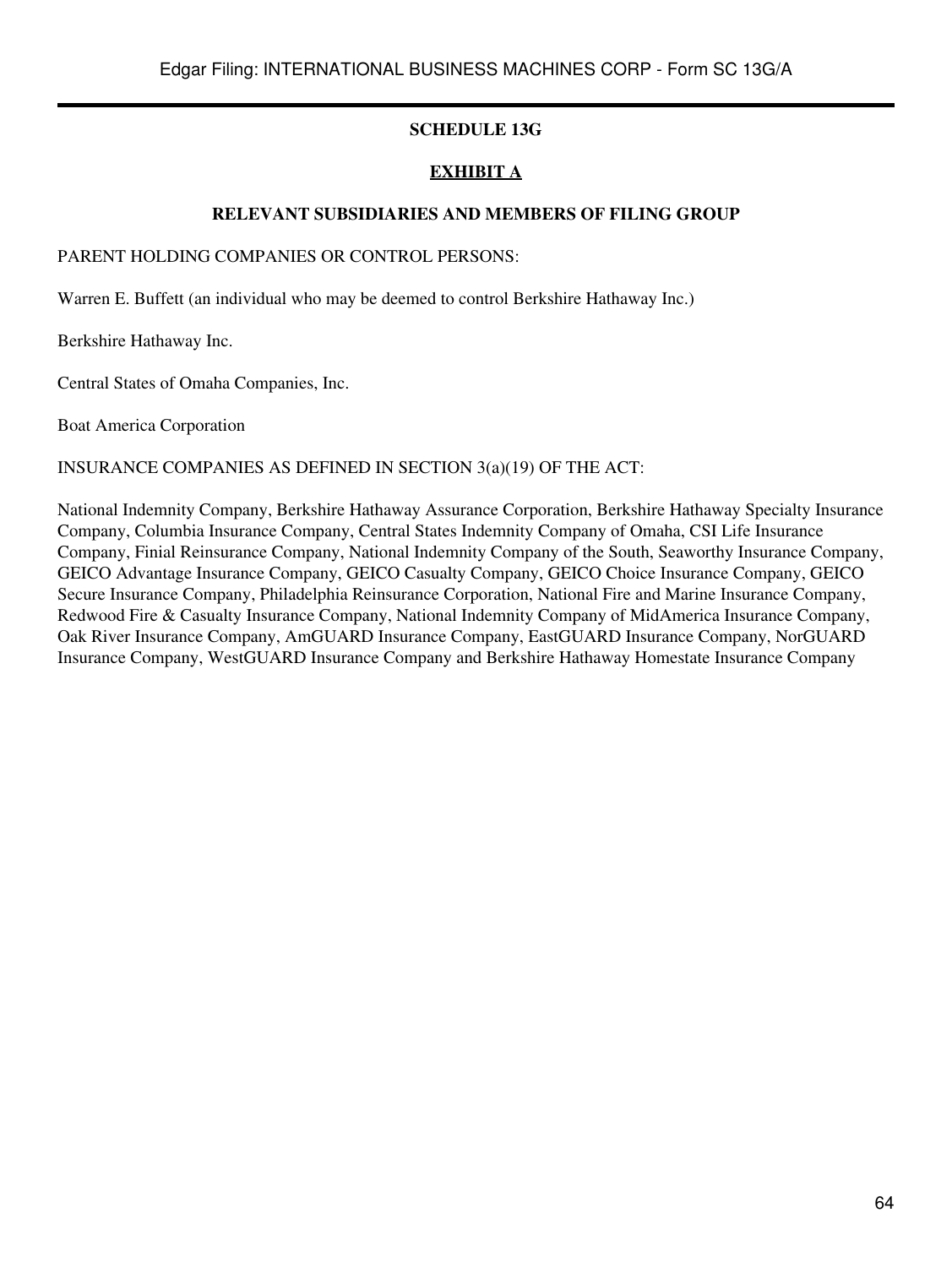#### **SCHEDULE 13G**

#### **EXHIBIT B**

#### **JOINT FILING AGREEMENT PURSUANT TO RULE 13d-1(k)(1)**

## **AND POWER OF ATTORNEY**

The undersigned persons agree and consent to the joint filing on their behalf of Schedule 13G and all amendments thereto in connection with their beneficial ownership of the Common Stock of International Business Machines Corporation.

Each person other than Warren E. Buffett whose signature appears below hereby constitutes and appoints Warren E. Buffett as his true and lawful attorney-in-fact and agent with full power of substitution and resubstitution, to act for him and in his name, place and stead, in any and all capacities, to sign a Schedule 13G and any or all amendments to Schedule 13G in connection with the beneficial ownership of the Common Stock of International Business Machines Corporation, and to file the same, with all exhibits thereto, and other documents in connection therewith, with the Securities and Exchange Commission, granting unto said attorney-in-fact and agent full power and authority to do and perform each and every act and thing requisite and necessary to be done in and about the premises, as fully to all intents and purposes as he might or could do in person, hereby ratifying and confirming all that said attorney-in-fact and agent or his substitute may lawfully do or cause to be done by virtue hereof.

| Dated: February 17, 2015 | /S/ Warren E. Buffett<br>Warren E. Buffett                                     |
|--------------------------|--------------------------------------------------------------------------------|
|                          | Berkshire Hathaway Inc.                                                        |
| Dated: February 17, 2015 | /S/ Warren E. Buffett<br>By: Warren E. Buffett<br>Title: Chairman of the Board |
|                          | National Indemnity Company                                                     |
| Dated: February 17, 2015 | /S/ Dale D. Geistkemper<br>By: Dale D. Geistkemper<br>Title: Treasurer         |
|                          | Berkshire Hathaway Assurance Corporation                                       |
| Dated: February 17, 2015 | /S/ Dale D. Geistkemper<br>By: Dale D. Geistkemper<br>Title: Treasurer         |
|                          | Columbia Insurance Company                                                     |
| Dated: February 17, 2015 | /S/ Dale D. Geistkemper<br>By: Dale D. Geistkemper<br>Title: Treasurer         |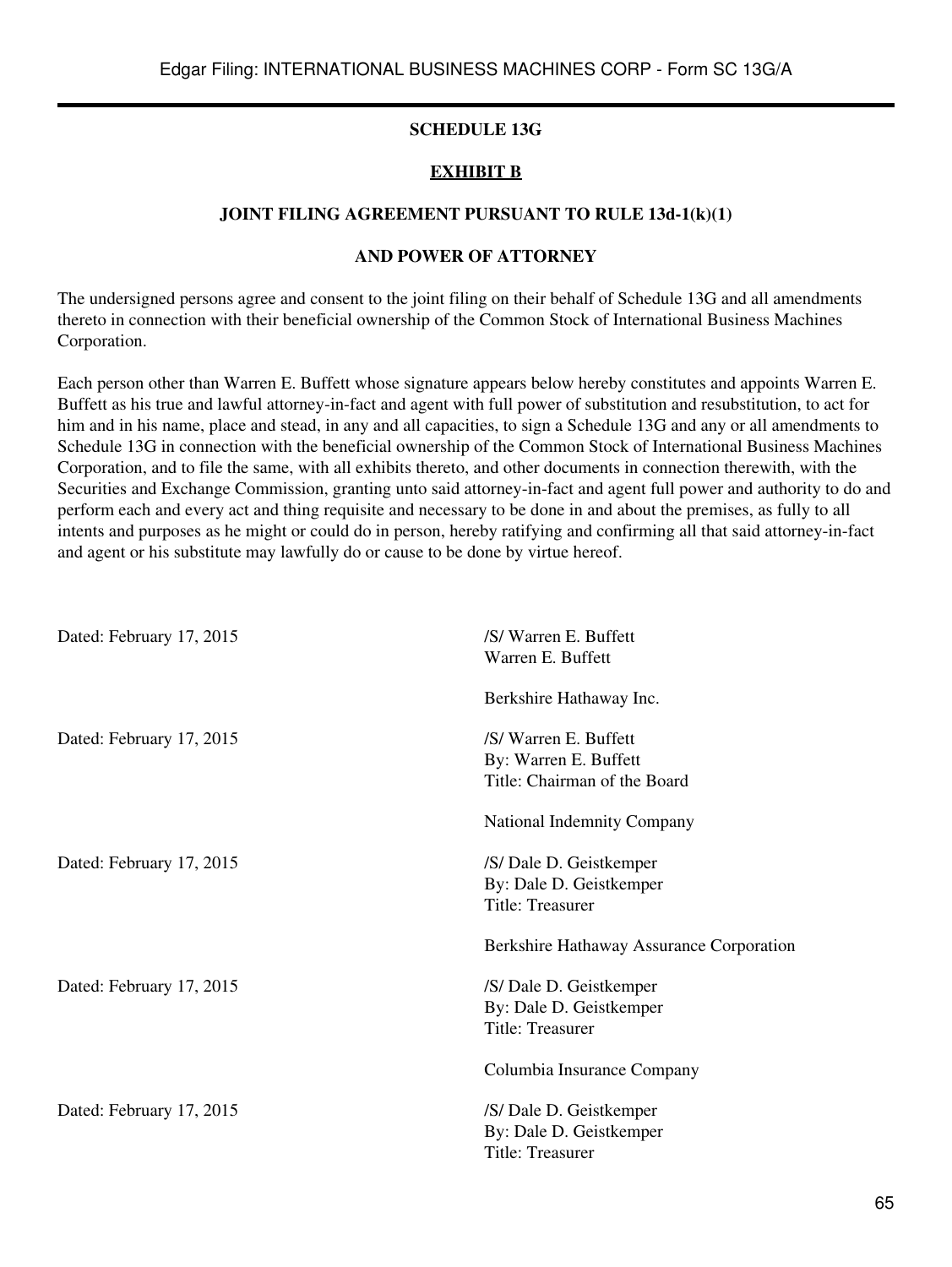Central States of Omaha Companies, Inc.

Dated: February 17, 2015 /S/ Thomas B. Schlichting By: Thomas B. Schlichting Title: CFO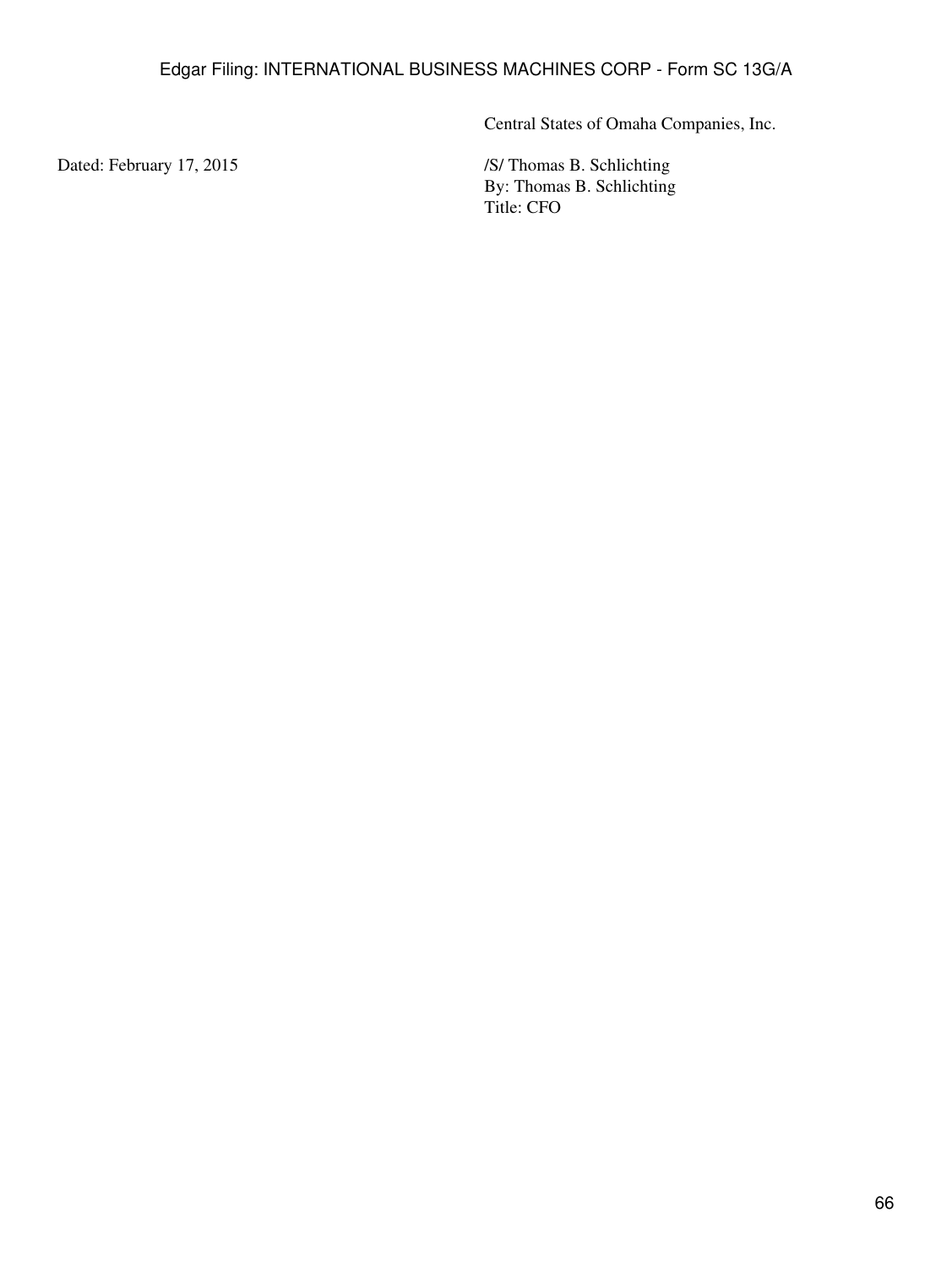|                          | CSI Life Insurance Company                                                         |
|--------------------------|------------------------------------------------------------------------------------|
| Dated: February 17, 2015 | /S/ Thomas B. Schlichting<br>By: Thomas B. Schlichting<br>Title: CFO               |
|                          | Central States Indemnity Company of Omaha                                          |
| Dated: February 17, 2015 | /S/ Thomas B. Schlichting<br>By: Thomas B. Schlichting<br>Title: CFO               |
|                          | Finial Reinsurance Company                                                         |
| Dated: February 17, 2015 | /S/ Dale D. Geistkemper<br>By: Dale D. Geistkemper<br>Title: Treasurer             |
|                          | National Indemnity Company of the South                                            |
| Dated: February 17, 2015 | /S/ Dale D. Geistkemper<br>By: Dale D. Geistkemper<br><b>Title: Treasurer</b>      |
|                          | <b>Boat America Corporation</b>                                                    |
| Dated: February 17, 2015 | /S/ Richard Schwartz<br>By: Richard Schwartz<br>Title: Chairman                    |
|                          | Seaworthy Insurance Company                                                        |
| Dated: February 17, 2015 | /S/ Jim Holler<br>By: Jim Holler<br>Title: President                               |
|                          | GEICO Advantage Insurance Company                                                  |
| Dated: February 17, 2015 | /S/ Michael H. Campbell<br>By: Michael H. Campbell<br>Title: Senior Vice President |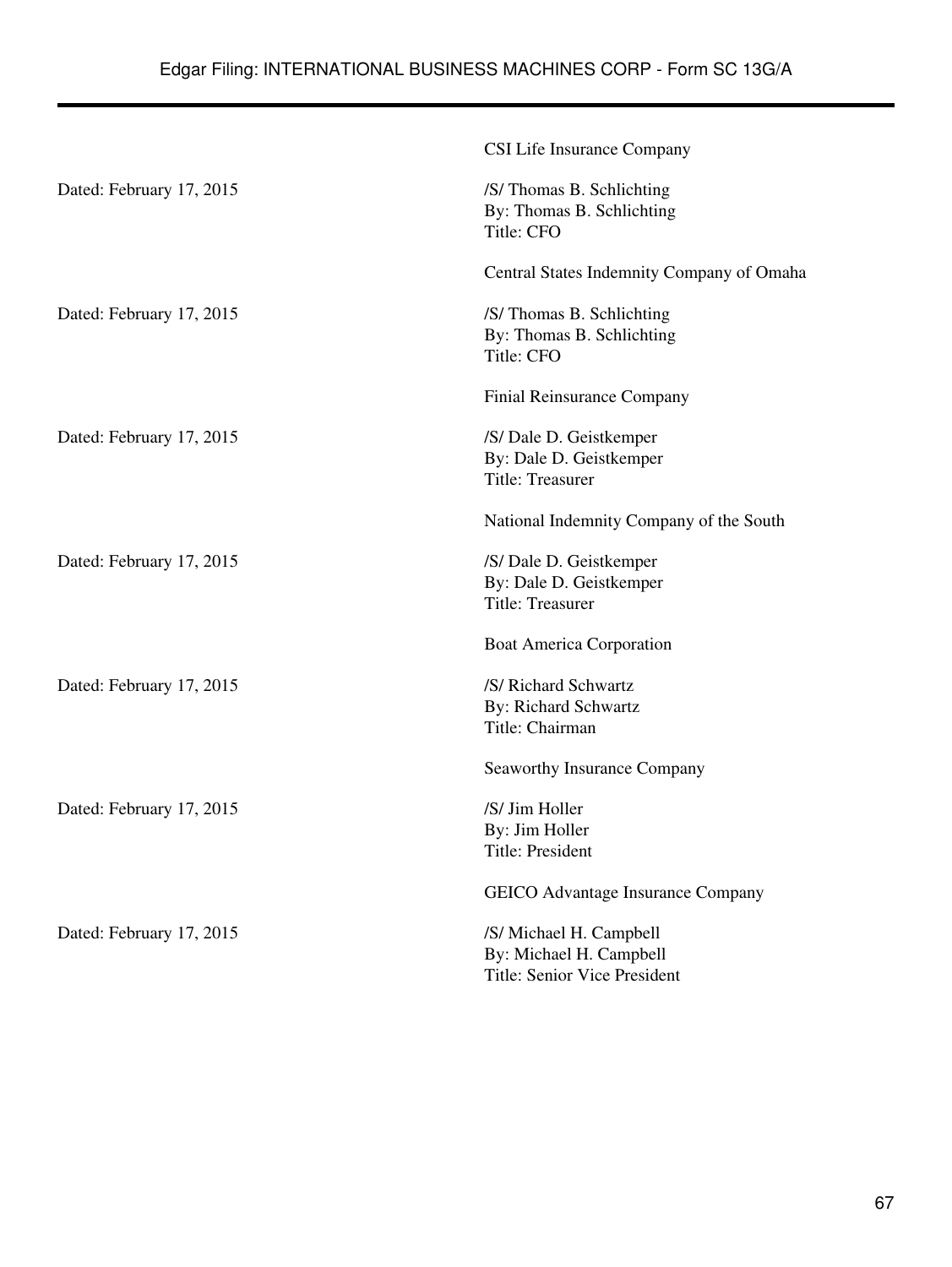|                          | <b>GEICO Casualty Company</b>                                                      |
|--------------------------|------------------------------------------------------------------------------------|
| Dated: February 17, 2015 | /S/ Michael H. Campbell<br>By: Michael H. Campbell<br>Title: Senior Vice President |
|                          | <b>GEICO</b> Choice Insurance Company                                              |
| Dated: February 17, 2015 | /S/ Michael H. Campbell<br>By: Michael H. Campbell<br>Title: Senior Vice President |
|                          | <b>GEICO</b> Secure Insurance Company                                              |
| Dated: February 17, 2015 | /S/ Michael H. Campbell<br>By: Michael H. Campbell<br>Title: Senior Vice President |
|                          | Berkshire Hathaway Specialty Insurance Company                                     |
| Dated: February 17, 2015 | /S/ Dale D. Geistkemper<br>By: Dale D. Geistkemper<br>Title: Treasurer             |
|                          | AmGUARD Insurance Company                                                          |
| Dated: February 17, 2015 | /S/ Sy Foguel<br>By: Sy Foguel<br><b>Title: President</b>                          |
|                          | EastGUARD Insurance Company                                                        |
| Dated: February 17, 2015 | /S/ Sy Foguel<br>By: Sy Foguel<br>Title: President                                 |
|                          | NorGUARD Insurance Company                                                         |
| Dated: February 17, 2015 | /S/ Sy Foguel<br>By: Sy Foguel<br><b>Title: President</b>                          |
|                          | <b>WestGUARD Insurance Company</b>                                                 |
| Dated: February 17, 2015 | /S/ Sy Foguel<br>By: Sy Foguel<br><b>Title: President</b>                          |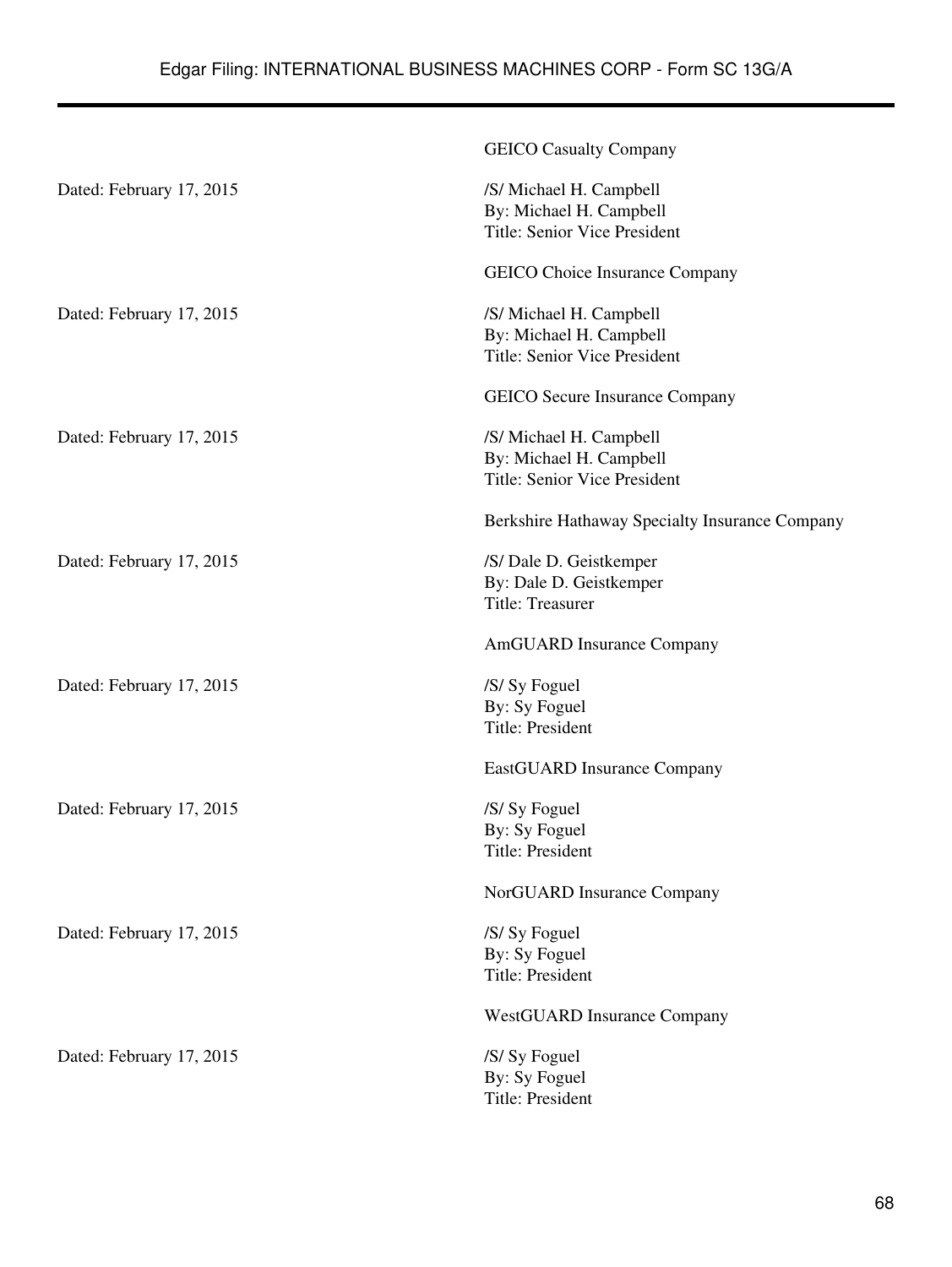|                          | Berkshire Hathaway Homestate Insurance Company |
|--------------------------|------------------------------------------------|
| Dated: February 17, 2015 | /S/ Andrew Linkhart                            |
|                          | By: Andrew Linkhart                            |
|                          | Title: Treasurer                               |
|                          | Philadelphia Reinsurance Corporation           |
| Dated: February 17, 2015 | /S/ Dale D. Geistkemper                        |
|                          | By: Dale D. Geistkemper                        |
|                          | Title: Treasurer                               |
|                          | National Fire and Marine Insurance Company     |
| Dated: February 17, 2015 | /S/ Dale D. Geistkemper                        |
|                          | By: Dale D. Geistkemper                        |
|                          | Title: Treasurer                               |
|                          | Redwood Fire & Casualty Insurance Company      |
| Dated: February 17, 2015 | /S/ Andrew Linkhart                            |
|                          | By: Andrew Linkhart                            |
|                          | Title: Treasurer                               |
|                          |                                                |